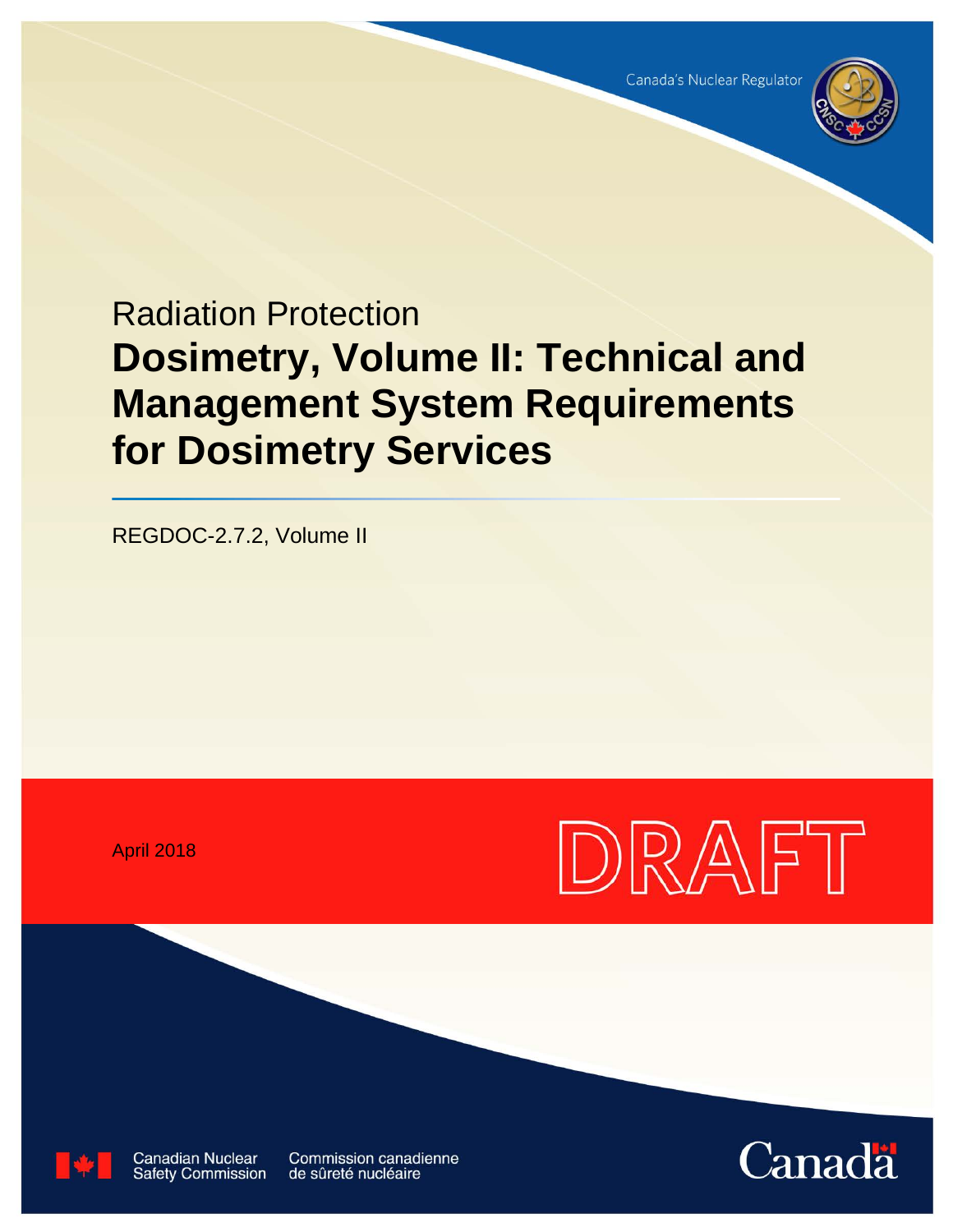#### **Dosimetry, Volume II: Technical and Management System Requirements for Dosimetry Services** Regulatory document REGDOC-2.7.2, Volume II

© Canadian Nuclear Safety Commission (CNSC) 20XX Cat. No. XXXXX ISBN XXXXX

Extracts from this document may be reproduced for individual use without permission provided the source is fully acknowledged. However, reproduction in whole or in part for purposes of resale or redistribution requires prior written permission from the Canadian Nuclear Safety Commission.

*Également publié en français sous le titre : Dosimétrie, tome II : Exigences techniques et relatives aux systèmes de gestion pour les services de dosimétrie*

### **Document availability**

This document can be viewed on the [CNSC website.](http://www.nuclearsafety.gc.ca/) To request a copy of the document in English or French, please contact:

Canadian Nuclear Safety Commission 280 Slater Street P.O. Box 1046, Station B Ottawa, ON K1P 5S9 CANADA

Tel.: 613-995-5894 or 1-800-668-5284 (in Canada only) Fax: 613-995-5086 Email: [cnsc.info.ccsn@canada.ca](mailto:cnsc.info.ccsn@canada.ca) Website: [nuclearsafety.gc.ca](http://www.nuclearsafety.gc.ca/) Facebook: [facebook.com/CanadianNuclearSafetyCommission](http://www.facebook.com/CanadianNuclearSafetyCommission) YouTube: [youtube.com/cnscccsn](http://www.youtube.com/cnscccsn) Twitter: [@CNSC\\_CCSN](https://twitter.com/CNSC_CCSN) LinkedIn: [linkedin.com/company/cnsc-ccsn](https://www.linkedin.com/company/cnsc-ccsn/)

**Publishing history**

[Month year] Version x.0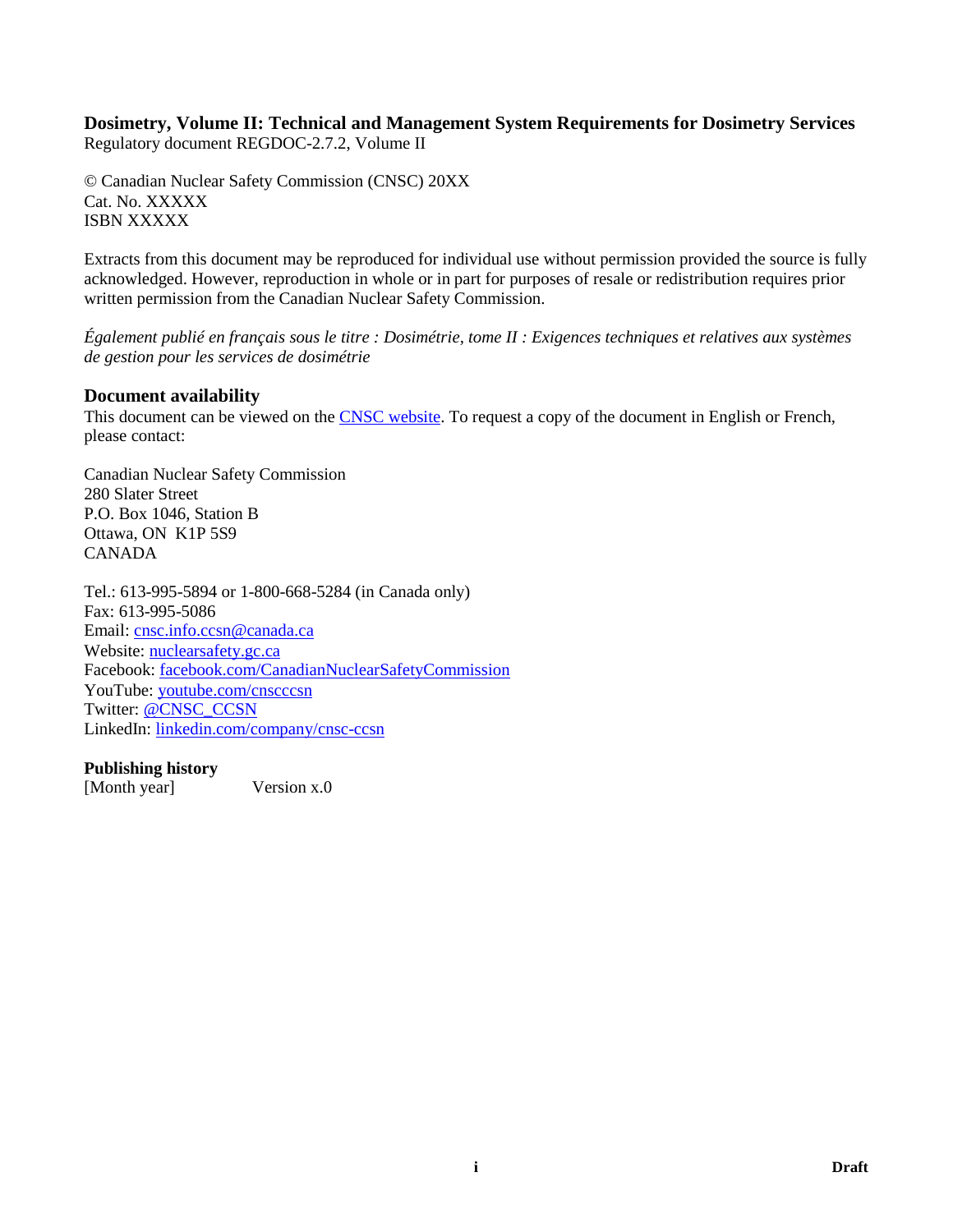# **Preface**

This regulatory document is part of the CNSC's radiation protection series of regulatory documents. The full list of regulatory document series is included at the end of this document and can also be found on the [CNSC's](http://www.nuclearsafety.gc.ca/eng/acts-and-regulations/regulatory-documents/index.cfm) website.

Regulatory document REGDOC-2.7.2, *Dosimetry, Volume II: Technical and Management System Requirements for Dosimetry Services,* sets out requirements and guidance to ensure that licensed dosimetry services meet technical requirements and implement quality assurance measures, in accordance with the purpose of the *Nuclear Safety and Control Act* and the *Radiation Protection Regulations*.

This document supersedes S-106, Rev. 1, *Technical and Quality Assurance Requirements for Dosimetry Services*, published in May 2006.

REGDOC-2.7.2, Volume II, is intended to form part of the licensing basis for a regulated facility or activity within the scope of the document. It is intended for inclusion in licences as either part of the conditions and safety and control measures in a licence, or as part of the safety and control measures to be described in a licence application and the documents needed to support that application.

Guidance contained in this document exists to inform the applicant, to elaborate further on requirements or to provide direction to licensees and applicants on how to meet requirements. It also provides more information about how CNSC staff evaluate specific problems or data during their review of licence applications. Licensees are expected to review and consider guidance; should they choose not to follow it, they should explain how their chosen alternate approach meets regulatory requirements.

**Important note:** Where referenced in a licence either directly or indirectly (such as through licenseereferenced documents), this document is part of the licensing basis for a regulated facility or activity.

The licensing basis sets the boundary conditions for acceptable performance at a regulated facility or activity, and establishes the basis for the CNSC's compliance program for that regulated facility or activity.

Where this document is part of the licensing basis, the word "shall" is used to express a requirement to be satisfied by the licensee or licence applicant. "Should" is used to express guidance or that which is advised. "May" is used to express an option or that which is advised or permissible within the limits of this regulatory document. "Can" is used to express possibility or capability.

Nothing contained in this document is to be construed as relieving any licensee from any other pertinent requirements. It is the licensee's responsibility to identify and comply with all applicable regulations and licence conditions.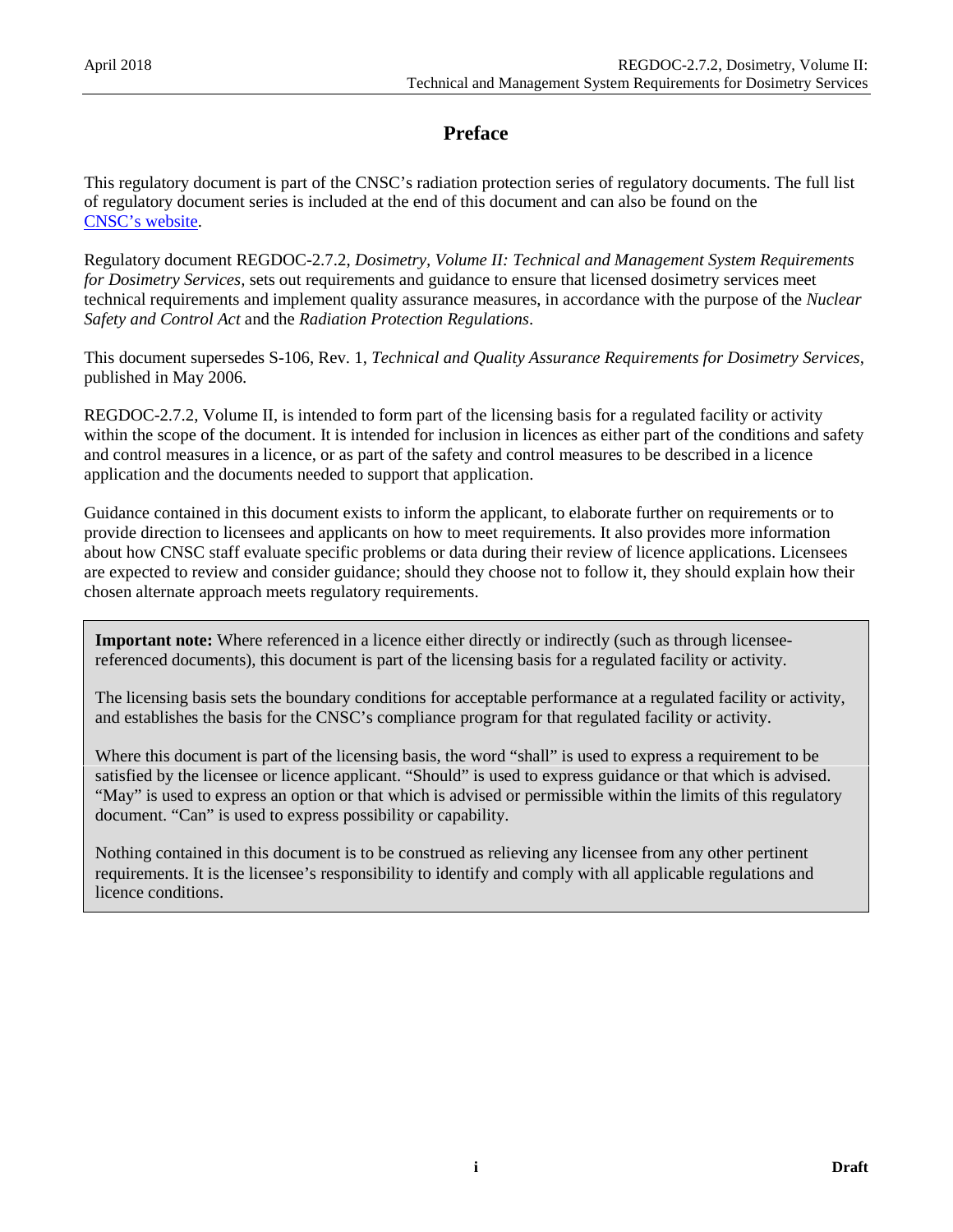# **Table of Contents**

| 1. |     |                                                                                |  |  |
|----|-----|--------------------------------------------------------------------------------|--|--|
|    | 1.1 |                                                                                |  |  |
|    | 1.2 |                                                                                |  |  |
|    | 1.3 |                                                                                |  |  |
| 2. |     | Technical Requirements - Dosimetry Services for External Radiation             |  |  |
|    | 2.1 |                                                                                |  |  |
|    | 2.2 |                                                                                |  |  |
|    | 2.3 |                                                                                |  |  |
|    | 2.4 |                                                                                |  |  |
|    | 2.5 |                                                                                |  |  |
|    | 2.6 |                                                                                |  |  |
| 3. |     |                                                                                |  |  |
|    | 3.1 |                                                                                |  |  |
|    | 3.2 |                                                                                |  |  |
|    | 3.3 |                                                                                |  |  |
|    | 3.4 |                                                                                |  |  |
| 4. |     | Technical Requirements - Dosimetry Services for Internal Radiation 7           |  |  |
|    | 4.1 |                                                                                |  |  |
|    | 4.2 |                                                                                |  |  |
|    | 4.3 |                                                                                |  |  |
|    | 4.4 |                                                                                |  |  |
|    | 4.5 |                                                                                |  |  |
|    | 4.6 |                                                                                |  |  |
|    | 4.7 |                                                                                |  |  |
| 5. |     | Technical Requirements - Dosimetry Services for Radon Progeny and Radon Gas 11 |  |  |
|    | 5.1 |                                                                                |  |  |
|    | 5.2 |                                                                                |  |  |
|    | 5.3 |                                                                                |  |  |
|    | 5.4 |                                                                                |  |  |
|    | 5.5 |                                                                                |  |  |
|    | 5.6 |                                                                                |  |  |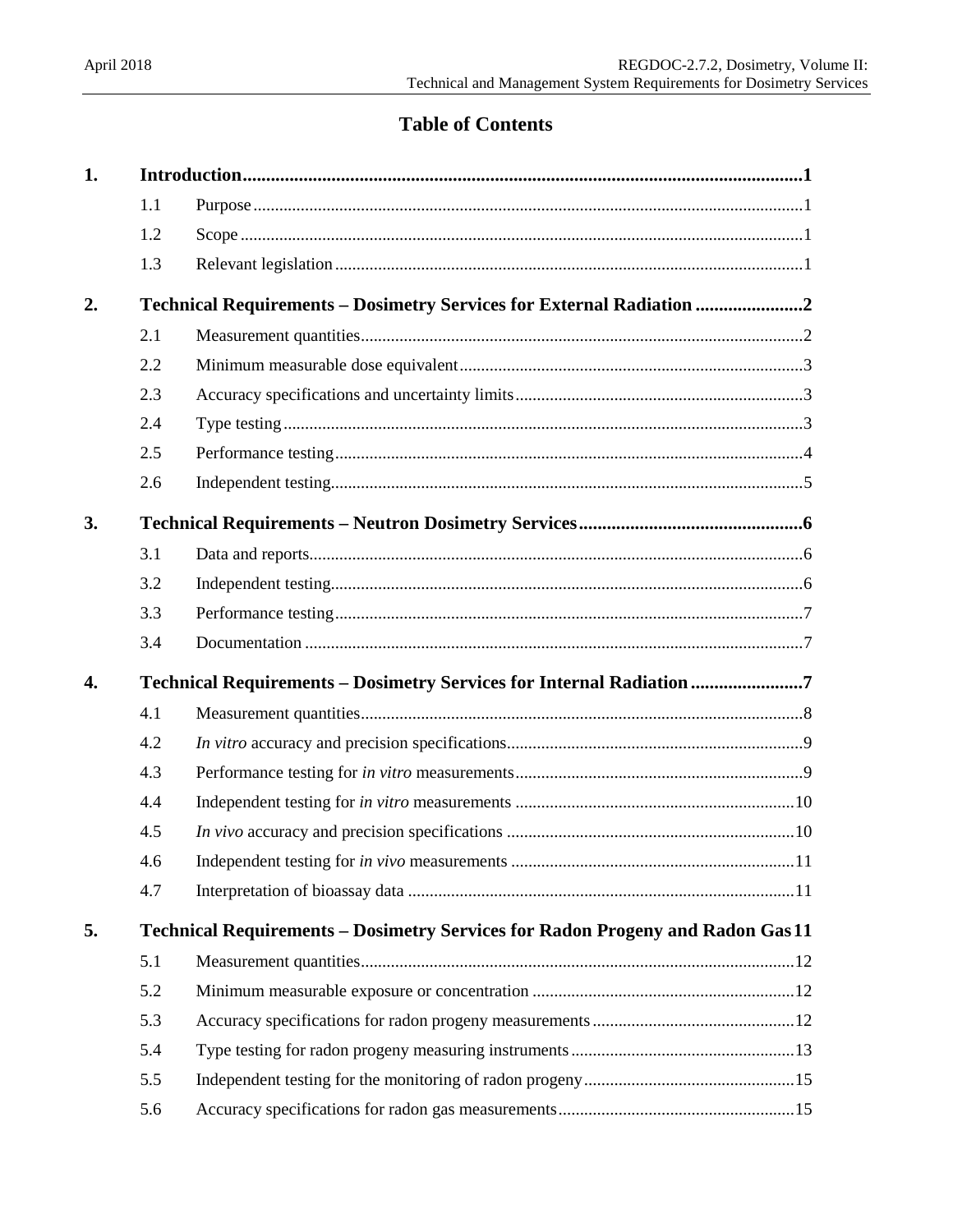|    | 5.7  |                                                                                        |  |
|----|------|----------------------------------------------------------------------------------------|--|
|    | 5.8  |                                                                                        |  |
| 6. |      | <b>Technical Requirements - Dosimetry Services for Intakes of Airborne Radioactive</b> |  |
|    |      |                                                                                        |  |
|    | 6.1  |                                                                                        |  |
|    | 6.2  |                                                                                        |  |
|    | 6.3  |                                                                                        |  |
|    | 6.4  |                                                                                        |  |
| 7. |      |                                                                                        |  |
|    | 7.1  |                                                                                        |  |
|    | 7.2  |                                                                                        |  |
|    | 7.3  |                                                                                        |  |
|    | 7.4  |                                                                                        |  |
|    | 7.5  |                                                                                        |  |
|    | 7.6  |                                                                                        |  |
|    | 7.7  |                                                                                        |  |
|    | 7.8  |                                                                                        |  |
|    | 7.9  |                                                                                        |  |
|    | 7.10 |                                                                                        |  |
|    | 7.11 |                                                                                        |  |
|    | 7.12 |                                                                                        |  |
|    | 7.13 |                                                                                        |  |
|    | 7.14 |                                                                                        |  |
|    | 7.15 |                                                                                        |  |
|    |      | Appendix A: Accuracy and Uncertainty in External Dose Measurement 24                   |  |
|    | A.1  |                                                                                        |  |
|    | A.2  |                                                                                        |  |
|    | A.3  |                                                                                        |  |
|    | A.4  |                                                                                        |  |
|    |      |                                                                                        |  |
|    | B.1  |                                                                                        |  |
|    | B.2  |                                                                                        |  |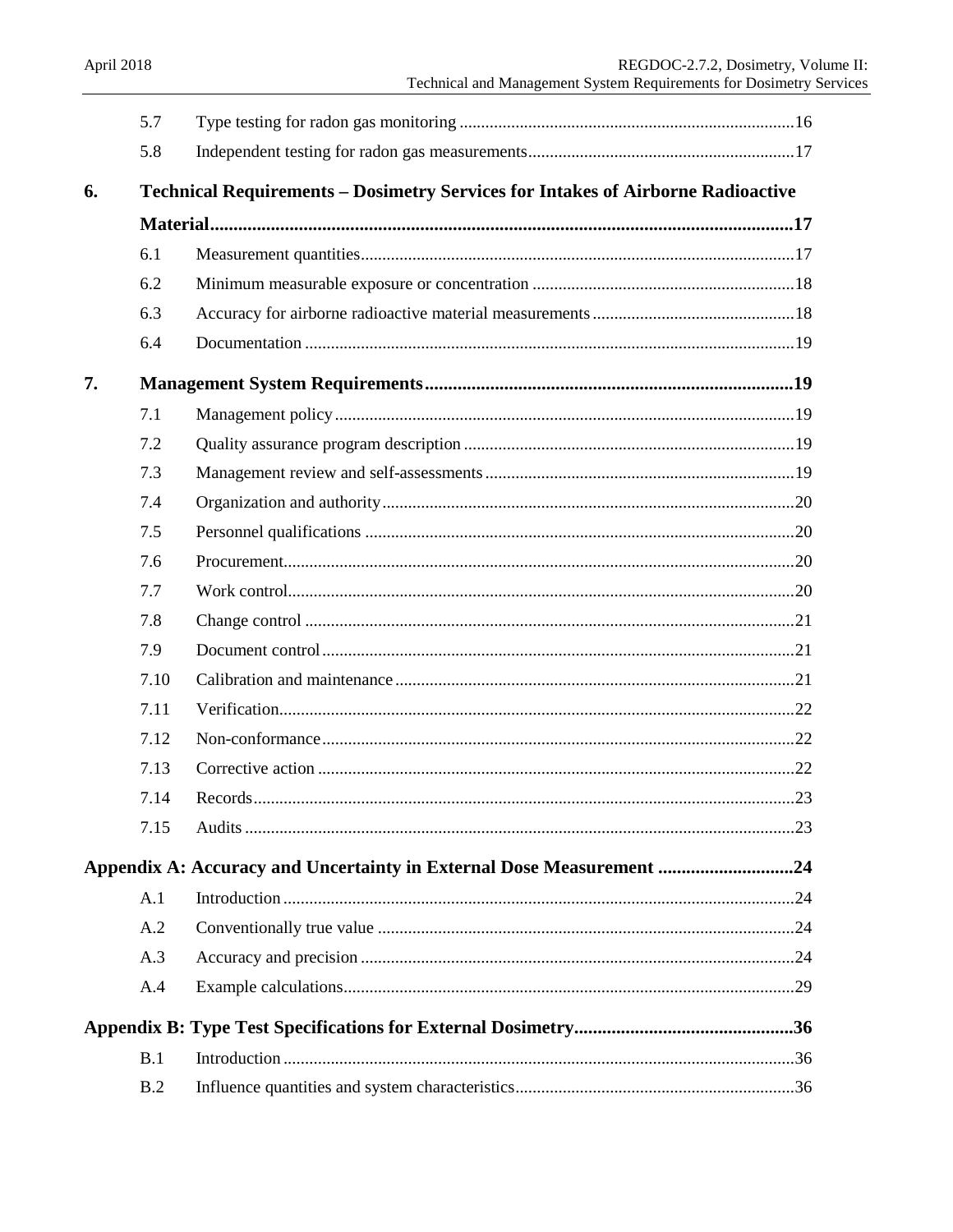| B.3             |                                                                               |  |
|-----------------|-------------------------------------------------------------------------------|--|
| B.4             |                                                                               |  |
| B.5             |                                                                               |  |
| <b>B.6</b>      |                                                                               |  |
|                 | Appendix C: Independent Test Specifications for External Photon Dosimetry 40  |  |
| C.1             |                                                                               |  |
| C.2             |                                                                               |  |
| C.3             |                                                                               |  |
| C.4             |                                                                               |  |
|                 | Appendix D: Independent Test Specifications for Extremity Dosimetry42         |  |
| D.1             |                                                                               |  |
| D.2             |                                                                               |  |
| D.3             |                                                                               |  |
| D.4             |                                                                               |  |
|                 | Appendix E: Independent Test Specifications for Neutron Dosimetry 44          |  |
| E.1             |                                                                               |  |
| E.2             |                                                                               |  |
| E.3             |                                                                               |  |
| E.4             |                                                                               |  |
|                 | Appendix F: Independent Test Specifications for Internal Dosimetry46          |  |
| F.1             |                                                                               |  |
| F <sub>.2</sub> |                                                                               |  |
| F.3             |                                                                               |  |
| F.4             |                                                                               |  |
|                 | Appendix G: Independent Test Specifications for Radon Progeny and Radon Gas48 |  |
| G.1             |                                                                               |  |
| G.2             |                                                                               |  |
| G.3             |                                                                               |  |
| G.4             |                                                                               |  |
|                 | <b>Appendix H: Example Calculations for Minimum Measurable Concentration</b>  |  |
|                 |                                                                               |  |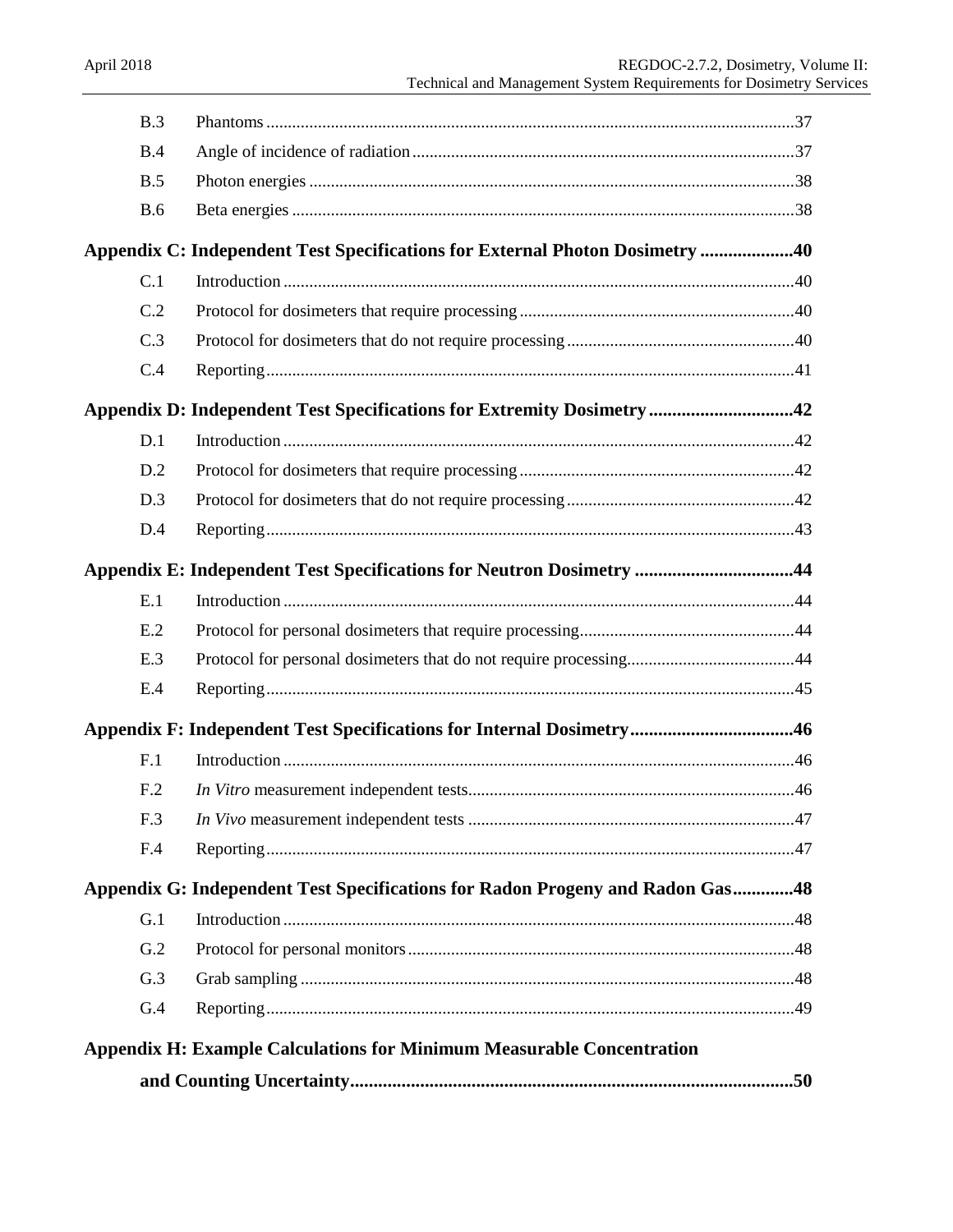| H.1 | Example calculation for the determination of the minimum measurable concentration50                |  |
|-----|----------------------------------------------------------------------------------------------------|--|
| H.2 |                                                                                                    |  |
|     |                                                                                                    |  |
| I.1 |                                                                                                    |  |
| I.2 |                                                                                                    |  |
| I.3 |                                                                                                    |  |
| I.4 |                                                                                                    |  |
|     |                                                                                                    |  |
| J.1 | Independent test specifications for external photon dosimetry, extremity dosimetry, and neutron    |  |
|     |                                                                                                    |  |
| J.2 | Independent test specifications for <i>in vitro</i> measurements, <i>in vivo</i> measurements, and |  |
|     |                                                                                                    |  |
| J.3 |                                                                                                    |  |
|     |                                                                                                    |  |
|     |                                                                                                    |  |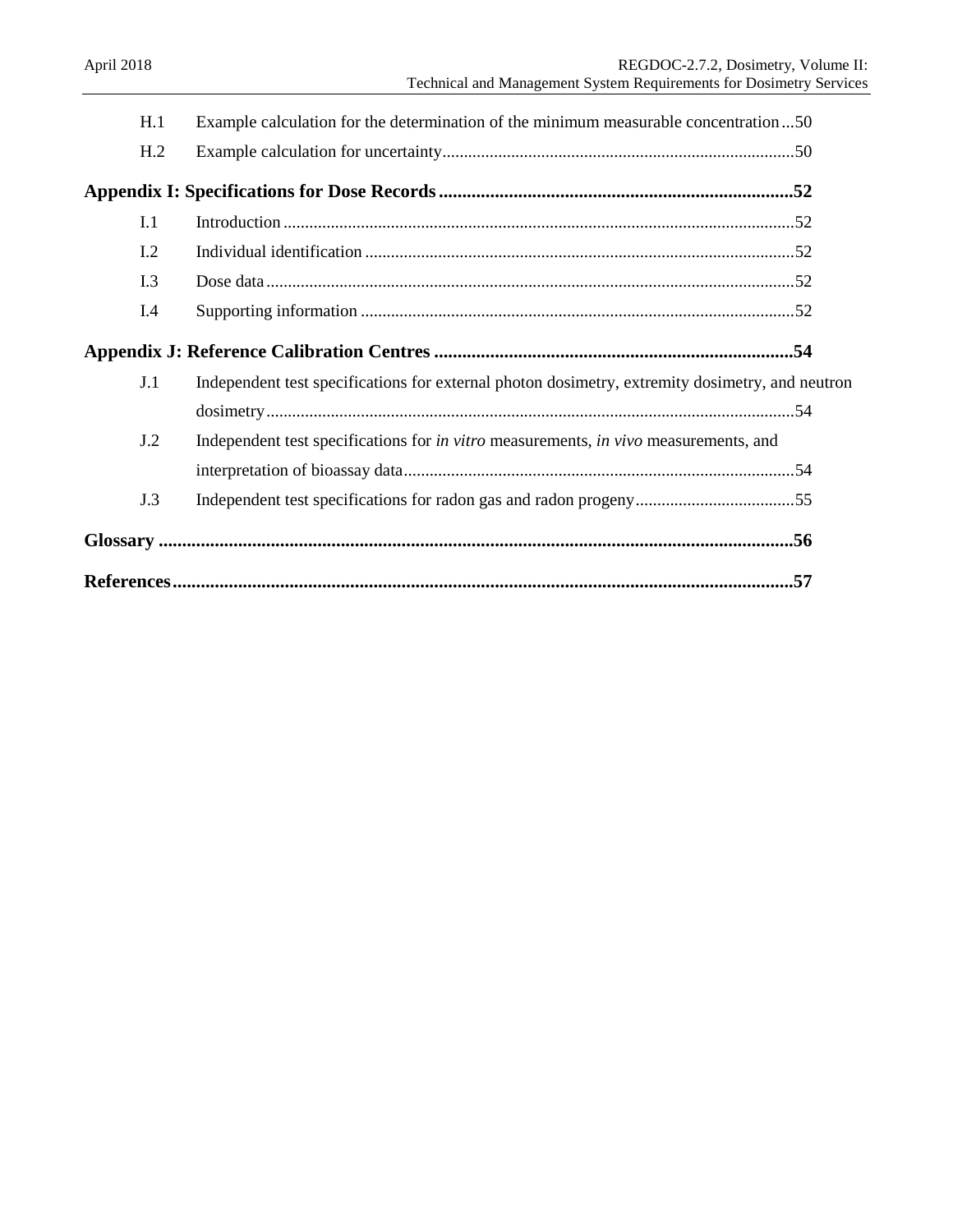# **Technical and Management System Requirements for Dosimetry Services**

### <span id="page-7-1"></span><span id="page-7-0"></span>**1. Introduction**

#### **1.1 Purpose**

Regulatory document REGDOC-2.7.2, *Dosimetry, Volume II: Technical and Management System Requirements for Dosimetry Services*, sets out requirements and guidance to ensure that licensed dosimetry services meet technical requirements and implement quality assurance measures, in accordance with the purpose of the *[Nuclear Safety and Control Act](http://laws-lois.justice.gc.ca/eng/acts/N-28.3/index.html)* (NSCA) and the *[Radiation Protection](http://laws.justice.gc.ca/eng/regulations/sor-2000-203/page-1.html)  [Regulations](http://laws.justice.gc.ca/eng/regulations/sor-2000-203/page-1.html)*.

#### <span id="page-7-2"></span>**1.2 Scope**

This regulatory document sets out the technical and management system requirements for a dosimetry service licensed by the CNSC.

### <span id="page-7-3"></span>**1.3 Relevant legislation**

The relevant provisions of the NSCA and the regulations made under the act to this standard are as follows:

- 1. Section 24(4) of the NSCA provides that "No licence shall be issued, renewed, amended or replaced — and no authorization to transfer one given — unless, in the opinion of the Commission, the applicant or, in the case of an application for an authorization to transfer the licence, the transferee
	- (a) is qualified to carry on the activity that the licence will authorize the licensee to carry on; and
	- (b) will, in carrying on that activity, make adequate provision for the protection of the environment, the health and safety of persons and the maintenance of national security and measures required to implement international obligations to which Canada has agreed."
- 2. Section 24(5) of the NSCA states that a licence may contain any term or condition that the Commission considers necessary for the purposes of the Act.
- 3. Section 18 of the *Radiation Protection Regulations* lists the information that is required for an application for a licence to operate a dosimetry service.
- 4. Section 19 of the *Radiation Protection Regulations* lists the information that the licensee of a dosimetry service must supply to the National Dose Registry for each nuclear energy worker.
- 5. Section 28(1) of the *General Nuclear Safety and Control Regulations* provides that "Every person who is required to keep a record by the Act, the regulations made under the Act or a licence shall retain the record for the period specified in the applicable regulations made under the Act or, if no period is specified in the regulations, for the period ending one year after the expiry of the licence that authorizes the activity in respect of which the records are kept."
- 6. Section 28(2) of the *General Nuclear Safety and Control Regulations* states that "No person shall dispose of a record referred to in the Act, the regulations made under the Act or a licence unless the person

a) is no longer required to keep the record by the Act, the regulations made under the Act or the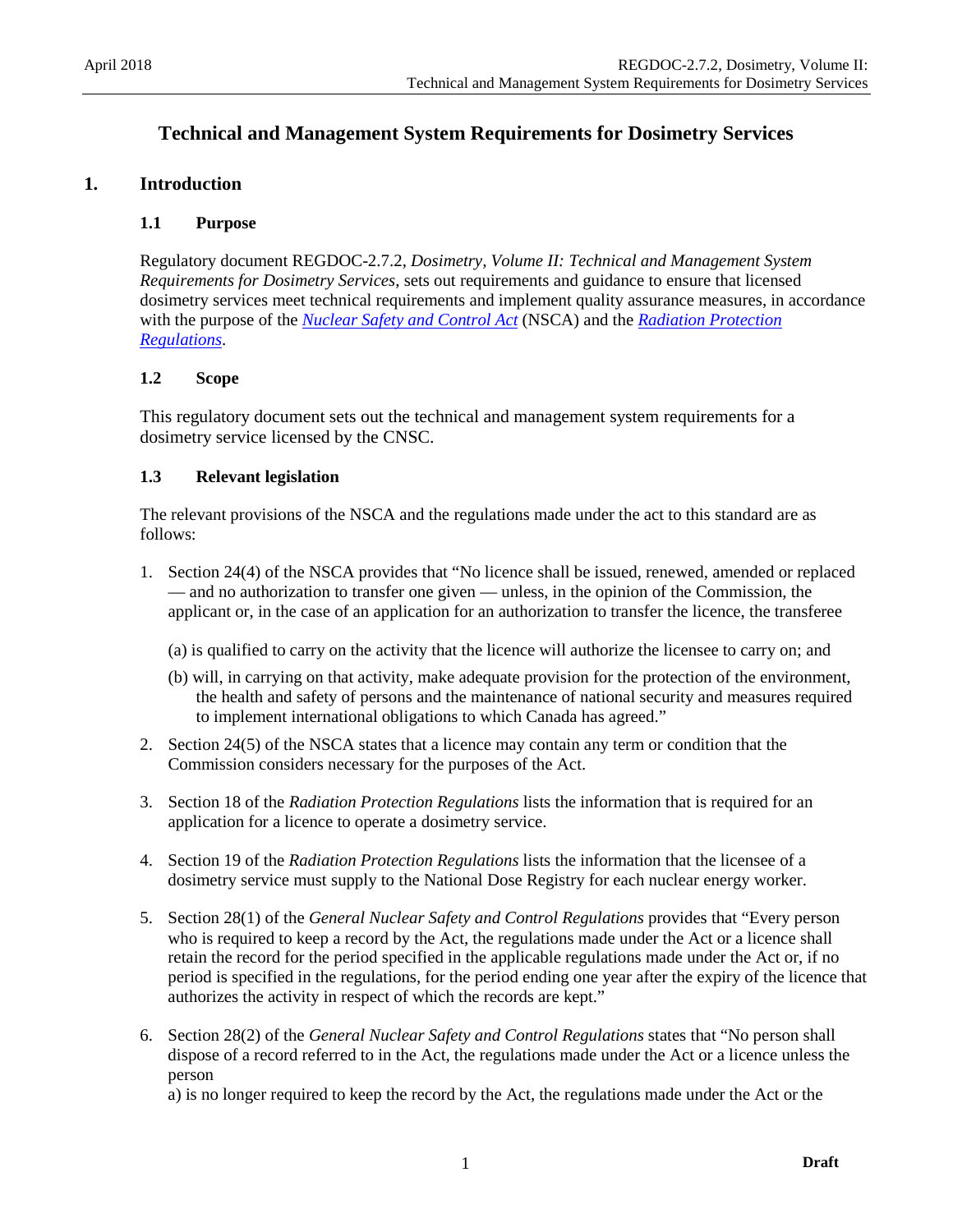#### licence; and

b) has notified the Commission of the date of disposal and of the nature of the record at least 90 days before the date of disposal."

### <span id="page-8-0"></span>**2. Technical Requirements – Dosimetry Services for External Radiation**

Requirements that apply to neutron dosimetry services are described in section 3.

An external dosimetry service shall comply with the following requirements:

- 1. Identify, at the licensing stage, the types of radiation and the expected respective energy ranges to which the dosimeters will be exposed during use.
- 2. Measure the quantity of interest within the accuracy specifications and uncertainty limits that apply to that quantity, as described in section 2.3, Accuracy specifications and uncertainty limits.
- 3. Demonstrate its ability to satisfy overall specifications through type testing at the licensing stage and when changes are made, as described in section 2.4, Type testing.
- 4. Demonstrate that it operates in a predictable and consistent way through routine and special performance testing, as described in section 2.5, Performance testing.
- 5. Have its performance and the calibration of its system verified through independent testing, as described in section 2.6, Independent testing.
- 6. Notify the CNSC immediately, in writing (electronic format acceptable), when it fails one of its periodic tests (i.e., performance or independent test).
- 7. Within 30 days, submit a detailed written report to the CNSC outlining the cause and consequence of any periodic test failure and a description of corrective action taken.
- 8. Repeat the test as soon as practicable in consultation with the CNSC, and submit the results to the CNSC.

If repetition of the test results in a second consecutive failure, the CNSC may take further licensing action.

### <span id="page-8-1"></span>**2.1 Measurement quantities**

### **2.1.1 Torso**

The quantity to be measured is the "personal dose equivalent,"  $H_p(d)$ , as defined by the International Commission on Radiation Units and Measurements in Report 47 [1]. The values of d differ depending on tissue depth, as follows:

- 1.  $d = 0.07$  mm for a shallow (or skin) dose
- 2.  $d = 10$  mm for a deep (or whole-body) dose

The conventionally true value of d serves as the reference value for estimating errors in measurements. In the following sections,  $H_{n,c}(d)$  designates the conventionally true value of the quantity  $H_n(d)$ . For more information on conventionally true values, see section A.2 of appendix A, Accuracy and Uncertainty in External Dose Measurement.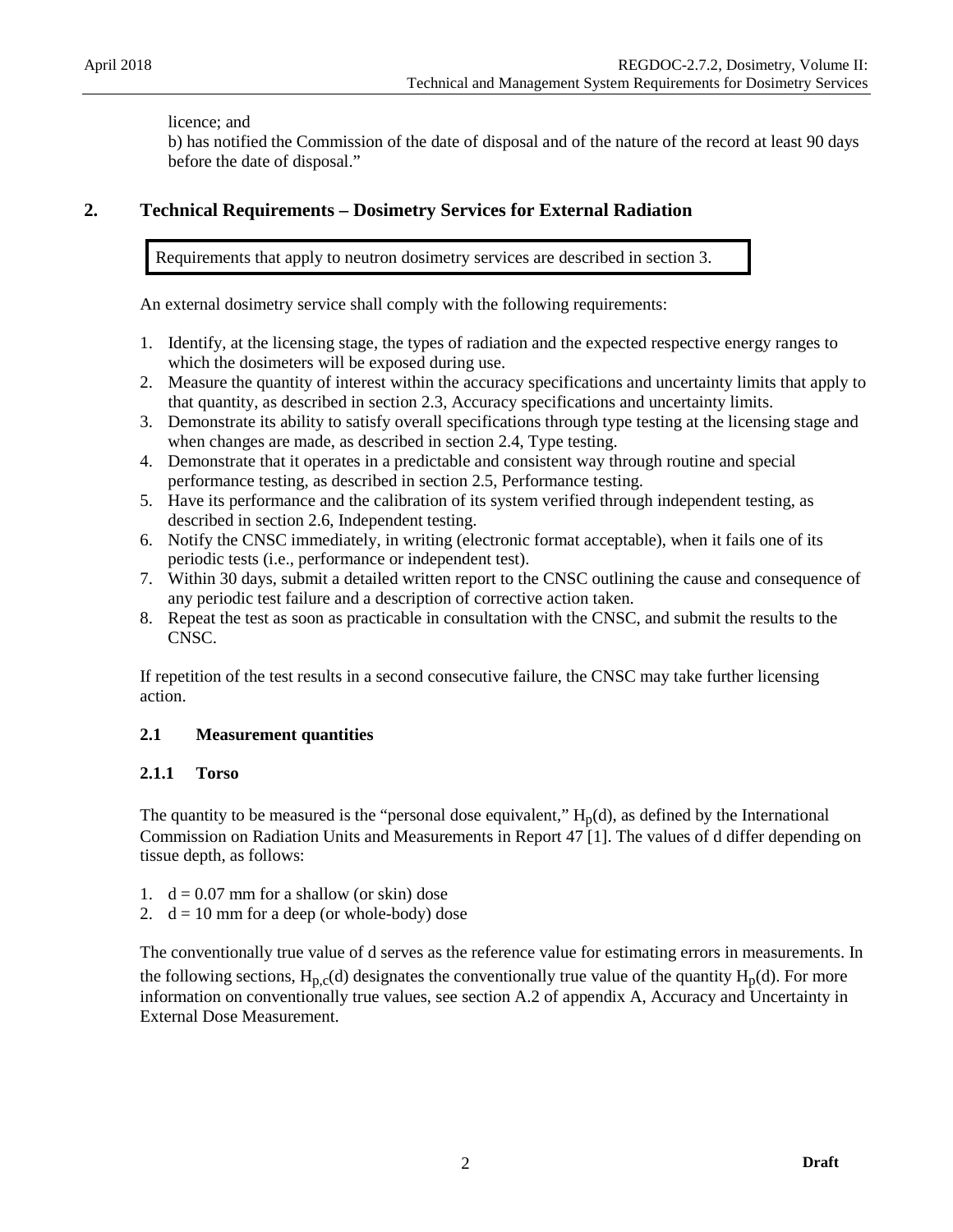### **2.1.2 Extremities**

The quantity to be measured for a specific extremity is the dose equivalent at a depth of 0.07 mm. In its Publication 103 [2], the ICRP recommends the depth of 0.07 mm, which is designated as  $H_e$  for the purpose of this document. In the following sections,  $H_{e,c}$  designates the conventionally true value of the quantity  $H_e$ . For more information on conventionally true values, see section A.2 of appendix A, Accuracy and Uncertainty in External Dose Measurement.

### <span id="page-9-0"></span>**2.2 Minimum measurable dose equivalent**

The dosimetry service shall determine the lowest values of  $H_{p,c}(d)$  and  $H_{e,c}$  that it can measure at the 95% confidence level. These values shall be determined under good laboratory conditions, using the usual calibration radiation at normal incidence to the dosimeter.

The method used to determine these quantities is left to the discretion of the dosimetry service. However, the reference used shall be indicated in the licence application.

### <span id="page-9-1"></span>**2.3 Accuracy specifications and uncertainty limits**

Table 1 lists the overall specifications for accuracy and precision. Type testing (which is described in section 2.4, Type testing, and appendix B, Type Test Specifications for External Dosimetry) determines a dosimetry system's ability to meet these specifications. Section A.3 of appendix A, Accuracy and Uncertainty in External Dose Measurement, describes the calculation methods for analyzing type test results. Section A.4 of appendix A provides example calculations.

| Quantity        | Dose (mSv)    | <b>Specifications</b> |
|-----------------|---------------|-----------------------|
| $H_{p,c}(10)$   | 4 to 10,000   | $-33\%$ / $+50\%$     |
|                 | 0.4           | $-50\%$ / $+100\%$    |
| $H_{p,c}(0.07)$ | 100 to 10,000 | $-33\%$ / $+50\%$     |
|                 | 10            | $-50\%$ / $+100\%$    |
| $H_{e.c}$       | 100 to 10,000 | $-67\%$ / $+200\%$    |
|                 |               | $-67\%$ / $+200\%$    |

#### **Table 1: Accuracy and precision specifications**

### <span id="page-9-2"></span>**2.4 Type testing**

The dosimetry service shall comply with the following requirements:

- 1. Demonstrate the ability of its dosimetry system to satisfy overall specification requirements through type testing at the licence application stage.
- 2. Repeat the type tests when the dosimetry service makes changes that may affect the result of a dose measurement to the extent necessary to demonstrate that the specifications of table 1 (section 2.3, Accuracy specifications and uncertainty limits), continue to be met. Examples of such changes are dosimeter design, badge case filters, dose algorithm and temperature cycles (for thermoluminescent dosimetry).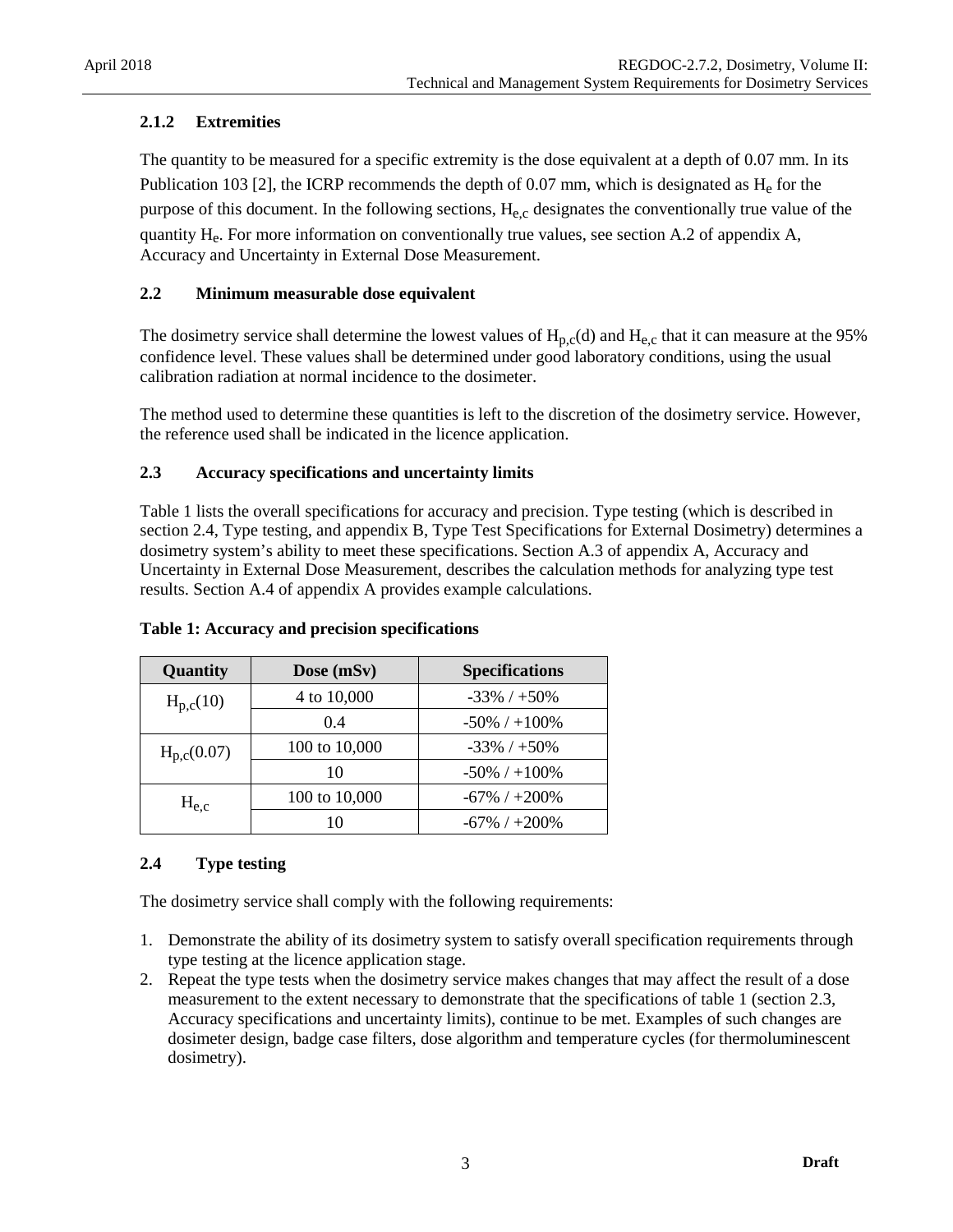- 3. Report the results of these type tests which have been repeated following changes made to the system, to the CNSC, along with the records described in section 2.4.1, Documentation, and obtain CNSC approval prior to the implementation of these changes.
- 4. Comply with the specifications described in appendix B, Type Test Specifications for External Dosimetry.

### **2.4.1 Documentation**

The dosimetry service shall maintain:

- 1. Type test results in a format that clearly shows all the influence quantities and system characteristics that were considered and their range of possible values, as expected by the dosimetry service, based on the intended use of that particular dosimetry system.
- 2. Sample calculations that show how the mean response and the combined standard uncertainty were calculated.
- 3. The justification for any assumptions made and techniques used.

### <span id="page-10-0"></span>**2.5 Performance testing**

### **2.5.1 Routine performance tests**

The dosimetry service shall conduct routine performance tests.

The dosimetry service shall include provisions for routine performance tests during every routine dosimeter issue period. In the case of biweekly issue periods, the test should be completed at least monthly. For extremity dosimetry, performance tests shall be performed at least once every three months. The frequency and nature of special performance tests shall be specified in the licence application. For routine performance tests, the dosimetry service shall comply with the following requirements:

- 1. Irradiate test dosimeters to known doses, usually under standard exposure conditions (e.g., at normal incidence with the calibration radiation).
- 2. Treat test dosimeters in the same way as routine dosimeters; if processing is required, provide test dosimeters without identifying them to the processing laboratory.
- 3. In test irradiations, include doses comparable to or less than the smaller values in table 1 (section 2.3, Accuracy specifications and uncertainty limits).
- 4. Establish, in consultation with the CNSC, control limits on the test results.

The dosimetry service may maintain constant irradiation conditions and doses over time to permit more valid trend analysis.

### **2.5.2 Special performance tests**

In addition to the routine performance tests, the dosimetry service shall conduct special performance tests at a minimum of every five years to confirm that the performance of the dosimetry system remains consistent with the results of the original type tests.

For special performance tests, the dosimetry service should subject the dosimeters to a subset of those influence quantities that the type tests showed to be significant and to which the response of the dosimetry system may have changed as a result of aging or replacement of components.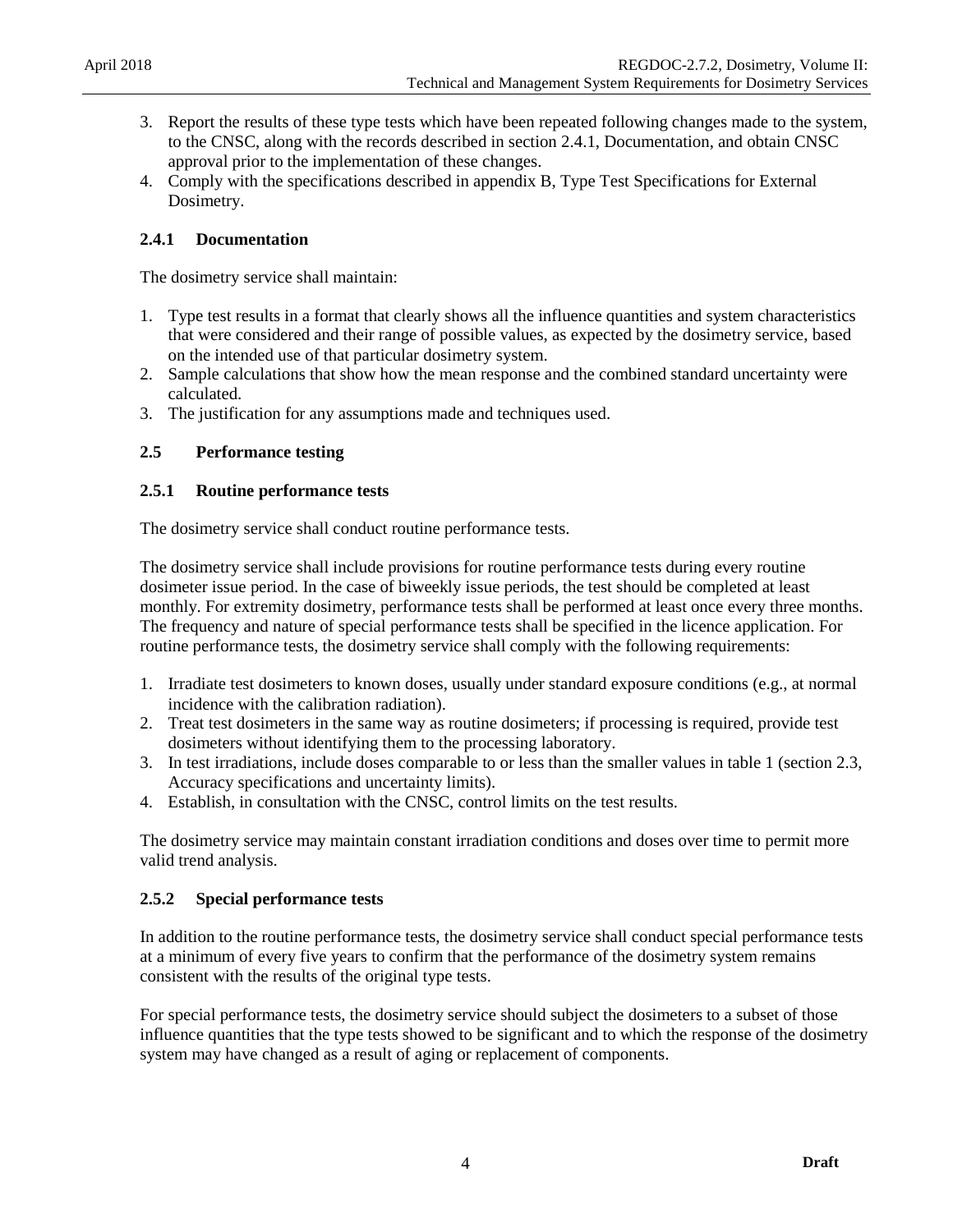The results should be presented in a manner that is consistent with the original type test results and should indicate that the accuracy and specification requirements outlined in table 1 (section 2.3) are met.

### **2.5.3 Documentation**

The dosimetry service shall keep a record of the following information:

- 1. routine performance test procedures
- 2. routine and special performance test results

The dosimetry service shall submit the routine performance test procedures to the CNSC for approval at the licensing application stage.

### <span id="page-11-0"></span>**2.6 Independent testing**

The requirements for independent testing include the following:

- 1. External dosimetry services shall undergo and pass independent testing of each of its dosimeter designs prior to licensing.
- 2. Upon receipt of a licence, the dosimetry service shall undergo independent testing at regular intervals with a frequency of at least once every 12 months.
- 3. The dosimetry service shall have the independent tests performed by the relevant reference calibration centre for external dosimetry in Canada (see appendix J).
- 4. The dosimetry service shall comply with the specifications described in appendix C, Independent Test Specifications for External Photon Dosimetry, and appendix D, Independent Test Specifications for Extremity Dosimetry, as applicable.
- 5. If the dosimeters used by the dosimetry service require processing (e.g., thermoluminescent dosimeters [TLDs]), and more than one processing unit (e.g., TLD reader) is used, each processing unit shall be tested annually by using each unit to process at least one set of test dosimeters irradiated by the reference calibration centre.

Note: If the dosimetry service has documented evidence that shows that all of its processing units respond in a consistent manner, only one unit shall be tested annually through the reference calibration centre. However, the dosimetry service shall establish response consistency of the processing units by showing that the mean response (i.e., the mean calculated dose) of a set of dosimeters processed by any given unit is within ±5% (at the 95% confidence level) of the average of the mean responses obtained from all of the processing units. For whole-body dosimeters, the coefficient of variation of dosimeters processed by each unit shall not be greater than 0.075, and for extremity dosimeters, the coefficient of variation of dosimeters processed by each unit shall not be greater than 0.2.

### **2.6.1 Accuracy specifications**

The accuracy specifications that a dosimetry service shall maintain in each of the independent tests for photon and beta radiation are represented in table 2 by the mean response *R* and by the coefficient of variation of the responses for the complete set of measurements. For dosimeters worn on the torso, the mean response corresponds with the complete set of measurements of the collision air kermas (or exposures) delivered. For dosimeters worn on the extremities, the mean response corresponds with the complete set of measurements of tissue doses delivered.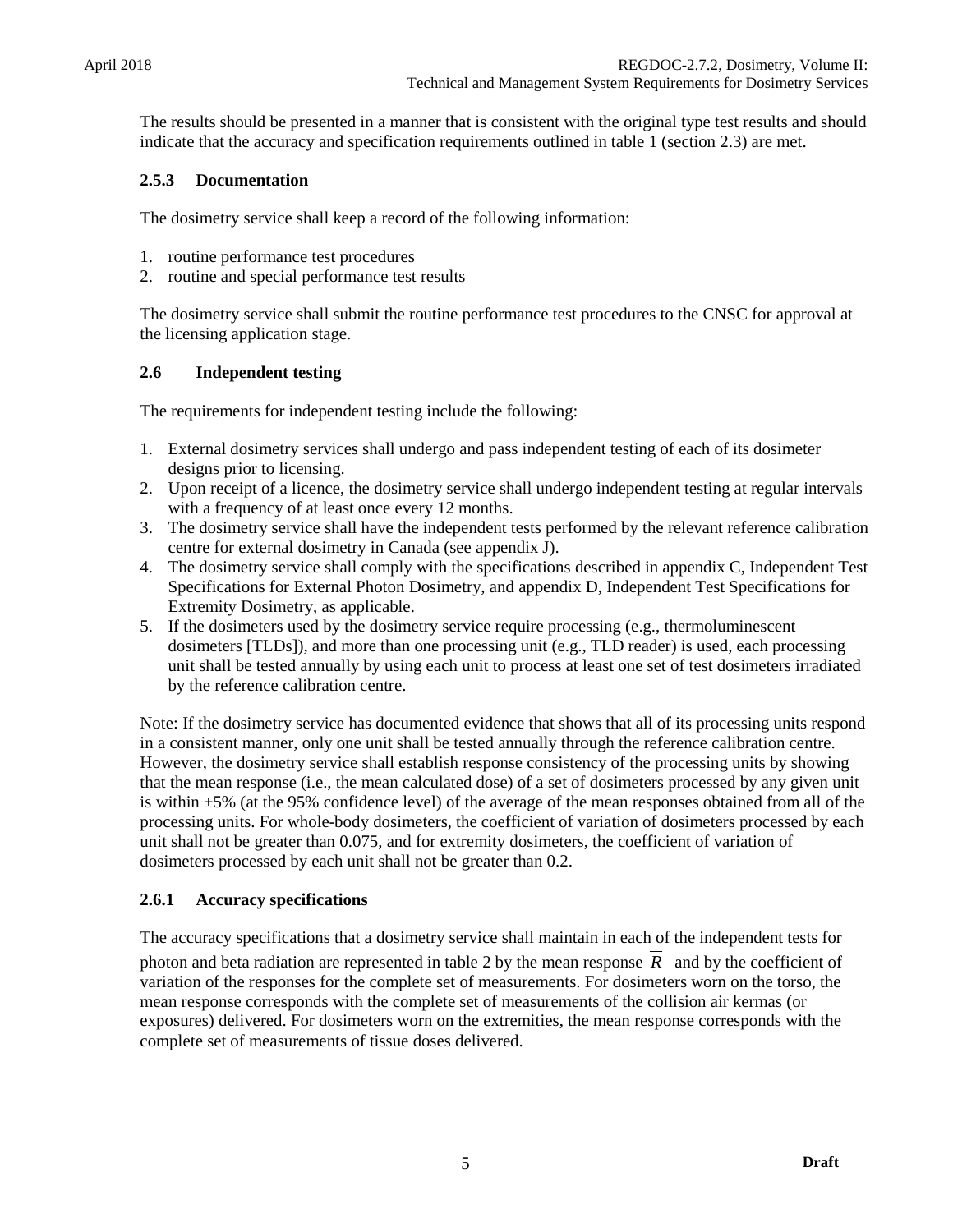| <b>Dosimeter</b>        | Mean response $R$     | <b>Coefficient of variation</b> |
|-------------------------|-----------------------|---------------------------------|
| Worn on the torso       | $0.9 \le R \le 1.1$   | $\leq 0.075$                    |
| Worn on the extremities | $0.80 \le R \le 1.25$ | $\leq$ () 2                     |

### **Table 2: Accuracy specifications for dosimeters**

Note: For these tests, table 2 defines the response relative to the conventionally true value of the appropriate quantity.

### <span id="page-12-0"></span>**3. Technical Requirements – Neutron Dosimetry Services**

A neutron dosimetry service shall comply with the following requirements:

- 1. Ensure compatibility between the dosimetry service's neutron dosimeters and the neutron fields in which they are to be used, and where possible, include a description of the neutron sources and the expected neutron spectra to which workers will be exposed.
- 2. Document detailed technical descriptions of the dosimeters and associated equipment .
- 3. Record data and prepare reports with quantitative information on the performance of the dosimeters and the service (type testing is not required, except to show that the response is appropriate to the neutron energy spectra to which workers may be exposed).
- 4. Have the calibration of its system directly traceable to the reference calibration centre (see appendix J) or another recognized national or international laboratory, in consultation with the CNSC.

If neutron survey meters are used instead of personal neutron dosimeters, the dosimetry service shall meet the requirements listed above regarding such instruments. It shall also establish a routine calibration program with the relevant reference calibration centre (see appendix J) or another recognized national or international laboratory, in consultation with the CNSC.

### <span id="page-12-1"></span>**3.1 Data and reports**

Further to item 3 in section 3, the following information shall be recorded as data and provided in reports:

- 1. A description of the calibration source, the calibration field and a reference to the calibration protocol
- 2. The dose equivalent energy response of the dosimeters
- 3. A statement on the limitations of the dosimetry system and a qualitative estimate of its accuracy and precision in measuring  $H_{p,c}(10)$ , under the conditions that the dosimeters are intended to be used, including the variability among the processing components
- 4. An estimate of the lowest value of  $H_{p,c}(10)$  that the dosimetry system is capable of measuring at the 95% confidence level
- 5. The minimum reportable dose

### <span id="page-12-2"></span>**3.2 Independent testing**

The dosimetry service shall undergo independent testing with the relevant reference calibration centre (see appendix J) prior to licensing and, upon receipt of a licence, at regular intervals with a frequency of at least once every 12 months.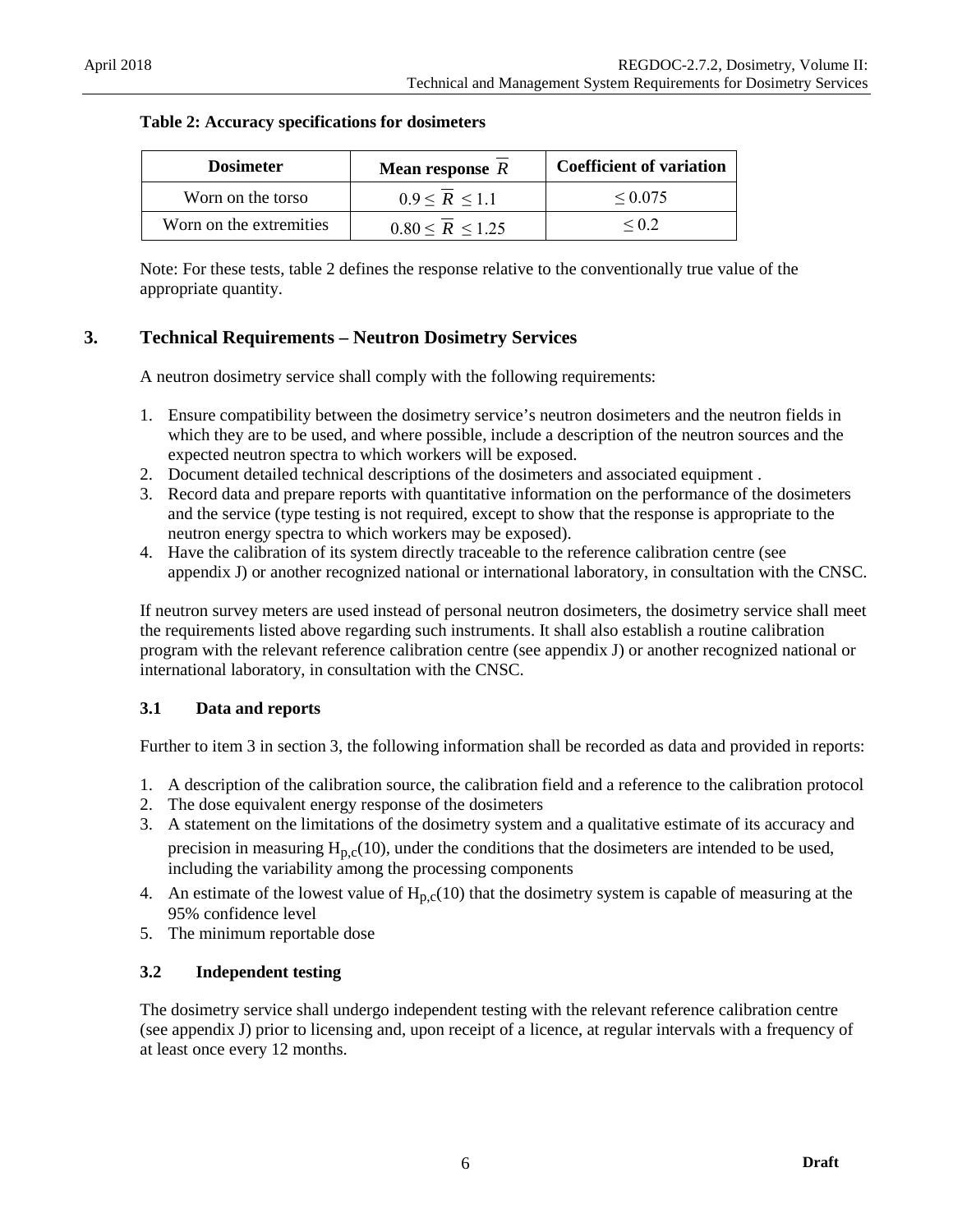This is a consistency test that enables dosimetry services to demonstrate consistency of performance on a periodic basis. The conditions upon which the consistency will be judged are established at the time of licensing. Table 3 shows the pass criteria for the complete set of measurements.

### **Table 3: Accuracy specifications for neutron dosimeters**

| <b>Dosimeter</b> | <b>Mean response</b> R | <b>Coefficient of variation</b> |
|------------------|------------------------|---------------------------------|
| All types        | $0.7 \le R \le 1.5$    | $\leq 0.25$                     |

When neutron survey meters are used for dosimetry, the requirement for an annual independent test may be combined with the requirement described in section 2.7, Requirements for routine neutron dosimetry services, for routine calibration. It is sufficient to send one neutron survey meter for such a test, providing that any additional neutron survey meters used by the dosimetry service are calibrated against the one sent to the reference calibration centre.

The dosimetry service shall comply with the specifications described in appendix E, Independent Test Specifications for Neutron Dosimetry.

### <span id="page-13-0"></span>**3.3 Performance testing**

The dosimetry service shall comply with the following requirements:

- 1. Establish a program for routine performance tests on the dosimetry systems.
- 2. Include provisions for routine performance tests during every routine dosimeter issue period. In the case of biweekly issue periods or the use of survey instruments for dose assessment, the test should be completed at least monthly.
- 3. Submit relevant documentation, including the frequency of the testing, to the CNSC at the licence application stage.

### <span id="page-13-1"></span>**3.4 Documentation**

The neutron doses shall be recorded and reported separately from other types of doses.

### <span id="page-13-2"></span>**4. Technical Requirements – Dosimetry Services for Internal Radiation**

An internal dosimetry service shall comply with the following requirements:

- 1. Measure the activities and activity concentrations for selected radionuclides, as described in section 4.1, Measurement quantities.
- 2. Measure the quantity of interest within the accuracy and precision specifications, as described in section 4.2, *In vitro* accuracy and precision specifications, and section 4.5, *In vivo* accuracy and precision specifications.
- 3. Demonstrate that the internal dosimetry service operates in a predictable and consistent way through performance testing, as described in section 4.3, Performance testing for *in vitro* measurements.
- 4. Demonstrate that it operates in a reliable way by participating in independent testing, as described in section 4.4, Independent testing for *in vitro* measurements, and section 4.6, Independent testing for *in vivo* measurements.
- 5. Ascertain doses as described in section 4.7, Ascertaining the committed effective dose.
- 6. Notify the CNSC immediately, in writing (electronic format acceptable), when it fails one of its periodic tests (i.e., performance or independent test).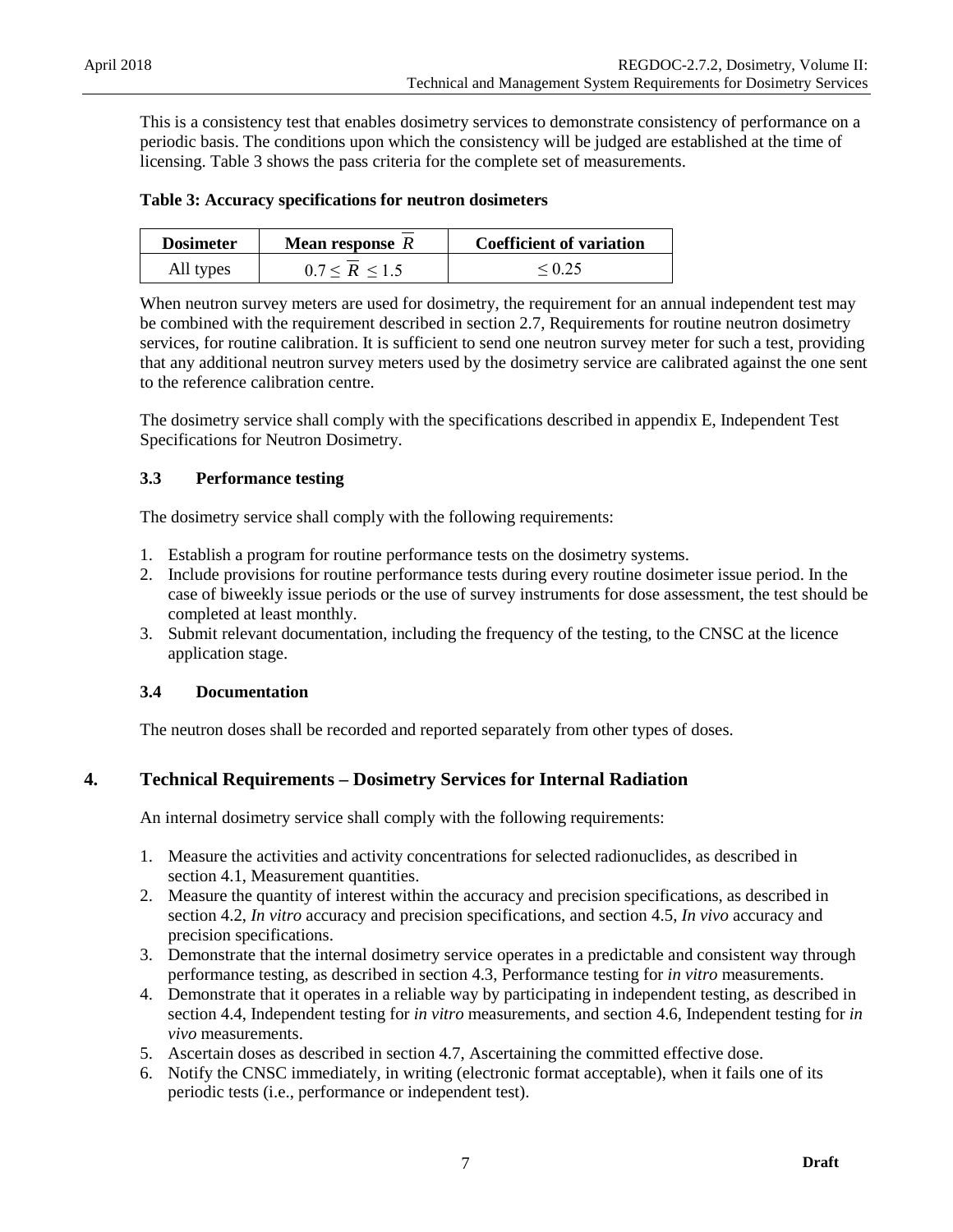- 7. Within 30 days, submit a detailed written report to the CNSC outlining the cause and consequence of the failure of any periodic test and a description of corrective actions taken.
- 8. Repeat any failed test as soon as practicable in consultation with the CNSC and submit the results to the CNSC.

If a repetition of the test results in a second consecutive failure, the CNSC may take further licensing action.

### <span id="page-14-0"></span>**4.1 Measurement quantities**

Licensed internal dosimetry services are intended to support radiation protection programs; therefore, this document does not cover requirements regarding the dosimetry service's detection capabilities (e.g., minimum detectable activity).

The internal dosimetry service shall participate in independent tests involving quantities, activities or activity concentrations equal to or greater than the minimum testing levels (MTLs) shown in table 4, up to a maximum of 20 times the relevant MTL, for the radionuclides for which they are licensed. This does not preclude the dosimetry service from carrying out its performance tests at levels below the MTLs. Radionuclide activities and activity concentrations are measured in becquerels (Bq) and becquerels per litre (Bq/L). The list of radionuclides in table 4 is not comprehensive for fission and activation products, but is representative for demonstrating competence in measurement techniques.

To simulate working conditions, radionuclides other than those listed in table 4 may be introduced during the required independent testing described in section 4.4, Independent testing for *in vitro* measurements, and section 4.6, Independent testing for *in vivo* measurements. These radionuclides are considered separate from the test, but are added as interferences to challenge the service's analytical system. Consequently, the dosimetry service may pass the test without identifying or measuring them. However, failure to correct for such interferences would jeopardize performance of the test and may result in a failed test.

| Radionuclide                 | In vitro bioassay<br>(per litre or per sample) | In vivo bioassay<br>(Bq) |
|------------------------------|------------------------------------------------|--------------------------|
| Hydrogen-3                   | 2000 Bq                                        | Test not available       |
| Carbon-14                    | $2000$ Bq                                      | $3 \times 10^5$ (lung)   |
| $Iron-59$                    | Test not available                             | 2,500                    |
| Cobalt- $57a$                | 25 Bq                                          | 2,500                    |
| Cobalt-60                    | 25 Bq                                          | 2,500                    |
| Strontium-90                 | $2$ Bq                                         | Test not available       |
| Zirconium-95 +<br>Niobium-95 | Test not available                             | 2,000                    |
| Antimony-124                 | Test not available                             | 2,000                    |
| Iodine- $125b$               | 20Bq                                           | 1,000                    |
| Iodine- $131^{\circ}$        | 20Bq                                           | 1,000                    |
| Cesium-137                   | 20Bq                                           | 2,000                    |
| Cerium-144                   | 250 Bq                                         | 25,000                   |
| Radium-226                   | $0.05$ Bq                                      | 5,000                    |

### **Table 4: Minimum testing levels**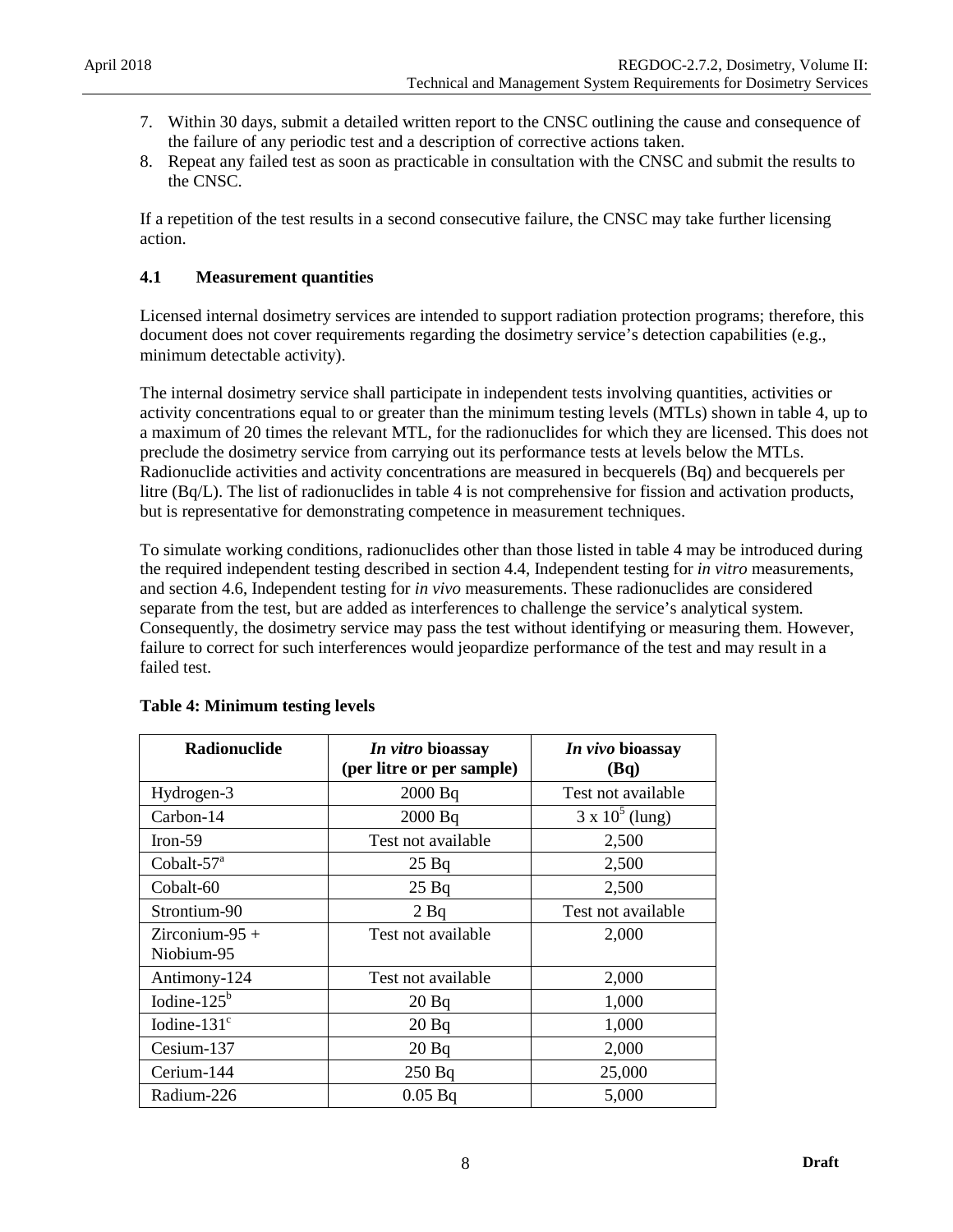| Radionuclide                 | In vitro bioassay<br>(per litre or per sample) | In vivo bioassay<br>(Bq) |
|------------------------------|------------------------------------------------|--------------------------|
| Thorium-230                  | 0.02 Bq                                        | Test not available       |
| Natural thorium <sup>d</sup> | 0.02 Bq                                        | $150$ (lung)             |
| Natural uranium <sup>e</sup> | $5 \mu g$                                      | $10 \text{ mg (lung)}$   |
| Uranium-235                  | 0.02 Bq                                        | $30$ (lung)              |
| Plutonium-238/239/240        | 0.01 Bq                                        | $9,000$ (lung)           |
| Plutonium $(TIMS^f)$         | $0.02$ pg/L                                    | Test not available       |
| Americium-241                | 0.05 Bq                                        | $100$ (lung)             |

Notes:

- a) Cobalt-57 is used as a surrogate for cerium-144.
- b) If iodine (I)-129 is used as a surrogate for I-125, the same MTL values apply as for I-125.
- c) If barium-133 is used as a surrogate for I-131, the same MTL values apply as for I-131.
- d) One gram of natural thorium contains equal quantities, 4.06E+03 Bq, of thorium (Th)-232 and Th-228. The mass percentages are 99.9999%, 1.3E-08% for Th-232 and Th-228 respectively, while the specific activity is  $8.12E+03 Bq/gram$  (g).
- e) One gram of natural uranium contains equal quantities, 1.26E+04 Bq, of uranium (U)-234 and U-238, and 569 Bq of U-235. The mass percentages are 99.2837%, 0.7110% and 0.0053% for U-238, U-235 and U-234 respectively; and the specific activity is 2.52E+04 Bq/g.
- f) TIMS: thermal ionization mass spectrometry

### <span id="page-15-0"></span>**4.2 In vitro accuracy and precision specifications**

The mean relative bias, B, shall be calculated from replicate measurements,  $A_i$ , of each concentration or level of activity, A. Since bias is often greater at lower concentrations near the limits of detection than at higher concentrations, dosimetry service laboratories shall be tested at several concentrations no lower than the MTL. The *in vitro* accuracy and precision specifications for independent and performance tests are such that the root mean squared error (RMSE) of B and  $S_B$  must be less than or equal to 0.25, as follows:

$$
RMSE = \sqrt{B^2 + S_B^2} \le 0.25
$$

#### <span id="page-15-1"></span>**4.3 Performance testing for in vitro measurements**

The dosimetry service shall conduct routine performance tests. It shall include provisions for routine performance tests for *in vitro* bioassay, which are to be performed at least once every three months, or, for infrequently used *in vitro* measurements, at a frequency determined in consultation with the CNSC.

For routine performance tests, the dosimetry service shall comply with the following requirements:

- 1. Prepare the test samples to concentrations of analyte not known to the person analyzing the test samples.
- 2. Determine the concentration of analyte in the test samples.
- 3. Treat the test samples in the same way as routine *in vitro* bioassay samples, so that the two are indistinguishable.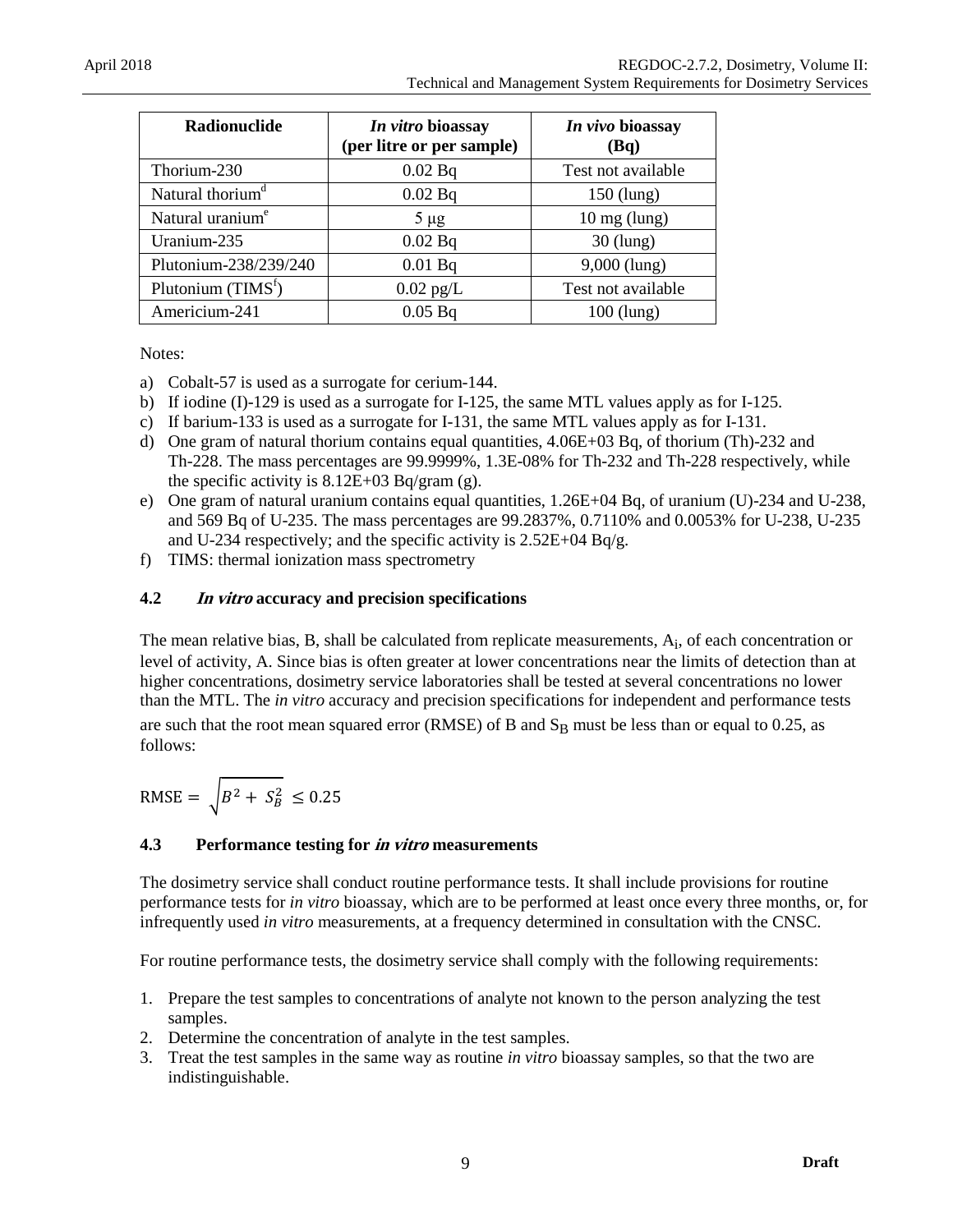4. Include the same categories of radionuclides in the performance tests that are included in the independent tests in which the dosimetry service participates.

### **4.3.1 Documentation**

The dosimetry service shall keep records of performance test procedures and performance test results.

The dosimetry service shall submit the performance test procedures to the CNSC for approval at the licence application stage.

### <span id="page-16-0"></span>**4.4 Independent testing for in vitro measurements**

Internal dosimetry services shall undergo and pass independent testing prior to licensing. Upon receipt of a licence, the dosimetry service shall undergo independent testing at regular intervals at least every 12 months, or at other intervals determined in consultation with the CNSC.

If a dosimetry service uses more than one measurement instrument (e.g., several liquid scintillation counters for tritium analysis), the instruments that were not used for the independent test shall be verified at regular intervals at least every 12 months against the measurement instrument that was used for the test. The laboratory shall show that all other measurement instruments also meet the accuracy and precision requirements. It shall consider factors such as chemical recovery, quenching, concentration range, sample preparation methods and so on, where applicable.

The dosimetry service shall have the independent tests performed by the relevant reference calibration centre (see appendix J) unless otherwise stated in the dosimetry service licence. If the relevant reference calibration centre does not offer the test, the dosimetry service shall seek CNSC approval to use a different organization to perform the independent tests.

Dosimetry services shall also have their analytical performance tested at levels of activity encountered in routine personnel monitoring as well as at expected levels following accidental exposures. Test samples will be spiked with a known quantity of a traceable activity greater than or equal to the MTL. Measurement reproducibility will be tested by providing several identical samples of each level of activity.

The dosimetry service shall comply with the specifications described in appendix F, Independent Test Specifications for Internal Dosimetry.

### <span id="page-16-1"></span>**4.5 In vivo accuracy and precision specifications**

The mean relative bias, B, shall be calculated from measurements,  $A_i$ , of each level of activity,  $A_i$ , included in the test. Since bias is often greater at lower levels of activity near the limits of detection than at higher levels of activity, dosimetry service laboratories shall be tested at several levels of activity no lower than the MTL. The *in vitro* accuracy and precision specifications for independent and performance tests are such that the root mean squared error (RMSE) of B and  $S_B$  must be less than or equal to 0.25, as follows:

$$
\text{RMSE} = \sqrt{B^2 + S_B^2} \le 0.25
$$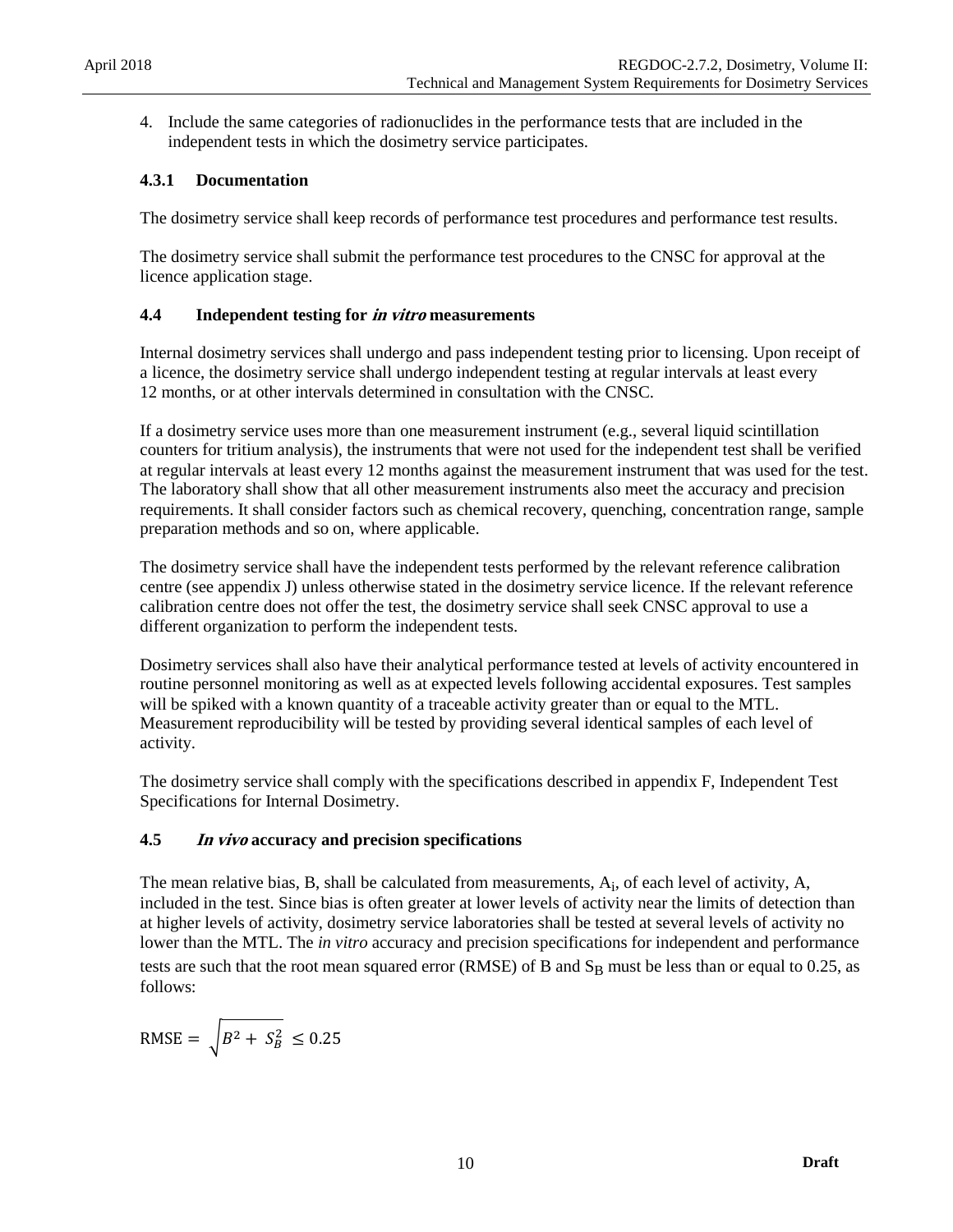### <span id="page-17-0"></span>**4.6 Independent testing for in vivo measurements**

Internal dosimetry services shall undergo and pass independent testing prior to licensing. Upon receipt of a licence, the dosimetry service shall undergo independent testing at regular intervals at least every 12 months, or at other intervals determined in consultation with the CNSC so that continuing competence can be demonstrated even if no changes are made to the measurement system. Such factors as variation of source distribution within the phantom, variations in ambient background, and positioning error shall be taken into account where applicable.

The dosimetry service shall have the independent tests performed by the relevant reference calibration centre (see appendix J) unless otherwise stated in the dosimetry service licence. If the relevant reference calibration centre does not offer the test, the dosimetry service shall seek CNSC approval to use a different organization to perform the independent tests.

If the dosimetry service makes alterations to the detectors, counting geometry, or the electronics of the measurement system that may affect the calibration, a further independent test is required. Phantoms used for calibration at photon energies below 100 kiloelectron volts (keV) shall be constructed of tissueequivalent material and shall be anthropomorphic. For photon energies above 100 keV, acceptable phantoms can be made from other materials.

The dosimetry service shall comply with the specifications described in appendix F.

#### <span id="page-17-1"></span>**4.7 Interpretation of bioassay data**

#### **4.7.1 Ascertaining the committed effective dose**

Internal dosimetry services shall ascertain and record the committed effective dose to workers from the types of measurements referred to in the licence, taking into consideration appropriate human physiological parameters and other relevant information on the conditions of exposure. The method used to ascertain the dose shall be submitted to the CNSC for approval.

When ascertaining the committed effective dose to workers, dosimetry services shall consider sitespecific parameters, unless other values (e.g., default values) have been previously approved by the CNSC. All key parameters shall be documented.

#### **4.7.2 Documentation**

The dosimetry service shall submit the procedures for ascertaining the committed effective dose to workers to the CNSC for approval at the licence application stage.

#### <span id="page-17-2"></span>**5. Technical Requirements – Dosimetry Services for Radon Progeny and Radon Gas**

Exposures to radon progeny and radon gas are estimated from grab-sampling measurements combined with occupancy time records or from personal monitoring.

A dosimetry service for radon progeny and radon gas shall comply with the following requirements:

1. Determine the lowest exposure or concentration in air that the dosimetry service can measure at the 95% confidence level with the overall accuracies specified, as described in section 5.2, Minimum measurable exposure or concentration.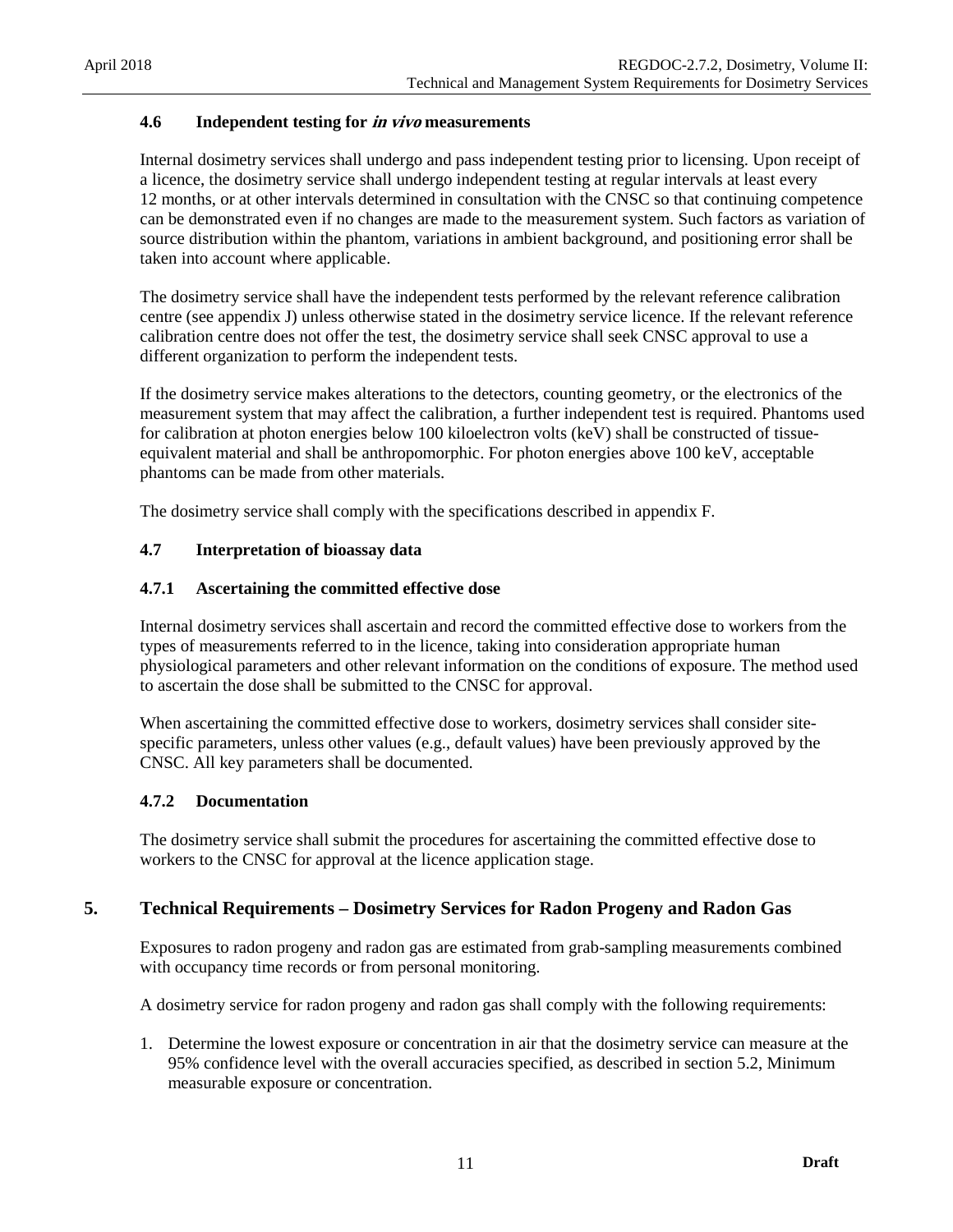- 2. Measure the quantity of interest within the accuracy specifications and uncertainty limits that apply to that quantity, as described in section 5.3, Accuracy specifications for radon progeny measurements, and section 5.6, Accuracy specifications for radon gas measurements.
- 3. Demonstrate its ability to satisfy overall specifications through type testing, as described in section 5.4, Type testing for radon progeny measuring instruments, and section 5.7, Type testing for radon gas monitoring.
- 4. Demonstrate that it operates in a reliable way through independent testing, as described in section 5.5, Independent testing for the monitoring of radon progeny, and section 5.8, Independent testing for radon gas measurements.

### <span id="page-18-0"></span>**5.1 Measurement quantities**

The quantities to be measured include the following characteristics:

- 1. the concentration in air of potential alpha energy from short-lived radon progeny
- 2. the exposure to airborne short-lived radon progeny
- 3. the concentration in air of radon gas

There are historical and International System of Units (SI), or SI-compatible units of measurement for the concentration of short-lived radon progeny in air and exposure to radon progeny.

The working level (WL) is the historical unit for the measurement of radon progeny concentration in air. The corresponding SI unit is the joule per cubic metre  $(J m^{-3})$ , where

$$
1 \text{ WL} = 20.8 \text{ }\mu\text{J m}^{-3}
$$
 and  $1 \text{ }\mu\text{J m}^{-3} = 4.8 \text{ x } 10^{-2} \text{ WL}$ 

The working-level month (WLM) is the historical unit used to express exposures to radon progeny. The SI-compatible unit is the joule-hour per cubic metre  $(J h m^{-3})$  where

1 WLM = 3.54 mJ h m<sup>-3</sup> and 1 mJ h m<sup>-3</sup> = 0.283 WLM

The concentration of radon gas in air is measured in activity per unit volume of that atmosphere (i.e., Bq  $m<sup>3</sup>$ ). The intake (Bq) from this concentration is calculated by multiplying the concentration by a defined breathing rate (i.e.,  $1.2 \text{ m}^3 \text{ h}^{-1}$ ) and the occupancy time (h). Alternatively, exposure can be determined in Bq h  $m<sup>3</sup>$  and the intake would be this value multiplied by the breathing rate.

#### <span id="page-18-1"></span>**5.2 Minimum measurable exposure or concentration**

The dosimetry service shall perform the following tasks:

- 1. Determine and record the lowest exposure or concentration in air that it can measure at the 95% confidence level with the overall accuracies of +50% / -33%.
- 2. Express the minimum measurable exposure in the same units as the measured quantity.

Section H.1 of appendix H provides examples of the statistical method used to determine the minimum measurable activity concentration.

#### <span id="page-18-2"></span>**5.3 Accuracy specifications for radon progeny measurements**

Two categories of instruments monitor individual exposures to radon progeny:

1. personal monitors, which give a direct estimation of individual exposures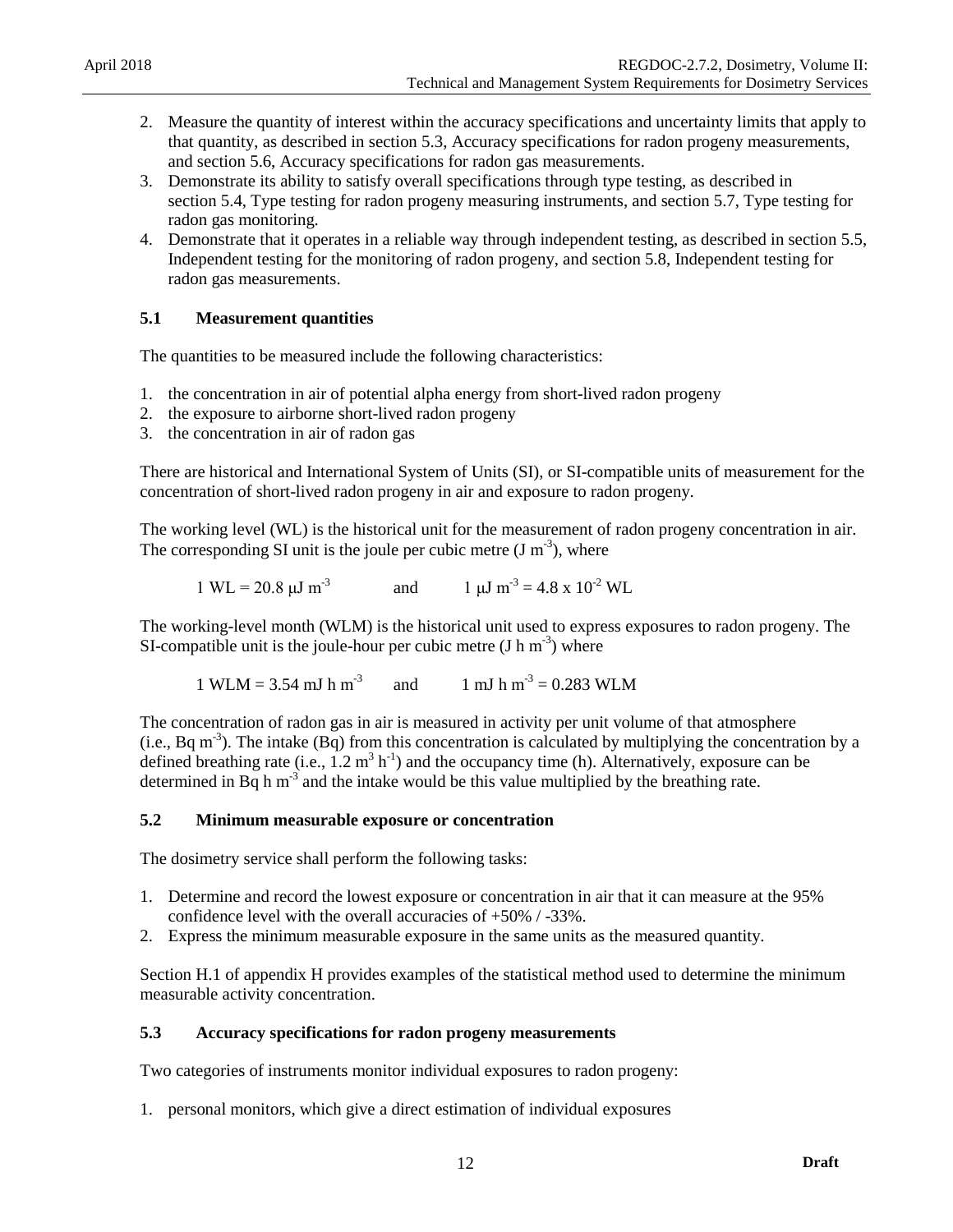2. grab-sampling instruments, which provide a measure of radon progeny concentration at a given place and time, and whose readings are used in combination with occupancy time records to calculate individual exposures

Both categories of instruments shall meet the corresponding requirements of this section.

### **5.3.1 Personal monitors**

The test for personal monitors shall be conducted in an environment with stable and fixed concentration. The 95% confidence limit calculated from the test results shall fall within the confidence interval limits indicated in table 5. Historical units are given first, followed by SI or SI-compatible units in parentheses.

### **Table 5: Accuracy specifications for measurement of exposure to radon progeny for one dosimetry period**

| Range of measurement                                                                                 | <b>Overall accuracy</b><br>(95% confidence) |
|------------------------------------------------------------------------------------------------------|---------------------------------------------|
| $\geq$ 0.05 WLM (177 $\mu$ J h m <sup>-3</sup> ) to<br>$< 0.10$ WLM (354 $\mu$ J h m <sup>-3</sup> ) | $+100\%$ / -50\%                            |
| $\geq$ 0.10 WLM (354 $\mu$ J h m <sup>-3</sup> )                                                     | $+50\%$ / -33%                              |

### **5.3.2 Grab sampling**

The 95% confidence limit calculated from the test results shall fall within the confidence interval limits indicated in table 6. Historical units are given first, followed by SI or SI-compatible units in parentheses.

| Range of measurement                                                                           | <b>Overall accuracy</b><br>(95% confidence) |
|------------------------------------------------------------------------------------------------|---------------------------------------------|
| $\geq$ 0.05 WL (1.03 $\mu$ J m <sup>-3</sup> ) to<br>< 0.10 WL (2.08 $\mu$ J m <sup>-3</sup> ) | $+100\%$ / -50%                             |
| $\geq$ 0.10 WL (2.08 $\mu$ J m <sup>-3</sup> )                                                 | $+50\%$ / -33%                              |

For grab sampling, the testing program highlighted in section G.3 of appendix G, Independent Test Specifications for Radon Progeny and Radon Gas, may be used to assess compliance with the accuracy requirements of table 6.

### <span id="page-19-0"></span>**5.4 Type testing for radon progeny measuring instruments**

The dosimetry service shall demonstrate its ability to satisfy overall specification requirements through type testing at the licence application stage. The type testing requirements for radon progeny measuring instruments are as follows:

- 1. Type testing for personal monitors shall identify all possible sources of error and quantify their contribution to the overall error and uncertainty in individual exposures.
- 2. In addition to establishing a personal monitor's overall accuracy, the type testing shall indicate the limitations of the device (such as conditions that may result in the onset of filter saturation problems), the time during which the device can be reliably used without the need to recharge the battery, and so on.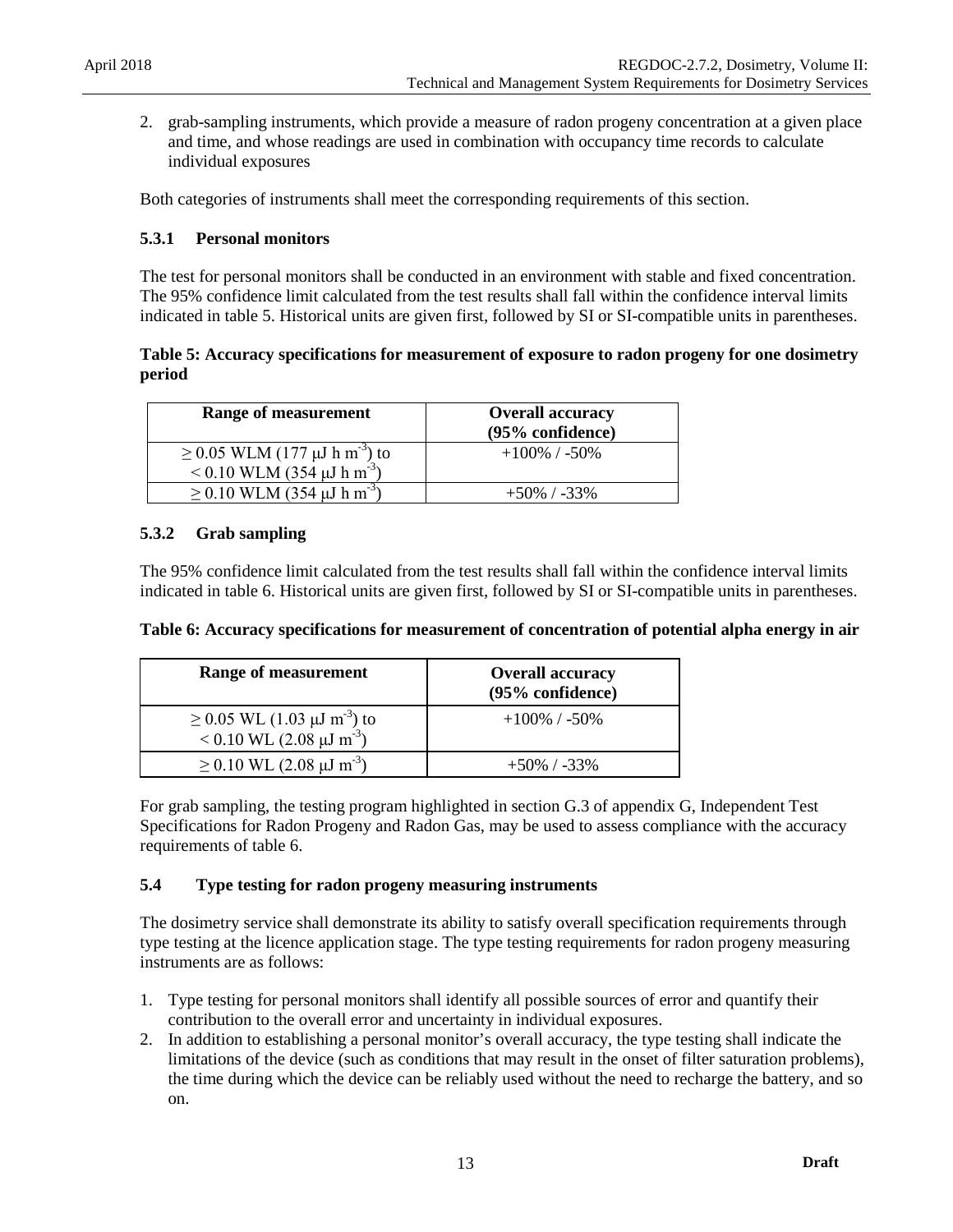- 3. Type testing for grab-sampling instruments shall identify and quantify all possible sources that contribute to the overall error and uncertainty in measured instantaneous radon progeny concentrations, except for errors and uncertainties in actual personal exposures derived from grab-sampling measurements, which are excluded.
- 4. When the dosimetry service makes changes (e.g., to the instrumentation or methods used) that may affect the performance of personal monitors and grab-sampling instruments, the dosimetry service shall repeat the type tests for measurement accuracy and precision to the extent necessary to demonstrate that the specifications of tables 5 and 6 continue to be met.
- 5. The dosimetry service shall report the results of these type tests, which have been repeated following changes made to the system, to the CNSC along with the records described in section 5.4.2, Documentation, and shall obtain CNSC approval prior to the implementation of these changes.

### **5.4.1 Influence quantities that may affect accuracy or uncertainty**

The dosimetry service shall consider the following influence quantities and evaluate those that are likely to significantly affect accuracy or uncertainty. Other influence quantities that may contribute to overall uncertainty shall also be considered (i.e., all influence quantities contributing to the uncertainty of the measurement) shall be taken into account.

For sampling parameters of personal monitors, the following quantities shall be taken into account:

- 1. duration of operation at design performance at full charge of the battery
- 2. sampling flow rate
- 3. flow rate variability
- 4. influence of particle size distribution, particularly unattached fraction of radon progeny on sampling efficiency

For detection and counting parameters of personal monitors, the following quantities shall be taken into account:

- 1. filter-detector geometry
- 2. energy-dependent detection efficiency
- 3. sensitivity to radiation emitted from sources other than radon progeny
- 4. sensitivity to deviations from detector processing specifications
- 5. sensitivity to time variability of radon progeny concentrations

For grab-sampling instruments, the following quantities shall be taken into account:

- 1. sampling flow rate
- 2. flow rate variability
- 3. sensitivity to particle size distribution, particularly unattached fraction of radon progeny in the test atmosphere
- 4. calibration and stability of field alpha counters
- 5. the method used to calculate radon progeny concentrations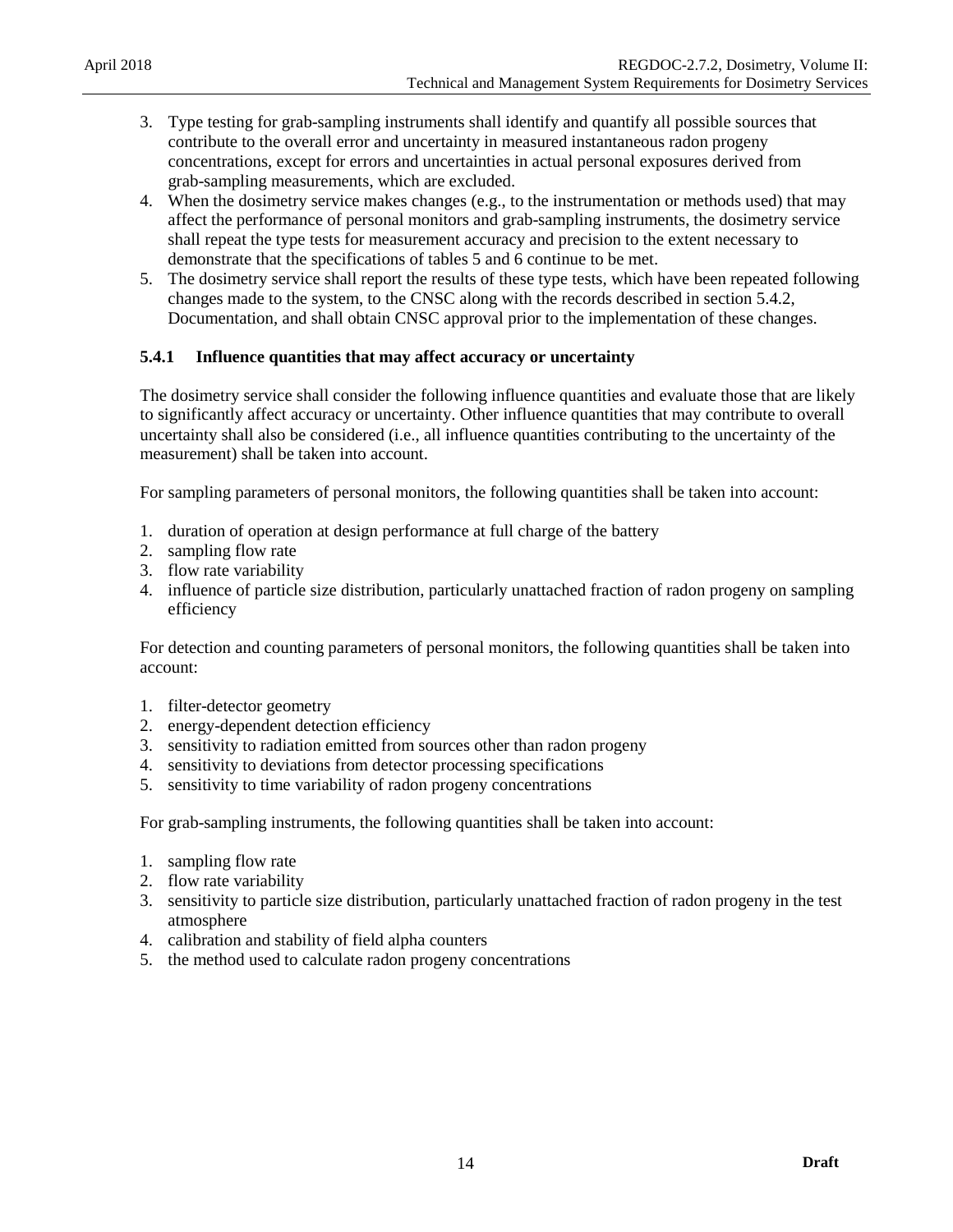### **5.4.2 Documentation**

The dosimetry service shall maintain:

- 1. type test results in a format that clearly shows all the influence quantities and system characteristics that were considered, and the range of possible values expected of them by the dosimetry service, based on the intended use of that particular dosimetry system
- 2. sample calculations that show how the mean response and the combined standard uncertainty were calculated
- 3. the justification for any assumptions made and techniques used

### <span id="page-21-0"></span>**5.5 Independent testing for the monitoring of radon progeny**

The dosimetry service shall comply with the following requirements:

- 1. Undergo independent testing to demonstrate that it meets the accuracy specifications, as described in section 5.3, Accuracy specifications for radon progeny measurements.
- 2. Perform the independent tests through the relevant reference calibration centre for the monitoring of radon progeny in Canada (see appendix J).
- 3. Send a representative sample of its personal monitors to the reference calibration centre at regular intervals at least every 12 months, or at other intervals determined in consultation with the CNSC, and also following any changes in design that could affect the performance of monitors.
- 4. Comply with the specifications for grab sampling described in appendix G, Independent Test Specifications for Radon Progeny and Radon Gas.
- 5. Notify the CNSC immediately, in writing (electronic format acceptable), when it fails one of its independent tests.
- 6. Within 30 days, submit a detailed written report to the CNSC outlining the cause and consequence of failure and a description of corrective action taken.
- 7. Immediately repeat the failed test and submit the results to the CNSC.

If a repetition of the test results in a second consecutive failure, the CNSC may take further licensing action.

### <span id="page-21-1"></span>**5.6 Accuracy specifications for radon gas measurements**

#### **5.6.1 Personal monitors**

The test for personal monitors shall be conducted in an environment with stable and fixed concentration. The 95% confidence limit calculated from the test results shall fall within the confidence interval limits indicated in table 7.

### **Table 7: Accuracy specifications for measurement of personal radon gas exposure for a dosimetry period**

| Range of measurement                                            | <b>Overall accuracy (95% confidence)</b> |
|-----------------------------------------------------------------|------------------------------------------|
| $\geq$ 2.0 MBq h m <sup>-3</sup> to < 4.0 MBq h m <sup>-3</sup> | $+100\%$ / -50\%                         |
| $\geq$ 4.0 MBq h m <sup>-3</sup>                                | $+50\%$ / -33%                           |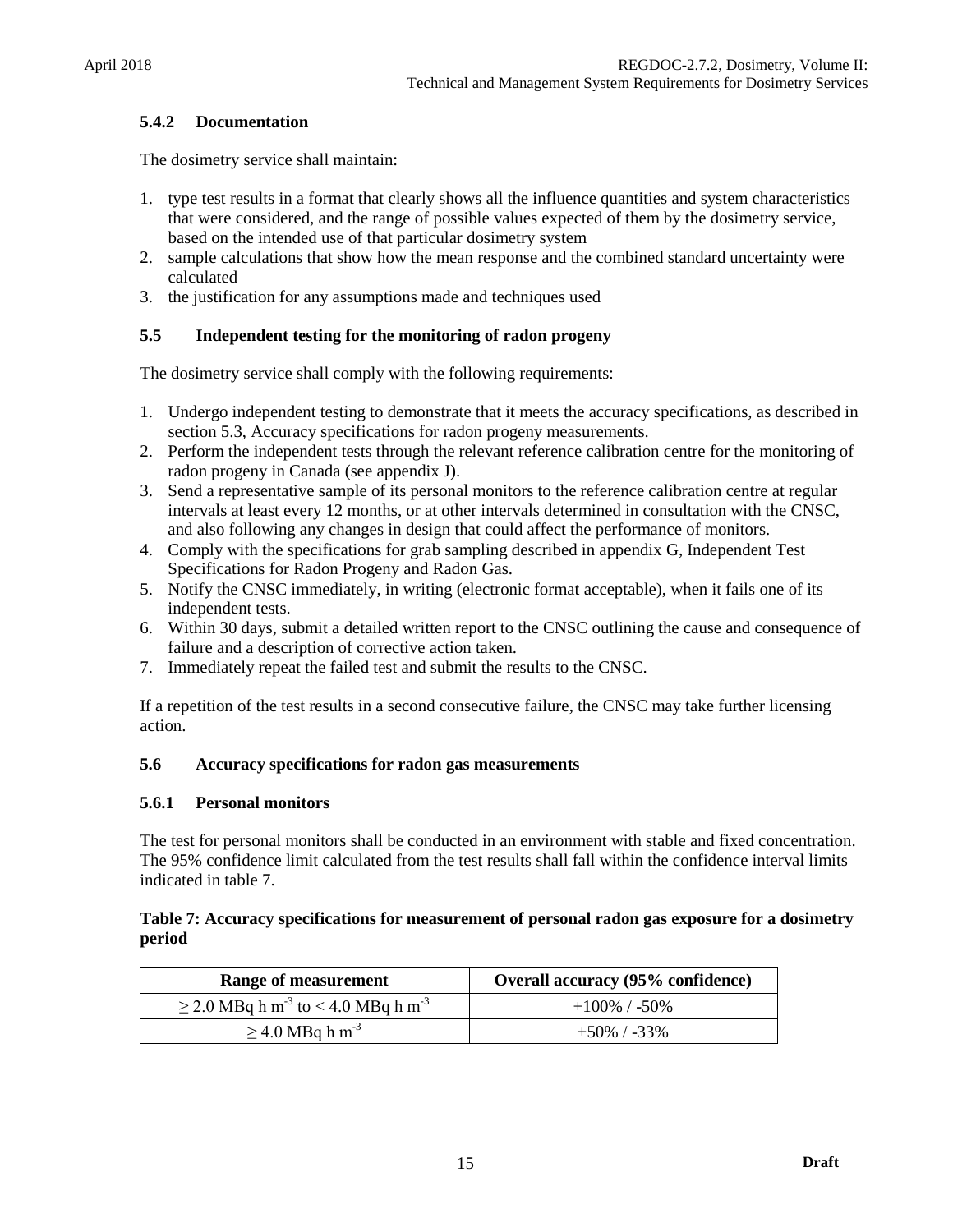### **5.6.2 Grab sampling**

Table 8 shows the specifications with which monitoring systems shall comply under expected conditions of use.

#### **Table 8: Accuracy specifications for measurement of concentration of radon gas in air**

| Range of measurement                                      | <b>Overall accuracy (95% confidence)</b> |
|-----------------------------------------------------------|------------------------------------------|
| $\geq$ 10 kBq m <sup>-3</sup> to < 20 kBq m <sup>-3</sup> | $+100\%$ / -50\%                         |
| $\geq$ 20 kBq m <sup>-3</sup>                             | $+50\%$ / -33%                           |

### <span id="page-22-0"></span>**5.7 Type testing for radon gas monitoring**

Through type testing at the licence application stage, the dosimetry service shall demonstrate its ability to satisfy the following overall specification requirements:

- 1. Type testing for instruments used to determine exposures to radon gas shall identify all possible sources of error and shall quantify their contribution to the overall error and uncertainty in individual exposures.
- 2. If the dosimetry service changes the monitor design or the measurement method (e.g., different detector or filters, different casing, different sampling protocol), it shall repeat the type tests to the extent necessary to demonstrate the influence on overall accuracy and uncertainty.

### **5.7.1 Influence quantities that may affect accuracy or uncertainty**

The dosimetry service shall consider the following influence quantities and evaluate those that are likely to significantly affect accuracy or uncertainty. Other influence quantities that may contribute to the overall uncertainty, in addition to those listed here, shall also be considered.

For personal radon gas monitors, the following quantities shall be taken into account:

- 1. detector efficiency
- 2. sensitivity to radiation emitted from sources other than radon progeny
- 3. sensitivity to deviations from detector processing specifications
- 4. durability for the work environment

For grab-sampling instruments, the following quantities shall be taken into account:

- 1. sampling flow rate
- 2. flow rate variability
- 3. detector efficiency
- 4. sensitivity to radiation other than from radon
- 5. sensitivity to other physical and chemical agents in the environment
- 6. saturation
- 7. durability for the work environment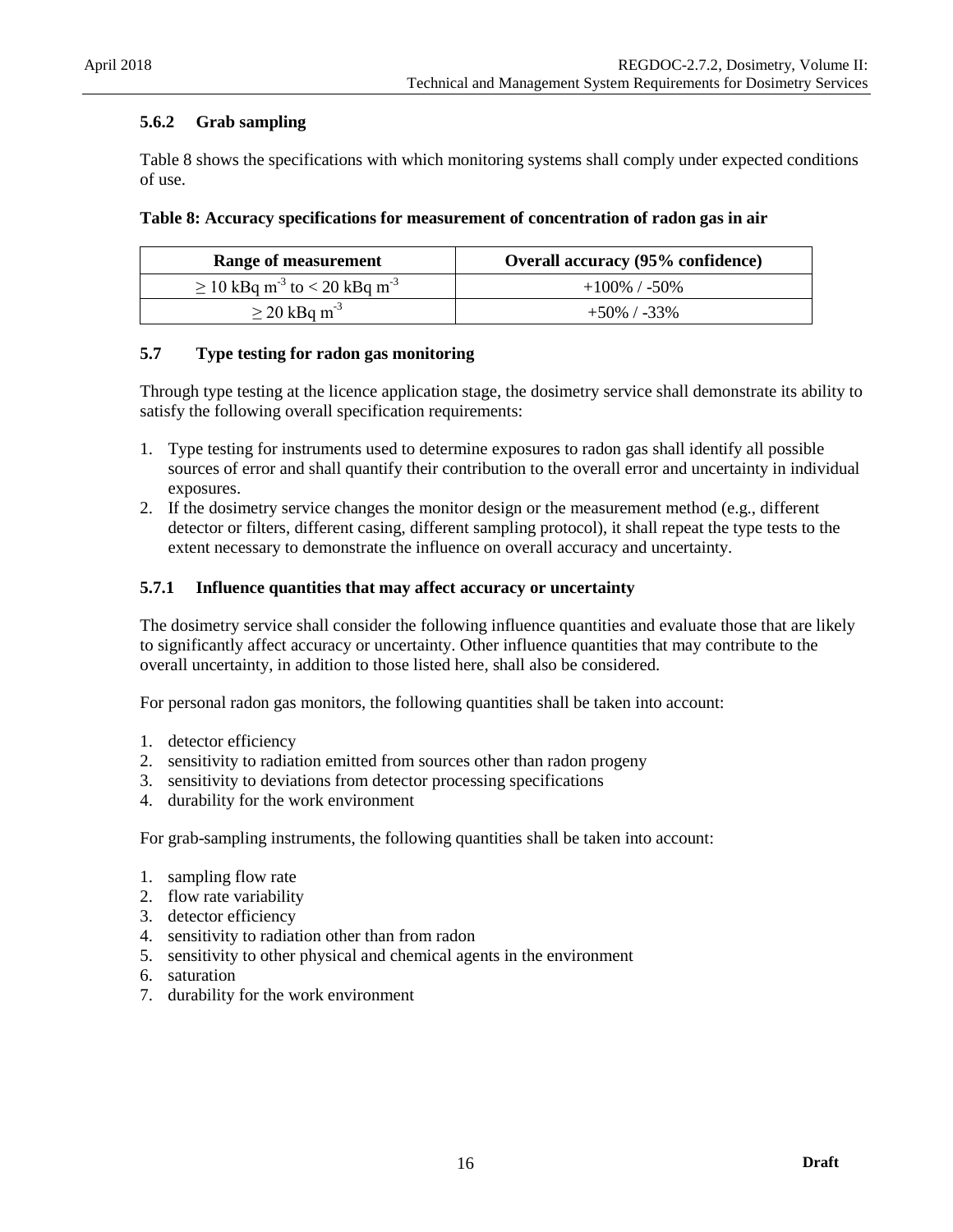### **5.7.2 Documentation**

The dosimetry service shall maintain:

- 1. Type test results in a format that clearly shows all the influence quantities and system characteristics that were considered, and the range of possible values expected of them by the dosimetry service, based on the intended use of that particular dosimetry system
- 2. Sample calculations that show how the mean response and the combined standard uncertainty were calculated
- 3. The justification for any assumptions made and techniques used

### <span id="page-23-0"></span>**5.8 Independent testing for radon gas measurements**

The dosimetry service shall comply with the following requirements:

- 1. Undergo independent testing to demonstrate that it meets the accuracy specifications described in section 5.6, Accuracy specifications for radon gas measurements.
- 2. Perform the independent tests through the relevant reference calibration centre for the monitoring of radon gas in Canada (see appendix J).
- 3. Send a representative sample of its personal monitors to the reference calibration centre at regular intervals at least every 12 months, or at other intervals determined in consultation with the CNSC, and also following any changes in design that could affect the performance of monitors.
- 4. Comply with the specifications for grab sampling described in appendix G, Independent Test Specifications for Radon Progeny and Radon Gas.
- 5. Notify the CNSC immediately, in writing (electronic format acceptable), when it fails one of its independent tests.
- 6. Within 30 days, submit a detailed written report to the CNSC, outlining the cause and consequence of failure and a description of corrective action taken.
- 7. Immediately repeat the failed test and submit the results to the CNSC.

If a repetition of the test results in a second consecutive failure, the CNSC may take further licensing action.

### <span id="page-23-1"></span>**6. Technical Requirements – Dosimetry Services for Intakes of Airborne Radioactive Material**

Airborne radioactive material refers to any suspension in air of radioactive material whose characteristics or concentrations are such that there is no practical means to determine dose through bioassay. Such materials may include, but are not limited to, U-238 and its decay products (other than radon and radon progeny), Th-232, and some plutonium isotopes. Airborne radioactive materials exist in various physical and chemical forms including dust, gas, fumes, or vapours. This section applies to measurements of radioactive material in air that are used for dosimetry purposes.

Monitoring for airborne radioactive material helps to estimate individual doses or exposures to those radiological risks for workers in uranium processing facilities, research facilities, and at other facilities where radioactive-material-laden atmospheres are found. Estimates are made from personal monitoring.

### <span id="page-23-2"></span>**6.1 Measurement quantities**

The concentrations of airborne radioactive material in air are measured in activity or mass per unit volume of that atmosphere (e.g.,  $Bq$  m<sup>-3</sup>). The intake (e.g.,  $Bq$ ) from this concentration is calculated by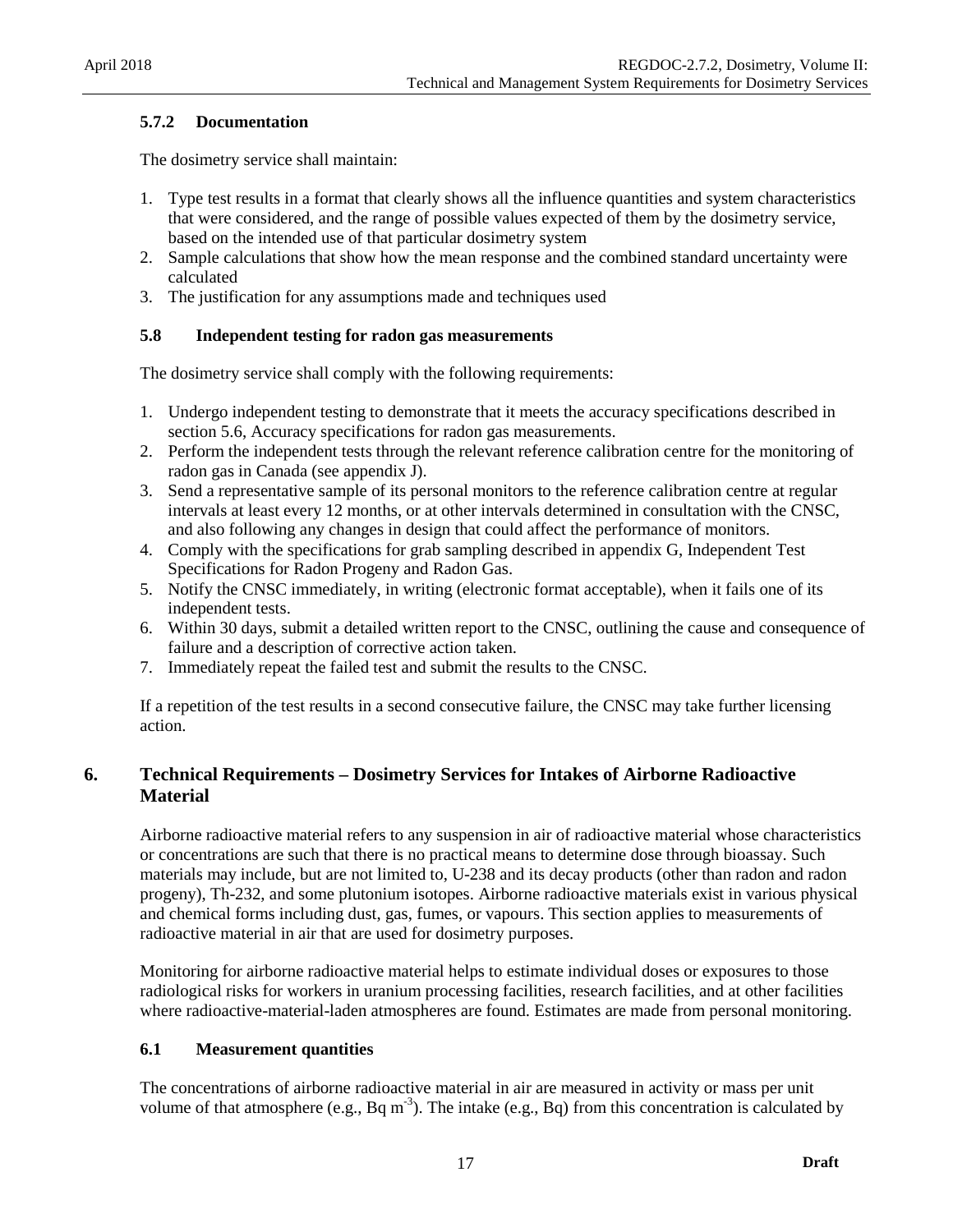multiplying the concentration by a defined breathing rate (e.g.,  $1.2 \text{ m}^3 \text{ h}^{-1}$ ) and the occupancy time (h). Alternatively, exposure can be determined in Bq h  $m<sup>3</sup>$  and the intake would be this value multiplied by the breathing rate.

The concentration of airborne radioactive material may also be expressed in units of derived air concentration (DAC). The DAC is the concentration of radioactive material in air breathed by a worker for 2000 hours that results in a committed effective dose of 20 mSv. The worker is assumed to breathe the air at a rate of 1.2  $m^3$  h<sup>-1</sup>. Similarly, exposure may be expressed in terms of DAC-hours.

### <span id="page-24-0"></span>**6.2 Minimum measurable exposure or concentration**

Type testing methods, criteria, and facilities, as well as independent testing facilities are currently unavailable for airborne radioactive material measurements. Therefore, this standard does not specify requirements for type testing and independent testing for airborne radioactive material measurements. However, a dosimetry service for airborne radioactive material measurements shall perform the following tasks:

- 1. Measure the quantity of interest within the accuracy specifications that apply to that quantity, as described in section 6.3, Accuracy for airborne radioactive material measurements.
- 2. Determine and record the lowest exposure or concentration in air that it can measure at the 95% confidence level with the overall accuracies of +50% / -33%.

Section H.1 of appendix H provides examples of the statistical method used to determine the minimum measurable activity concentration. The minimum measurable exposure shall be expressed in the same units as the measured quantity.

#### <span id="page-24-1"></span>**6.3 Accuracy for airborne radioactive material measurements**

The dosimetry service shall demonstrate that it follows standard good practices expected in routine industrial hygiene personal monitoring in the measurement of airborne radioactive material concentration in air. In particular, the flow rate of sampling pumps, where used, shall not deviate by more than 5% from the value used to calculate concentration. The airflow rate should be verified on each day of air sampler use. If the airflow rate changes by more than  $\pm 5\%$  during the collection of a sample, the flow rate used for dosimetry purposes should be the average of the initial and final airflow rates.

Air samplers shall have a means of ascertaining the volume of air sampled. Airflow meters shall be calibrated at least annually, as well as after the meters have been repaired or modified, or may have been damaged. The calibration methods shall be based on a current method recommended by the American Conference of Governmental Industrial Hygienists (ACGIH) or the Occupational Safety and Health Administration (OSHA). The method, instrument unique identifier and date of calibration shall be documented.

If personal air samplers are not worn within 30 cm of the worker's head, the licensee should demonstrate that the air sampled is representative of breathing-zone air.

Air sampler particle collection efficiency shall be insensitive to size, to the greatest extent possible. This excludes the use of cyclones to collect and measure airborne radioactive material.

The dosimetry service shall determine the overall uncertainty in airborne radioactive material measurements from the combination of all the uncertainties in all the parameters used to derive the airborne radioactive material concentration from the activity measured on the monitor's filter.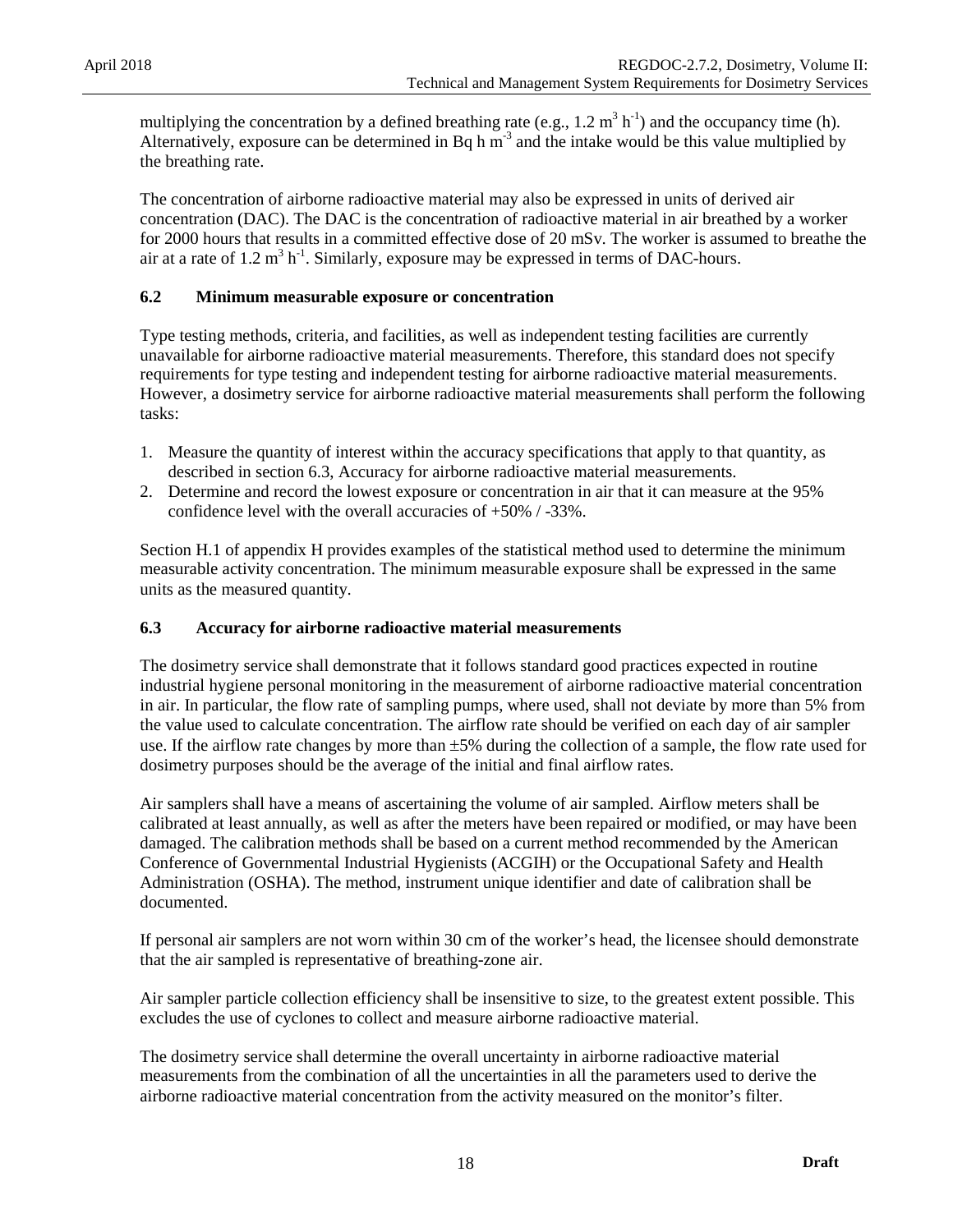Section H.2 of appendix H, *Example calculation for Uncertainty*, provides examples of the statistical method used to estimate uncertainties in counting.

### <span id="page-25-0"></span>**6.4 Documentation**

The dosimetry service shall maintain:

- 1. Test results in a format that clearly displays all the sample calculations of the influence quantities, showing how the mean response and the combined standard uncertainty were calculated
- 2. The justification for any assumptions made and techniques used

### <span id="page-25-1"></span>**7. Management System Requirements**

Quality in a dosimetry service is defined by accuracy and repeatability of dose measurements. A welldefined and implemented management system provides for the effective quality assurance of a dosimetry service, and helps ensure that dosimetry results are accurate, repeatable, verifiable and properly recorded. Sections 7.2–7.16 outline the minimum licensee requirements for developing an effective quality assurance program in a dosimetry service.

### <span id="page-25-2"></span>**7.1 Management policy**

- 1. Senior management shall document its quality policy. The quality policy shall be appropriate for a dosimetry service (see section 7.1) and shall include a commitment to operate according to its quality assurance program, to regularly review its adequacy, and to continually improve.
- 2. The quality policy and objectives shall be communicated to staff.

### <span id="page-25-3"></span>**7.2 Quality assurance program description**

The description of the quality assurance program shall consist of interrelated documents that collectively provide clear, comprehensive and accurate descriptions of the following information:

- 1. statements of quality policy and quality objectives
- 2. documented processes, procedures and instructions
- 3. documents needed by the dosimetry service to ensure effective planning, operation and control of its processes
- 4. records required to demonstrate compliance with the quality assurance program

Note: The documentation can be in any form or medium.

#### <span id="page-25-4"></span>**7.3 Management review and self-assessments**

- 1. Managers shall perform self-assessments of their areas of responsibility at least once per year. These self-assessments shall determine whether the dosimetry service meets standards and objectives, and evaluate the effectiveness of processes and procedures. Performance metrics shall be developed and used in self-assessments.
- 2. At least annually, senior management shall conduct a formal review to ensure that processes are optimized, under control, and producing accurate results that conform to specifications. The review shall include assessing opportunities for improvement and the need for changes to policies, processes, and requirements in the quality assurance program, including the quality policy and objectives. The annual review shall encompass, at a minimum, the following sources of information:
	- a. comparisons of quality objectives and standards against actual achievements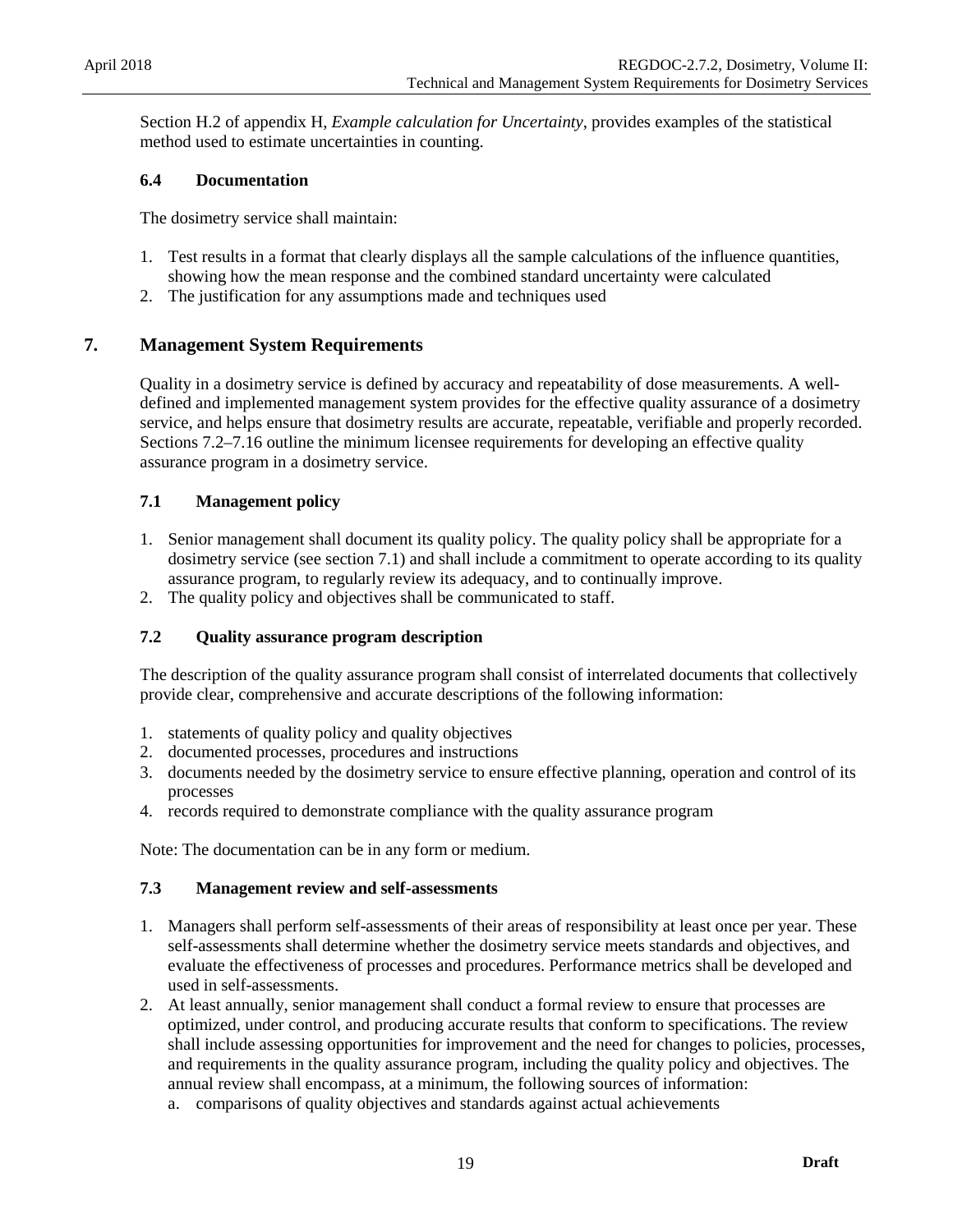- b. analyses of inspection and test results
- c. analyses of non-conformances (e.g., frequency, significance, consequence, cause and accountability), of corresponding corrective and preventive measures, and of deficiency trends
- d. analyses of results from internal audits
- e. complaints and implementation problems or errors
- f. results of management self-assessments
- g. analysis of the effectiveness of corrective actions
- 3. Records of the reviews shall be maintained.

### <span id="page-26-0"></span>**7.4 Organization and authority**

- 1. Management shall define the responsibilities and authorities of managers and staff. The lines of internal and external communications shall be defined.
- 2. Management shall appoint an individual who will be responsible for independently assessing the effectiveness of the quality assurance program, and who reports to a level of management such that sufficient freedom from the pressures of cost and schedule considerations is preserved.

### <span id="page-26-1"></span>**7.5 Personnel qualifications**

- 1. All personnel performing dosimetry service activities, including the tasks described in section 7.2, Management system requirements, shall have the training, qualifications and competence necessary to perform their assigned tasks effectively.
- 2. Standards of training, qualification and competence shall be set by the dosimetry service.

### <span id="page-26-2"></span>**7.6 Procurement**

- 1. The purchase of equipment, material and services needed for accurate dose or exposure measurement shall be controlled by procedures established by the dosimetry service.
- 2. Purchasing procedures shall ensure that purchased equipment, material and services conform to specified purchase requirements. Specified purchase requirements shall include a clear description of the item on a requirement or technical data sheet that includes measuring accuracy and repeatability, traceability of calibration to national standards, inspection and testing specifications, acceptance criteria, the quality assurance program specifications that the supplier shall meet, and recording specifications.
- 3. Suppliers shall be evaluated and selected based on their ability to meet specifications. A vendor or supplier list shall be maintained.
- 4. Purchased materials and equipment shall be verified as having met the specified purchase requirements.

#### <span id="page-26-3"></span>**7.7 Work control**

- 1. All work or activities that can influence the assignment of the correct dose to the right individual and the maintenance of an effective dose record system shall be controlled by established procedures that provide details of the following items:
	- a. work methods and sequence
	- b. equipment to be used and special working environments
	- c. acceptance criteria
	- d. inspection points
	- e. logging specifications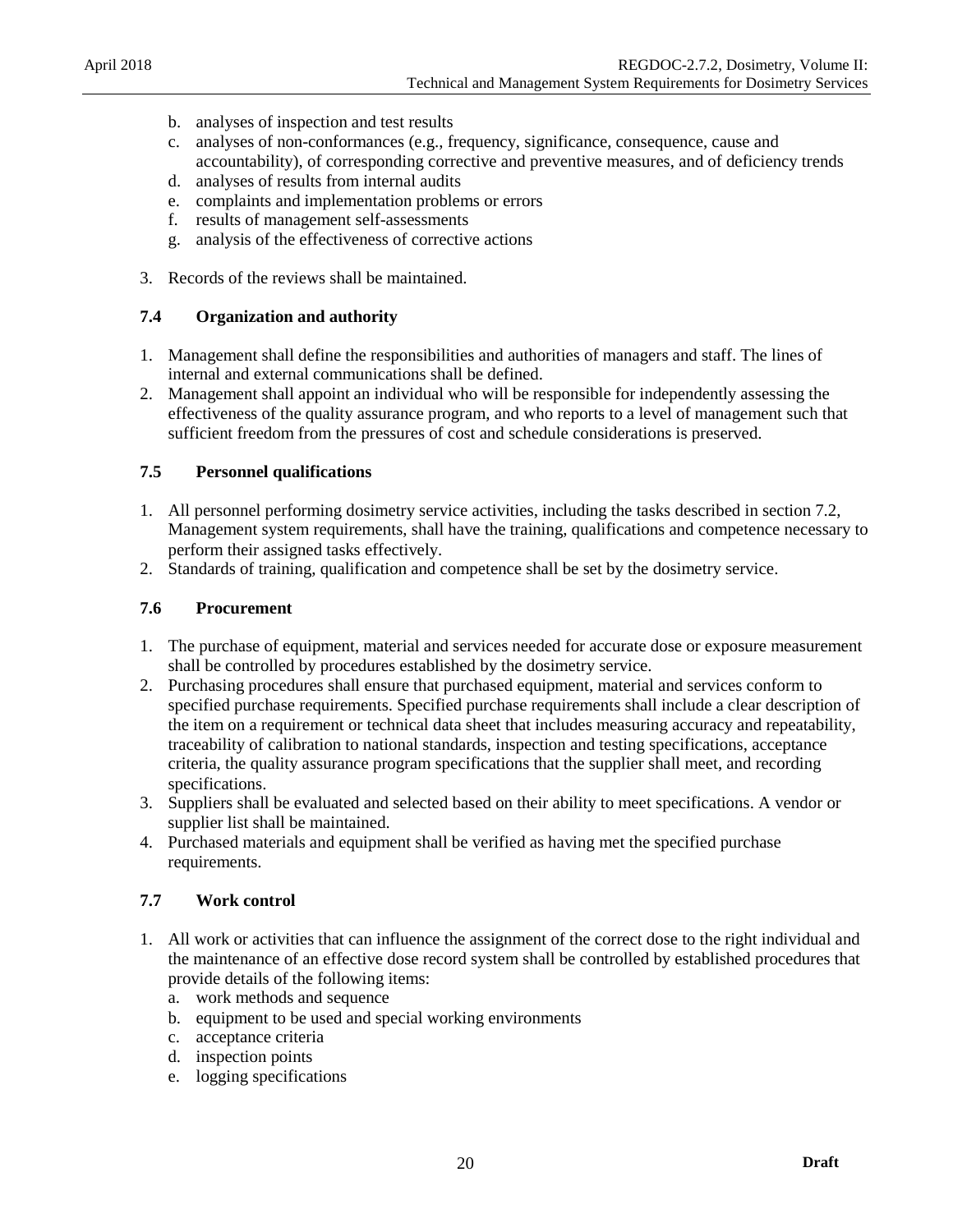- 2. Work control procedures shall control the preservation of identification through marking and number control of dosimeters, samples, standards, measurements, dose records and other data on which dose is based, and maintain their traceability to the individuals concerned.
- 3. Work control procedures shall prescribe specifications and special precautions to control the handling, storage and shipping of dosimeters and samples to protect against loss of sensitivity, loss of information, loss of accuracy, and against damage to, or complete loss of the dosimeters or samples. Distribution, use and handling of control dosimeters and handling of samples shall also be described.
- 4. Conclusions regarding assigned dose shall be adequately documented to enable traceability to the input data (e.g., identification information, measurements and models used) and to show conformance to standards.
- 5. The method of transferring dose data meet the specifications described in appendix I, Specifications for Dose Records.

### <span id="page-27-0"></span>**7.8 Change control**

- 1. Changes to dosimetry processes, software and equipment needed for accurate dose or exposure measurement and changes to dose records shall be controlled by the dosimetry service.
- 2. Change control shall provide equivalent reviews and approvals to those applied to the original dosimetry processes, software, equipment and dose records.
- 3. Proposed changes shall be reviewed and approved by qualified persons before implementation.
- 4. Records of proposed and implemented changes shall be kept.
- 5. Procedures shall ensure that changes to dose records are properly documented.
- 6. Where changes involve a revision to approved procedures and instructions, the specifications of section 7.11, Document control, shall be met.

More information on how to request the CNSC to change dose records is being developed in REGDOC-2.7.2, Volume I, *Ascertaining Occupational Exposure*.

### <span id="page-27-1"></span>**7.9 Document control**

- 1. Procedures shall be established for the preparation, review, approval, issue, distribution, and revision of documents and procedures. This includes documents and procedures that contain technical specifications or prescribe activities for the achievement and verification of technical specifications; for example, technical standards, dosimetry manuals, specifications and procedures for dose records, operating procedures, software programs, calibration techniques, and analytical methods. It also includes quality assurance program procedures.
- 2. Documents shall be legible, available and readily identifiable.
- 3. Documents shall be removed from use when obsolete, or be clearly identified as obsolete if retained for reference purposes.

#### <span id="page-27-2"></span>**7.10 Calibration and maintenance**

- 1. Recording, measuring, testing, analyzing or counting devices, and instruments or standards whose performance is critical to accurate dose measurements shall be identified, controlled and maintained.
- 2. Such devices, instruments, and standards shall be of a type, sensitivity and accuracy that meet the appropriate minimum specifications set out in sections 2 through 6.
- 3. Periodic calibration and maintenance requirements shall be determined and documented based on the necessary accuracy, purpose, degree of usage, stability characteristics and other factors affecting measurement control.
- 4. Maintenance and calibration procedures shall be documented.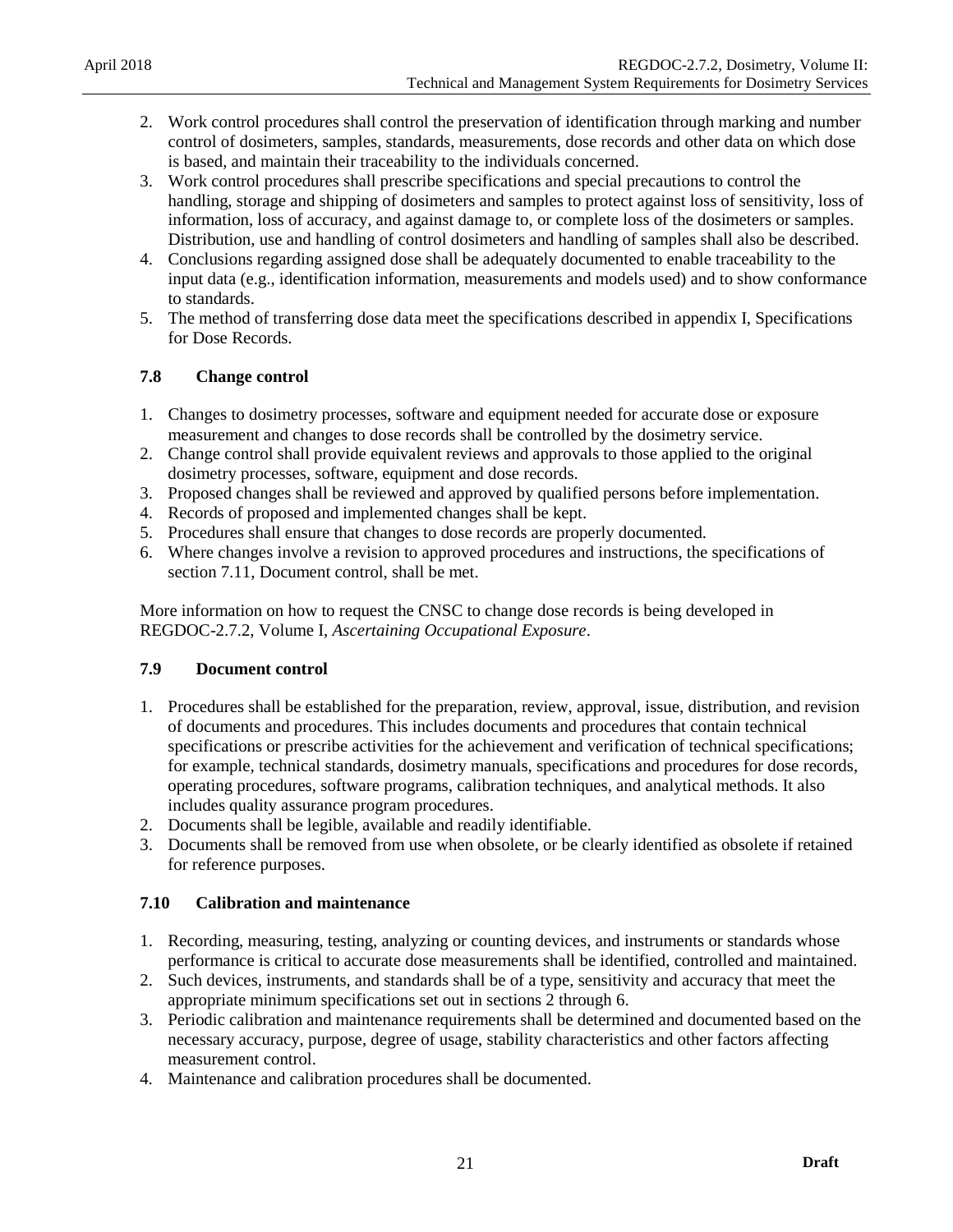- 5. Calibration status shall be recorded and maintained, and calibrated equipment shall be clearly and indelibly identified (e.g., through the use of labels). When calibration is performed before use or with a high frequency (e.g., daily), logging of calibrations may be sufficient.
- 6. Inaccurate, uncalibrated or malfunctioning equipment shall be identified and removed from use.
- 7. Measurement equipment that has been repaired or modified shall be calibrated and have its performance checked before being placed in use.
- 8. Calibrations shall be traceable to national reference standards that are traceable to any Canadian or international government standard-setting authority (National Research Council of Canada, National Institute of Standards and Technology, etc.). Equipment used as calibration transfer standards shall have calibration traceable to national standards. Where calibrated reference standards are used as transfer standards to set the reference level by which data is directly measured, methods shall be established to preserve the integrity of the process and the results.
- 9. When equipment is found to be inaccurate (see section 7.14, Non-conformance), reviews shall be conducted to determine the validity of previous data or results and corrective action is to be taken (see section 7.15, Corrective action).

### <span id="page-28-0"></span>**7.11 Verification**

- 1. Verifications of the intermediate and final stages of work shall be identified, planned, resourced, controlled, documented and conducted in accordance with defined acceptance and performance criteria.
- 2. Verification shall be carried out by qualified persons other than those who have participated in the work being verified.
- 3. The method, timing and results of the verifications shall be recorded, and the person performing the verification shall be identified in the record.
- 4. Inspections, checks and reviews shall be identified and planned to verify that work is performed (see section 7.9, items 1 to 4) in an acceptable manner.
- 5. The dosimetry service operator shall participate in independent tests as described in sections 2 through 6 and discrepancies shall be processed according to the specifications provided in section 7.14, Non-conformance, and section 7.15, Corrective action.

### <span id="page-28-1"></span>**7.12 Non-conformance**

- 1. Non-conforming items, services and activities shall be identified, reported and documented.
- 2. Non-conformances shall be reviewed and remedial actions identified, executed, verified and recorded, and the impact of the non-conformance on previous work shall be assessed for potential effects on dose assignments.
- 3. Non-conforming items or services shall be controlled to prevent unauthorized use.
- 4. Backup arrangements in case of equipment or other failure or error shall be described.

Note: Non-conformances may occur as a result of, for example, inadequate procedures, equipment failure, equipment inaccuracy, calculation error, wrong identification, wrong input data, the use of inappropriate dosimeter or sample, or improper handling or processing of information.

### <span id="page-28-2"></span>**7.13 Corrective action**

- 1. Significant or recurring non-conformances shall be analyzed to determine their underlying cause, and corrective action taken to prevent repetition.
- 2. The cause and the subsequent corrective action shall be reported to the appropriate level of management, and follow-up reviews conducted to verify the effectiveness of the corrective action.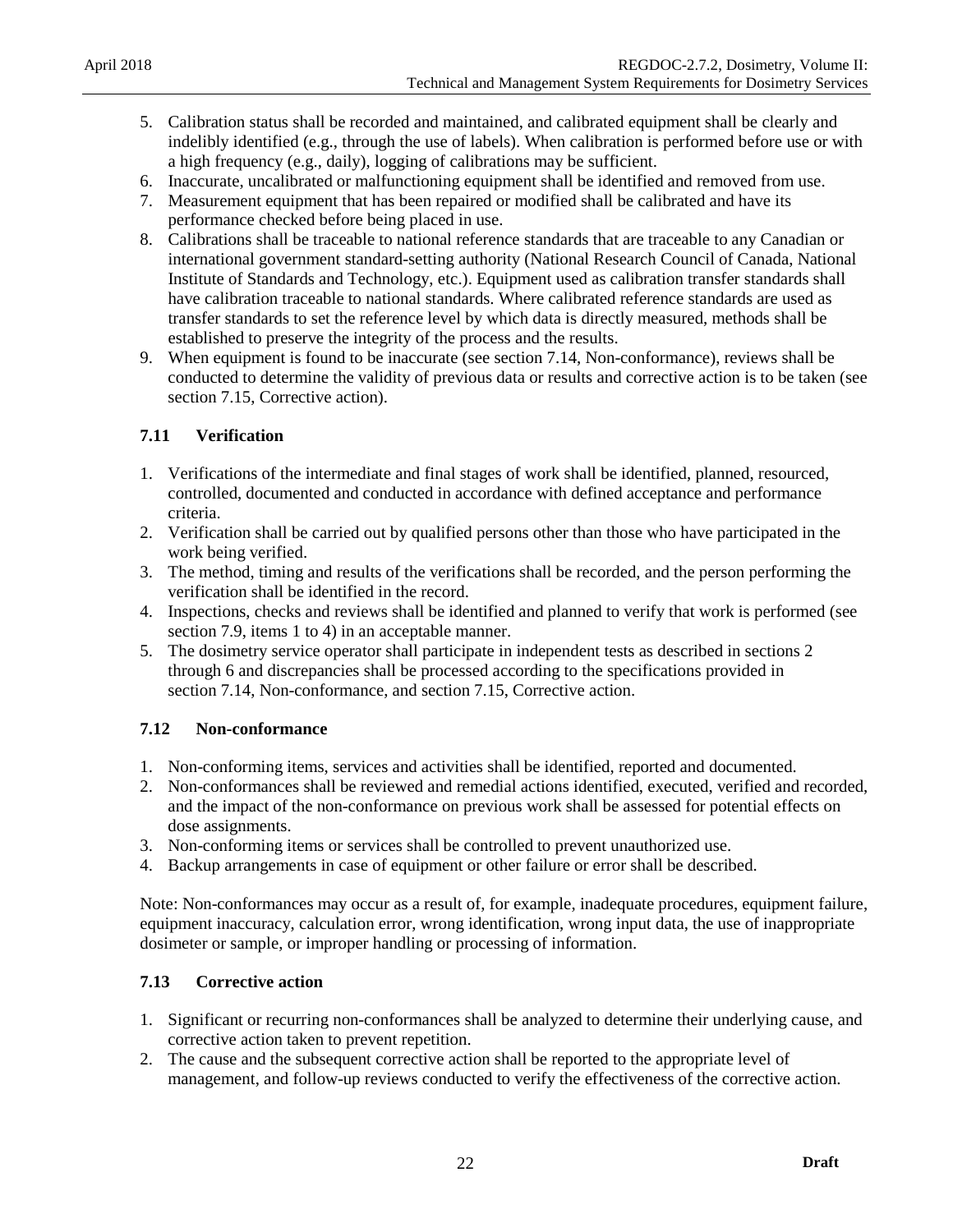Note: Significant non-conformances are those that lead to, or could lead to, an undetected overexposure, an incorrect dose being assigned to an individual, or a dose being assigned to the wrong person.

### <span id="page-29-0"></span>**7.14 Records**

- 1. The dosimetry service shall control the identification, storage, protection, retrieval, and disposition of records, in a format that will be defined by the licensee.
- 2. Records shall be prepared and retained as evidence of the satisfactory accomplishment of specified activities and the acceptability of results.
- 3. Sufficient records shall be retained to support final conclusions and to show traceability.
- 4. Sufficient records and documentation shall be prepared during the work process to enable reasonable recreation and checking of results from the referenced input data.
- 5. A list of records that relate to the licensed operation shall be maintained. Retention and disposal of records shall be in accordance with section 28 of the *General Nuclear Safety and Control Regulations.*
- 6. Records shall remain legible, readily identifiable and retrievable as and when needed.
- 7. Records shall be maintained in a secure manner to protect against the release of personal information, in accordance with relevant applicable legislation.

### <span id="page-29-1"></span>**7.15 Audits**

- 1. Management shall have an audit program. The audit shall determine whether procedures and processes are being effectively implemented and are resulting in the satisfactory performance of the dosimetry service.
- 2. The entire quality program shall be audited on an annual basis.
- 3. Audits shall be planned and performed by appropriately trained personnel. Auditors shall not have direct responsibility for the activity being assessed.
- 4. Audit results shall be documented. These results shall be reviewed by the manager responsible for the activity that has been assessed. This person shall take action to correct any deficiencies and their causes. Follow-up actions shall include verification of actions taken (see section 6.15, Corrective action).

Note: See the CSA Group publication CAN/CSA-ISO 19011:03 [3] for guidance.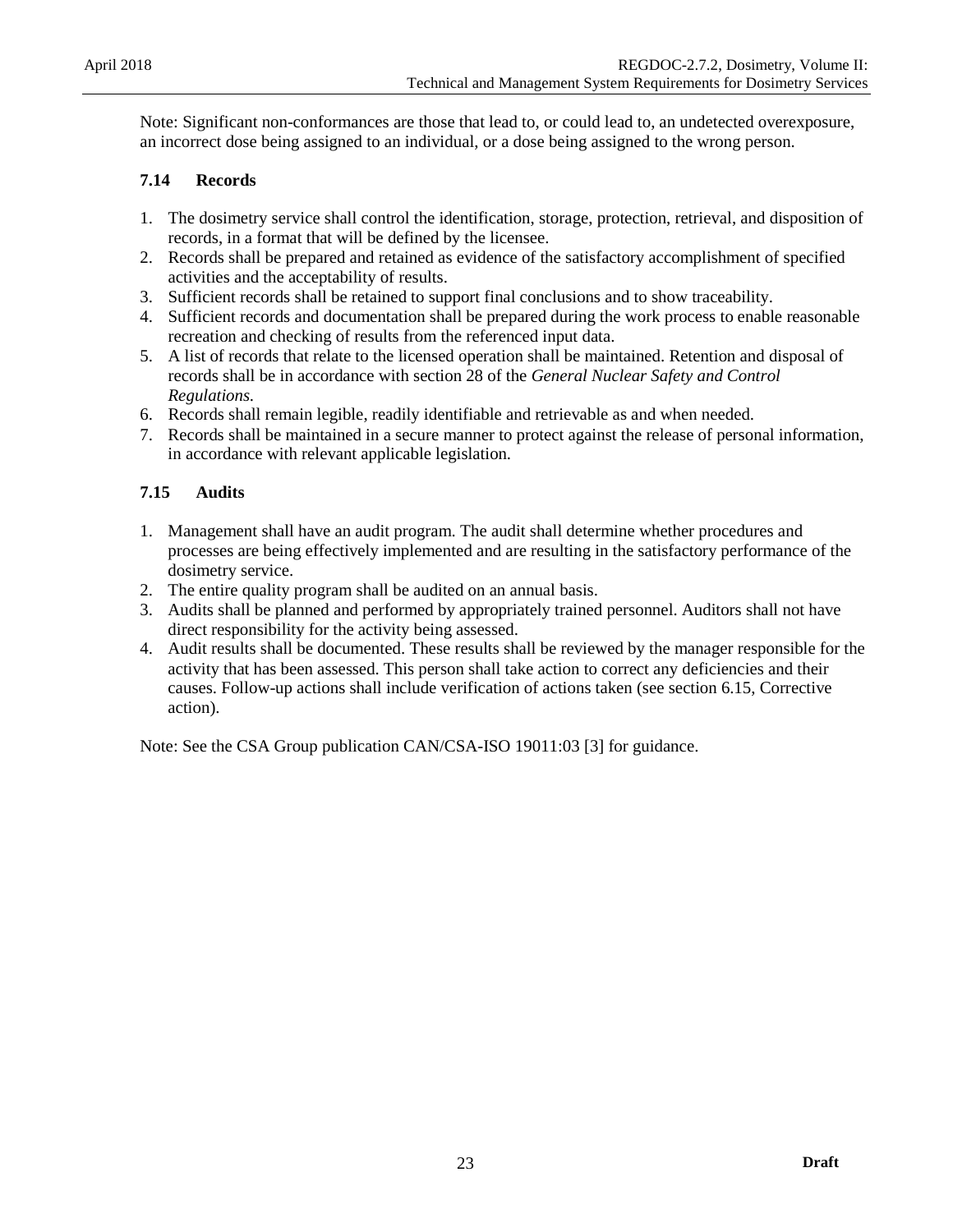# <span id="page-30-0"></span>**Appendix A: Accuracy and Uncertainty in External Dose Measurement**

### <span id="page-30-1"></span>**A.1 Introduction**

This appendix provides information and instructions on how to demonstrate that the accuracy and precision requirements of this regulatory document can be met. The sample calculations in section A.4 illustrate how various quantities are evaluated.

### <span id="page-30-2"></span>**A.2 Conventionally true value**

In principle, the objective of personal dosimetry is to measure the "personal dose equivalent"  $H_p(d)$ , as defined by International Commission on Radiation Units and Measurements Report 47 [1]. The values of d are 0.07 mm for shallow (or skin) dose and 10 mm for deep (or whole-body) dose. In practice, the "true" value of a quantity is impossible to determine, as explained in the International Organization for Standardization's *Guide to the Expression of Uncertainty in Measurement* [4]. Instead, the result of a measurement is compared with the "conventionally true value" of that quantity to assess errors in the measured results.

Even if a perfect measurement of  $H_p(d)$  were possible, its definition would lead to different expected true values for persons of different sizes and shapes who are exposed to the same photon radiation field. This is therefore an unsuitable quantity to use for specification of the performance and properties of a dosimeter, and a conventionally true value of  $H_p(d)$  replaces the true measurement. In the case of photon radiation, for example, the conventionally true value is established by measuring the free-in-air collision air kerma (or exposure) in a welldefined field with a calibrated instrument and by applying a conversion coefficient to the result. A computer model calculates the conversion coefficient to simulate irradiation of a standard phantom, which approximates the torso of a human body. The conventionally true value obtained in this way is assumed to have a negligible uncertainty compared with the uncertainty in routine dose measurements. It therefore serves as the reference value for estimating errors in the latter measurements.

### <span id="page-30-3"></span>**A.3 Accuracy and precision**

The information contained in this section follows the method developed by C. R. Hirning and P. S. Yuen [5]. The specifications at the end of this section are based on the recommendations of ICRP Publication 60 [2] and Publication 75 [6], as well as on the CNSC requirement that external dosimetry services achieve levels of performance consistent with the use of up-to-date equipment and operating methods.

In analyzing dosimeter response uncertainty, one should first decide on the number, N, of influence quantities to be considered that would affect the dosimeter response significantly, such as energy, angle of incidence, temperature, humidity and so on. Each influence quantity should be treated as a statistical variable, as denoted by the following symbol:

### *Xi*

where

$$
i = 1, 2, \ldots, N
$$

For example,  $X_2$  denotes all the values that influence quantity number 2 can take on between a lower and an upper limit.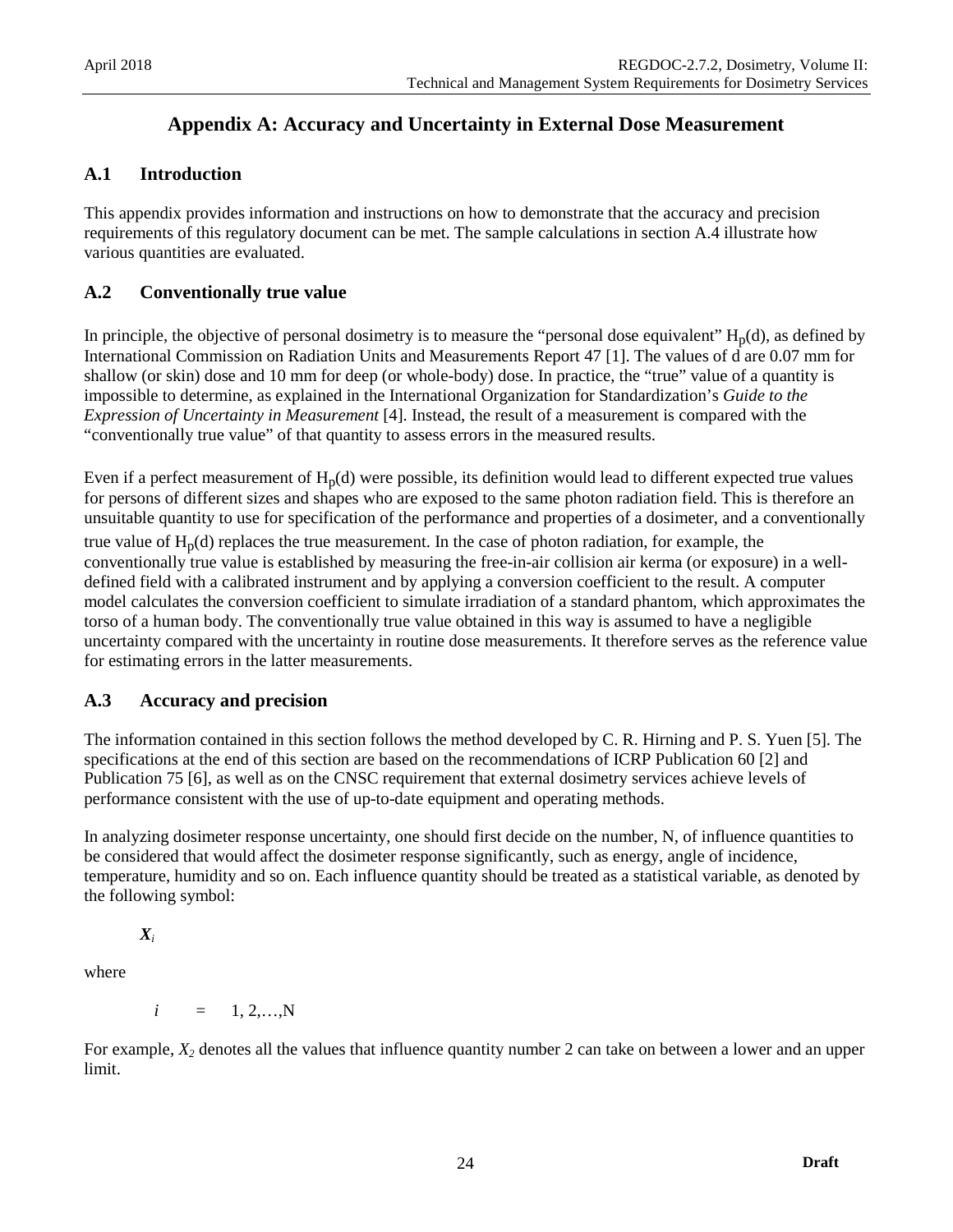After deciding on the number of influence quantities to consider, one should group the N influence quantities into single, first-type composite, second-type composite, or third-type composite independent influence quantities. This will enable the dosimeter response to become a separable function of these independent influence quantities and to be expressed as a product of relative responses. The conditions for separability are satisfied if, for each grouped independent influence quantity, the fractional change in the overall relative response at conditions other than the reference conditions arising from a change in the grouped influence quantity is independent of other grouped influence quantities [5].

### **A.3.1 Types of influence quantities**

**A single independent influence quantity**, *xq*, consists of only one influence quantity such that the above condition of overall relative-response separability is satisfied. The dose linearity of a thermoluminescent dosimeter (TLD) is an example of a single independent influence quantity, in which the response of the TLD tends to increase as the absorbed dose in the dosimeter increases to a high value in the order of grays. The increase in the dosimeter response does not depend on the type of photon source (photon energy) that has delivered the absorbed dose or any other influence quantities.

**A composite influence quantity** consists of a subset of the N influence quantities being considered. Similar to a single independent influence quantity, the fractional change in the overall relative response depends only on this independent composite influence quantity alone.

**A first-type composite influence quantity** consists of influence quantities  $x_i$  and  $x_j$  and can be extended to more than two. The relative response as a function of  $x_i$  and  $x_j$  is not separable and therefore, in discrete form, consists of a matrix whose elements are linearly independent of one another. The occurrence probability, *pij*, however, can be separable into independent probability functions *pi* and *pj*. An example of a first-type composite influence quantity is given by the combination of photon energy and angle of incidence (i.e., energy-angle or *E-θ*). Energy-angle is a first-type composite influence quantity because the dosimeter relative response depends on both the energy and angle and is not separable. Therefore, the relative response, in discrete form, must be expressed as a two-dimensional matrix, *rEθ*, whose elements are linearly independent of one another. The occurrence probability function, however, is separable into two independent probability functions,  $p_E$  and  $p_\theta$ , as energy and angle are not correlated.

**A second-type composite influence quantity** consists of influence quantities  $x_k$  and  $x_l$ . The dosimeter relative response function is separable and therefore, in discrete form, consists of two independent vectors (as opposed to a matrix), each of which is dependent on only one influence quantity,  $x_k$  or  $x_l$ . The occurrence probability function,  $p_{kl}$ , however, cannot be separated. An example of a second-type composite influence quantity is humidity-temperature (or *H-T)*. The dosimeter relative response is separable into two independent relative response functions,  $r_H$  and  $r_T$ , because the fractional change of the relative response due to the change in either influence quantity is independent of each other. The occurrence probability function, however, is not separable because relative humidity depends on temperature and, in discrete form, is denoted by a matrix *pHT*.

**A third-type composite influence quantity** consists of influence quantities  $x_u$  and  $x_v$ , in which neither the relative response,  $r_{uv}$ , nor the occurrence probability function,  $p_{uv}$ , is separable. Thus, in discrete form, each of  $r_{uv}$ and  $p_{\mu\nu}$  consists of a two-dimensional matrix whose elements are linearly independent of one another. No example is provided because it is rare to encounter such a composite influence quantity in external dosimetry.

### **A.3.2 Dosimeter response**

The response of a dosimeter, *R*, is defined as the result of a measurement under defined conditions, *Hm*, divided by the conventionally true dose that would be received under those conditions, *Hc*, as shown in the following equation: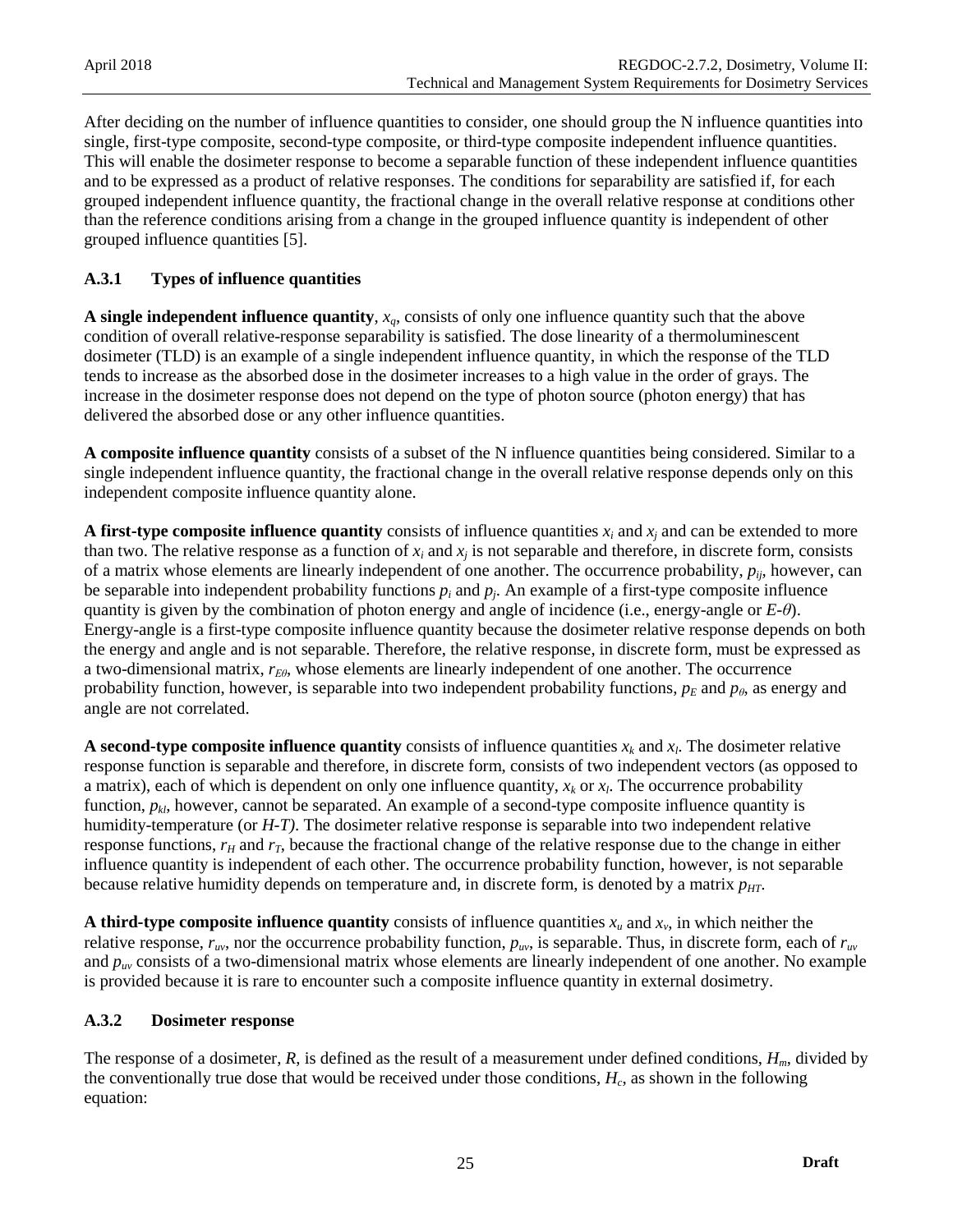$$
R = \frac{H_m}{H_c} \tag{1}
$$

The mean response, R, of a dosimeter under the intended conditions of use may be expressed as a separable function and written as the following product [5]:

$$
\overline{R} = R_0 \overline{r_1 r_2} \dots \overline{r_q} \dots \overline{r_k r_l} \dots \overline{r_k r_l} \dots \overline{r_N}
$$
\n(2)

where

- $R_0$  = the reference response of a dosimeter; that is, the response when all influence quantities are held at reference conditions (normally those conditions under which the dosimeter is calibrated). The overall relative response of the dosimeter,  $r$ , is defined as the ratio  $R/R_0$ , and a relative response,  $r_q$ , applicable to an independent influence quantity,  $q$ , is defined as the overall relative response of the dosimeter when all influence quantities except *q* are held at the reference conditions
- $N =$  the number of influence quantities that may affect the response (when two or more influence quantities are not independent, they may be combined into a composite influence quantity, which is independent of other influence quantities)
- $\overline{\phantom{0}}$  $r_q$  = the mean relative response arising from variations in the values  $x_q$  attainable by the  $q^{\text{th}}$  single independent influence quantity

 $\overline{\phantom{0}}$  $r_{ij}$  = mean relative response arising from variations in the values  $x_i$  and  $x_j$  attainable by the  $i<sup>th</sup>$  and  $j<sup>th</sup>$  influence quantities that form a composite independent influence quantity of the first type introduced when the relative response for this composite independent influence quantity,  $r_{ii}$ , cannot be separated into independent relative responses  $r_i$  and  $r_j$ , while the occurrence probability function  $p_{ij}$  is separable and expressed as the product of individual probability functions  $p_i$  and  $p_j$ , which are independent of each other

- $\overline{\phantom{a}}$  $r_k r_l$  = mean relative response arising from variations in the values  $x_k$  and  $x_l$  attainable by the  $k<sup>th</sup>$  and  $l<sup>th</sup>$  influence quantities that form a composite independent influence quantity of the second type introduced when the relative response for this composite independent influence quantity,  $r_{kl}$ , can be separated into independent relative responses  $r_k$  and  $r_l$ , while the occurrence probability function  $p_{ij}$  is not separable into independent probability functions  $p_i$  and  $p_j$
- mean relative response arising from variations in values  $x_u$  and  $x_v$  attainable by the  $u^{\text{th}}$  and  $v^{\text{th}}$  influence quantities that form a composite independent influence quantity of the third type introduced when neither the relative response  $r_{uv}$  nor occurrence probability  $p_{uv}$  for this composite independent influence quantity can be separated into individual relative responses  $r_u$  and  $r_v$ , or independent occurrence probabilities  $p_u$  and  $p_v$ *ruv*

If the effect of a change in an influence quantity on the relative response is known and the probability distribution of that influence quantity can be measured or estimated, the mean relative response due to that influence quantity can be calculated using the usual statistical techniques, as follows.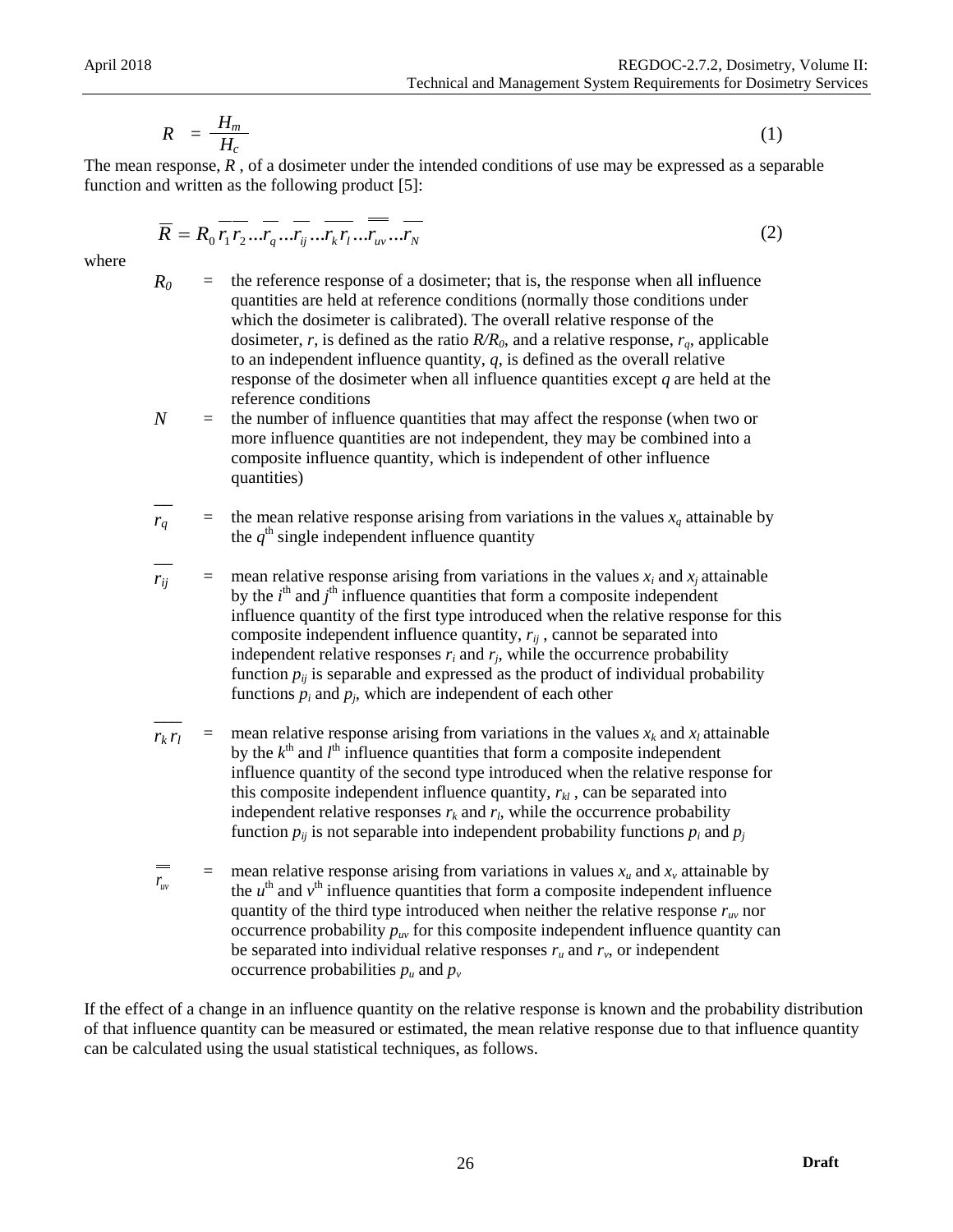For an independent influence quantity, *q*, the mean relative response in equation 2 is expressed as shown in the following equation:

$$
\overline{r_q} = \sum_{s=1}^{M_q} r_{q,s} p_{q,s} \tag{3}
$$

where

 $M_q$  = the number of measured relative responses for the  $q<sup>th</sup>$  influence quantity  $r_{q,s}$  = the *s*<sup>th</sup> of *M<sub>q</sub>* measured relative responses for the corresponding *s*<sup>th</sup> interval in  $x_q$  $p_{q,s}$  = the probability that  $x_q$  will take on a value in the  $s<sup>th</sup>$  interval

For a composite influence quantity of the first type, the mean relative response is expressed as shown in the following equation:

$$
\overline{r_{ij}} = \sum_{s=1}^{M_i} \sum_{t=1}^{M_j} r_{ij, s, t} \, p_{i, s} \, p_{j, t} \tag{4}
$$

where

 $r_{ij,s,t}$  = a response matrix that is dependent on both the *i*<sup>th</sup> and *j*<sup>th</sup> influence quantities and  $p_{i,s}$  and  $p_{j,t}$  are occurrence probability vectors that are independent of each other

For a composite influence quantity of the second type, the mean relative response is expressed as shown in the following equation:

$$
\overline{r_k r_l} = \sum_{s=1}^{M_k} \sum_{t=1}^{M_l} r_{k,s} r_{l,t} p_{kl,s,t}
$$
\n(5)

where

 $p_{kl,s,t}$  = an occurrence probability matrix that is dependent on the  $k^{\text{th}}$  and  $l^{\text{th}}$  influence quantities, and  $r_{k,s}$  and  $r_{l,t}$  are relative response vectors that are independent of each other

For a composite influence quantity of the third type, the mean relative response is expressed as shown in the following equation:

$$
\overline{r_{uv}} = \sum_{s=1}^{M_u} \sum_{t=1}^{M_v} r_{uv,s,t} p_{uv,s,t}
$$
 (6)

where

 $r_{uv,s,t}$  and  $p_{uv,s,t}$  = relative response and occurrence probability matrices respectively, which are both dependent on influence quantities *u* and *v*

The probabilities are normalized so that

$$
\sum_{s=1}^{M_i} p_{i,s} = 1
$$
 and 
$$
\sum_{t=1}^{M_j} p_{j,t} = 1
$$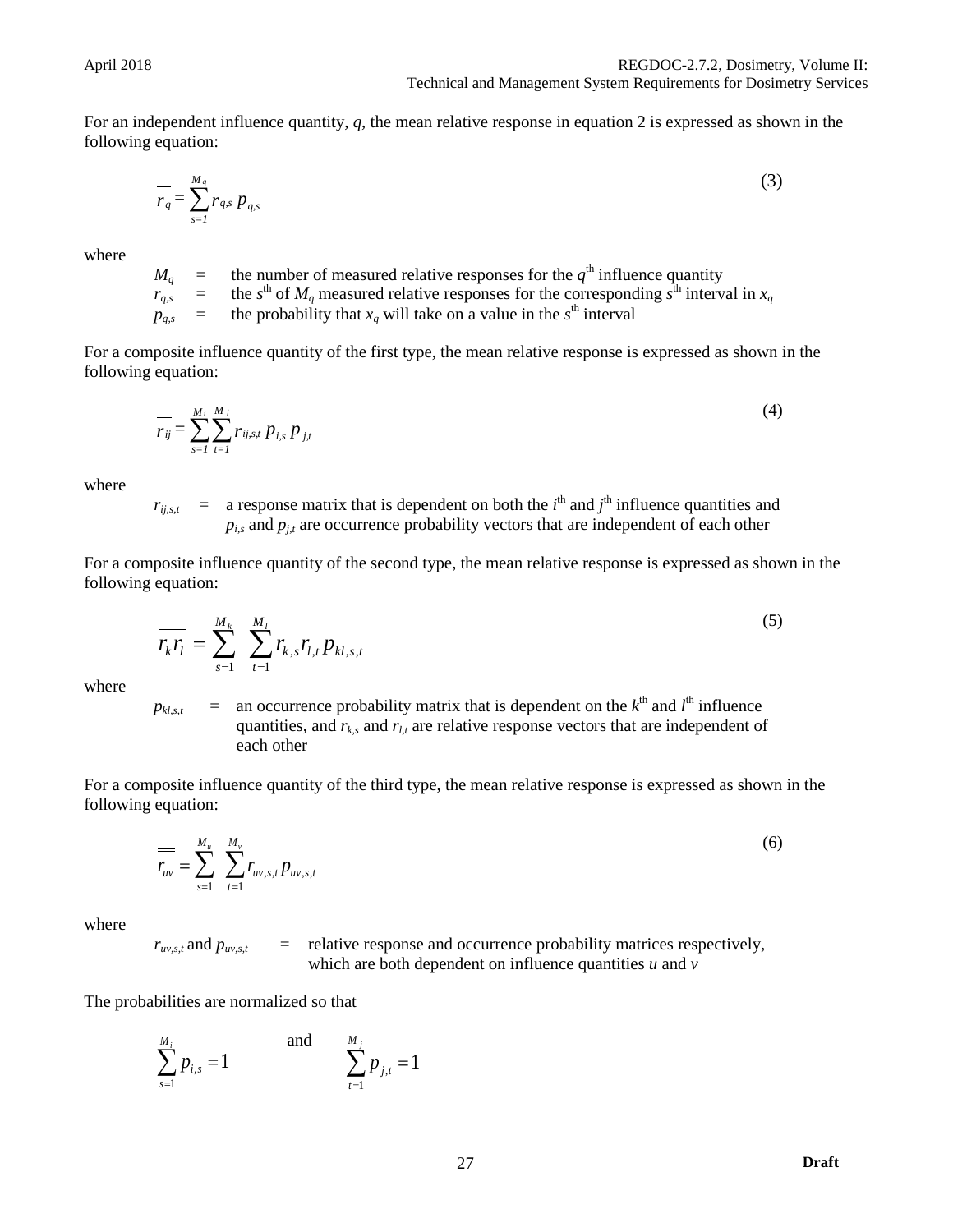and

$$
\sum_{s=1}^{M_k} \sum_{t=1}^{M_l} p_{kl,s,t} = 1 \quad \text{and} \quad \sum_{s=1}^{M_u} \sum_{t=1}^{M_v} p_{uv,s,t} = 1 \; .
$$

In the special case where all values of  $x_i$  within the range of possible values  $[x_i^{\min}, x_i^{\max}]$  are equally likely, the probability is just equal to the width of the interval,  $\Delta x_{i,s}$ , divided by width of the range:

$$
p_{i,s} = \frac{\Delta x_{i,s}}{x_i^{\max} - x_i^{\min}}
$$
\n<sup>(7)</sup>

Probabilities may also be estimated in this way when information on the actual probabilities is unavailable.

The variance,  $u^2$ , of measured responses about the mean response can also be calculated with the usual statistical techniques, and its positive square root yields the standard uncertainty in the dosimeter response, *u*. The general expression for the variance in the response is as follows:

$$
u^{2} = R_{0}^{2} \overline{r_{1}^{2} r_{2}^{2}} \dots \overline{r_{q}^{2}} \dots \overline{r_{ij}^{2}} \dots \overline{r_{kr_{1}}^{2} r_{w_{2}} \dots \overline{r_{w}} \dots \overline{r_{r}}^{2}} \cdot (\overline{R})^{2}
$$
 (8)

In this equation, the factors related to relative responses that depend on single influence quantities are given by the following equation:

$$
\overline{r_q^2} = \sum_{s=1}^{M_q} r_{q,s}^2 p_{q,s}
$$
\n(9)

The terms in equation 8 involving composite influence quantities of the first type become expressed as shown in the following equation:

$$
\overline{r_{ij}^2} = \sum_{s=1}^{M_i} \sum_{t=1}^{M_j} r_{ij,s,t}^2 p_{i,s} p_{j,t}
$$
 (10)

Similarly, the second type of composite term in equation 8 is expressed as shown in the following equation:

$$
\overline{r_k^2 r_l^2} = \sum_{s=1}^{M_k} \sum_{t=1}^{M_l} r_{k,s}^2 r_{l,t}^2 p_{kl,s,t}
$$
 (11)

while the third type of composite term in equation 8 is expressed as shown in the following equation:

$$
\overline{r_{uv}^2} = \sum_{s=1}^{M_u} \sum_{t=1}^{M_v} r_{uv,s,t}^2 p_{uv,s,t}
$$
 (12)

In addition to the standard uncertainty in the response, there will be a statistical relative uncertainty, *us*, arising from random errors in the measurement process. The size of this uncertainty is determined using a Type A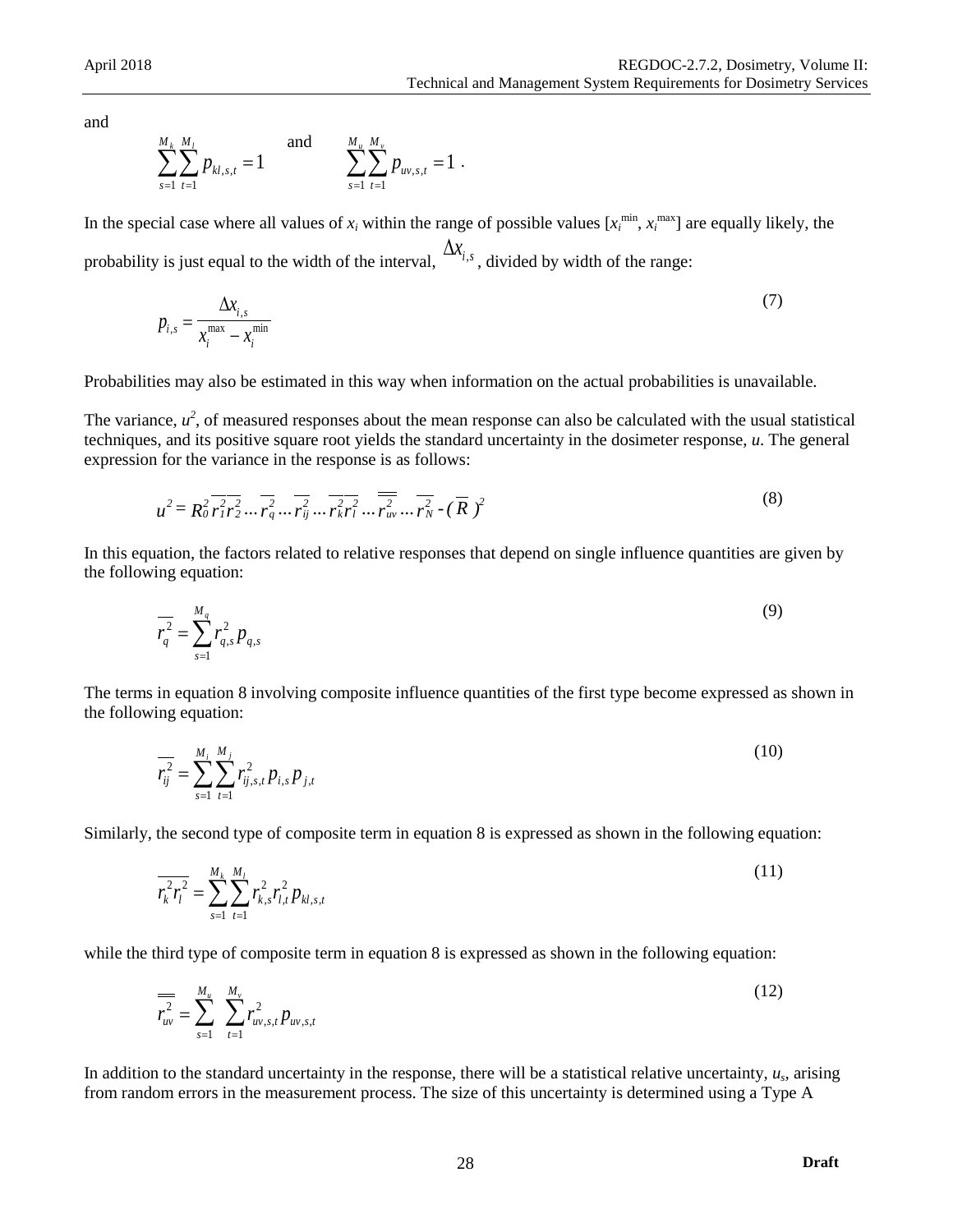evaluation [4]. The combined standard uncertainty in a single dose measurement is expressed as shown in the following equation:

$$
u_c = \bar{R} \sqrt{\left(\frac{u}{\bar{R}}\right)^3 + u_s^2}
$$
\n(13)

Using these definitions, the overall specification for accuracy and precision is given by the following expression:

$$
\frac{1}{\rho} \le \overline{R} \pm 2 u_c \le \rho \tag{14}
$$

where

 $\rho$  = 1.5 for d = 10 mm and 4 mSv < H<sub>p,c</sub>(10) < 10 Sv;

- $= 2$  for d = 10 mm and H<sub>p,c</sub>(10) = 0.4 mSv;
- $=$  1.5 for d = 0.07 mm and 100 mSv < H<sub>p,c</sub>(0.07) < 10 Sv;
- = 2 for d = 0.07 mm and  $H_{p,c}(0.07) = 10$  mSv;
- $=$  3 for 100 mSv < H<sub>e,c</sub> < 10 Sv; and
- $=$  3 for H<sub>e,c</sub> = 10 mSv.

The combined standard uncertainty *uc* is multiplied by a coverage factor of 2 to give an uncertainty interval for individual measurements of *R* corresponding to a level of confidence of approximately 95%. Section A.4, Example calculations, provides a practical example of the calculation described above.

### <span id="page-35-0"></span>**A.4 Example calculations**

This section gives an example of the calculation of mean response and combined standard uncertainty, using hypothetical data. For simplicity, only five influence quantities are assumed to significantly affect the response of the dosimeter, and only photon fields will be addressed. The five influence quantities are photon energy, photon angle of incidence, relative humidity, temperature and dose (dose linearity in dosimeter). The five influence quantities are grouped into one single (dose), one first-type composite (energy-angle) and one second-type composite (humidity-temperature) independent grouped influence quantities. It is assumed that the dosimeter will be used in the environment of a nuclear generating station.

#### **A.4.1 Photon energy and angle of incidence**

For the first step, measure the relative response for a range of energies and angles that represents those expected to be present in the station, while maintaining all other influence quantities at the reference values. The results from the array  $r_{ii}$  or  $r_{E\theta}$  are shown in table A.1.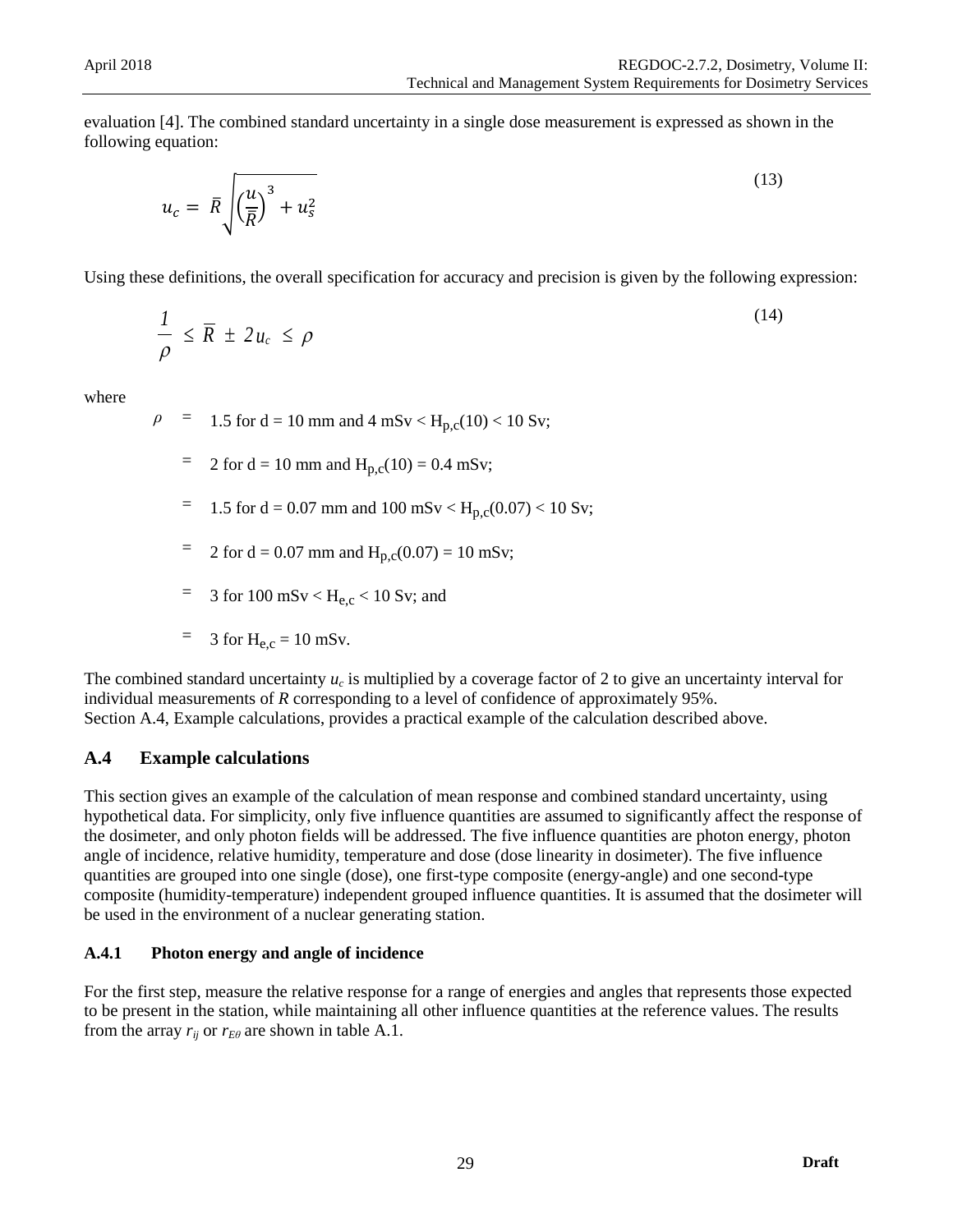| Energy $(E)$        |                       |              |                  | Angle $(\theta)$ |                         |      |
|---------------------|-----------------------|--------------|------------------|------------------|-------------------------|------|
|                     |                       | Index, $t$   |                  |                  |                         |      |
|                     |                       | $\mathbf{1}$ | $\boldsymbol{2}$ | 3                | $\overline{\mathbf{4}}$ | 5    |
|                     |                       |              |                  | Value (deg)      |                         |      |
| Index,<br>$\pmb{S}$ | <b>Value</b><br>(key) | $\bf{0}$     | 20               | 40               | 60                      | 80   |
| 1                   | 33                    | 0.85         | 0.84             | 0.82             | 0.80                    | 0.75 |
| $\overline{2}$      | 48                    | 0.97         | 0.97             | 0.96             | 0.94                    | 0.89 |
| 3                   | 65                    | 1.08         | 1.08             | 1.07             | 1.05                    | 1.00 |
| 4                   | 83                    | 1.16         | 1.16             | 1.15             | 1.13                    | 1.09 |
| 5                   | 100                   | 1.14         | 1.14             | 1.13             | 1.12                    | 1.08 |
| 6                   | 118                   | 1.10         | 1.10             | 1.10             | 1.09                    | 1.05 |
| $\overline{7}$      | 164                   | 1.08         | 1.08             | 1.08             | 1.07                    | 1.03 |
| 8                   | 208                   | 1.05         | 1.05             | 1.05             | 1.04                    | 1.00 |
| 9                   | 250                   | 1.02         | 1.02             | 1.02             | 1.01                    | 0.98 |
| 10                  | 662                   | 1.00         | 1.00             | 1.00             | 0.99                    | 0.96 |
| 11                  | 1250                  | 0.95         | 0.95             | 0.95             | 0.94                    | 0.92 |

Table A.1: Hypothetical measured relative response,  $r_{E\theta,s,t}$ , as a function of photon energy and angle of **incidence, with reference to the Cs-137 gamma ray response at 0 degrees**

Next, for each measurement point, define intervals of energy and angle, and estimate the probability of exposure in each interval. Tables A.2 and A.3 show the results. Although it is possible that the energy and angle of incidence will be correlated for a particular location and orientation, the averaging effect of moving about in the field will greatly reduce any correlation, and the two influence quantities can be treated as uncorrelated.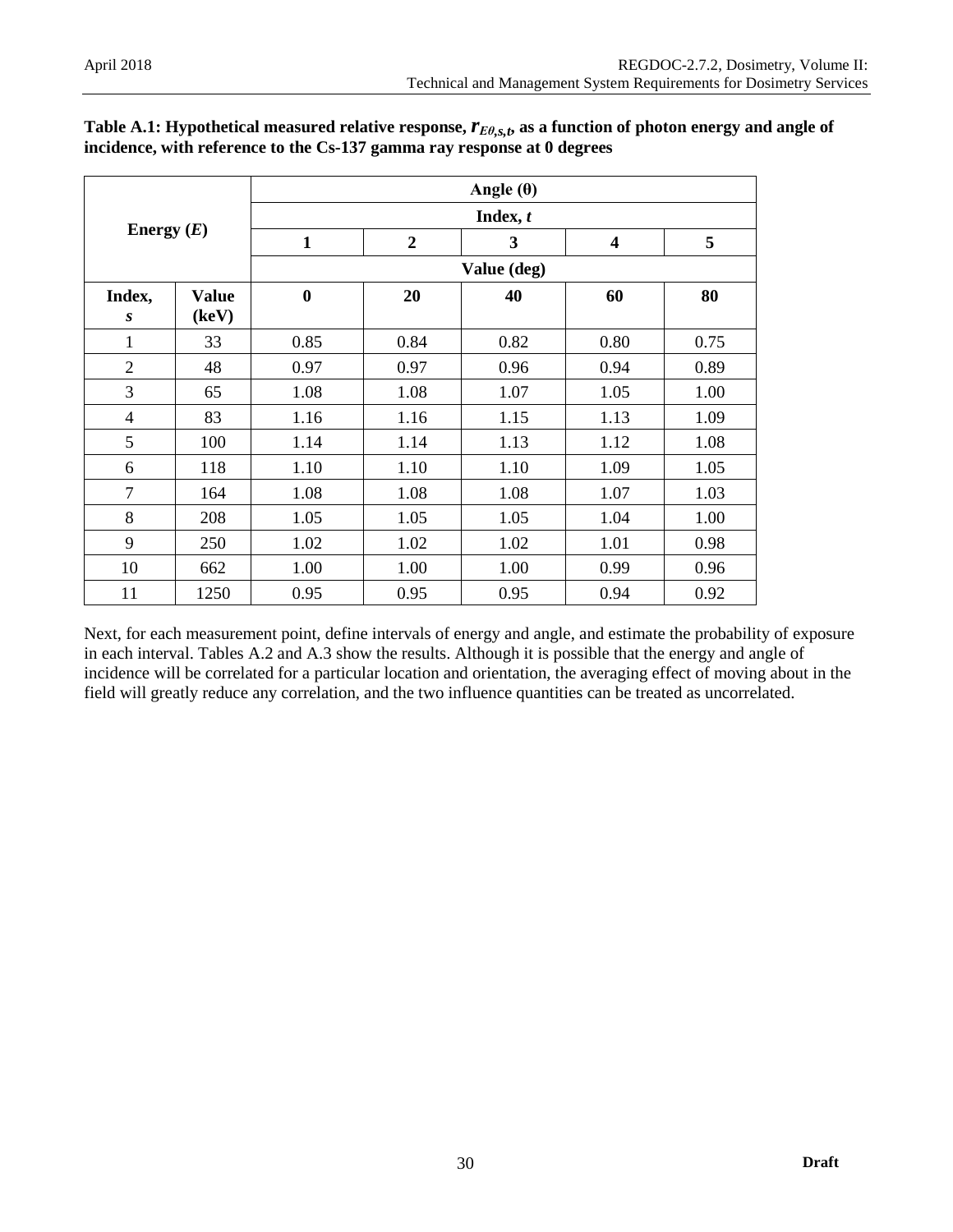| Index,<br>$\boldsymbol{S}$ | $\bm{E}$<br>(key) | <b>Interval</b><br>(keV) | Probability<br>$p_{E,s}$ |
|----------------------------|-------------------|--------------------------|--------------------------|
| $\mathbf{1}$               | 33                | $0 - 40$                 | 0.01                     |
| $\overline{2}$             | 48                | $41 - 55$                | 0.01                     |
| 3                          | 65                | $56 - 74$                | 0.03                     |
| $\overline{4}$             | 83                | $75 - 91$                | 0.05                     |
| 5                          | 100               | $92 - 109$               | 0.05                     |
| 6                          | 118               | 110-141                  | 0.05                     |
| $\overline{7}$             | 164               | $142 - 186$              | 0.05                     |
| 8                          | 208               | 187-229                  | 0.05                     |
| 9                          | 250               | 230-450                  | 0.25                     |
| 10                         | 662               | 451-950                  | 0.30                     |
| 11                         | 1250              | $951 - 1500$             | 0.15                     |
|                            |                   | Sum                      | 1.00                     |

**Table A.2: Energy intervals and assumed probability,** *pE,s***, of receiving dose in each**

**Table A.3: Angle of incidence intervals and assumed probability,** *pθ,t***, of receiving dose in each**

| Index, | $\theta$ (deg) | <b>Interval</b> | <b>Probability</b> |
|--------|----------------|-----------------|--------------------|
|        |                | $(\text{deg})$  | $p_{\theta,t}$     |
|        |                | $0 - 10$        | 0.20               |
|        | 20             | $11 - 30$       | 0.30               |
| 3      | 40             | $31 - 50$       | 0.30               |
| 4      | 60             | $51 - 70$       | 0.10               |
|        | 80             | $71 - 90$       | 0.10               |
|        |                | Sum             | 1.00               |

The mean relative response for photon energy-angle is given by equation 4 (see section A.3 for the equations referred to in this section). It may be calculated from the relative responses in table A.1 and the probability distributions in tables A.2 and A.3 using matrix multiplication. The equations referred to in this section are found in section A.3 of this appendix. By substituting *E* for *i*,  $\theta$  for *j*, 11 for  $M_i$ , and 5 for  $M_i$ , equation 4 becomes expressed as shown in the following equation:

$$
\overline{r_{E\theta}} = \sum_{s=1}^{s=11} \sum_{t=1}^{t=5} r_{E\theta, s,t} p_{E,s} p_{\theta,t}
$$

yielding the following

 $\frac{1}{r_{E\theta}} = 1.018$ 

(4A)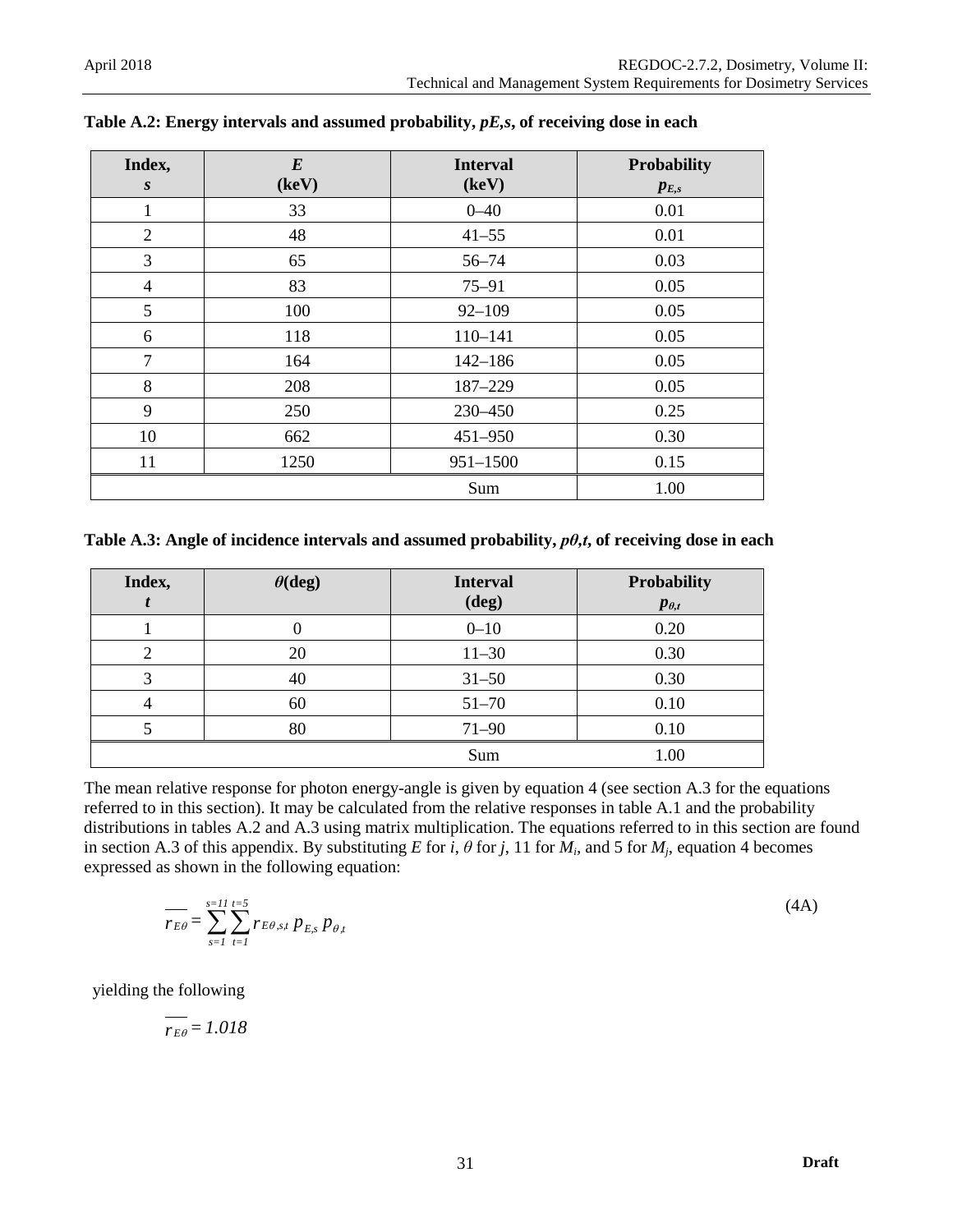Similarly, after squaring the elements of the response matrix, Equation 10 becomes expressed as shown in the following equation:

$$
\overline{r_{E\theta}^2} = \sum_{s=1}^{s=11} \sum_{t=1}^{t=5} r_{E\theta,s,t}^2 p_{E,s} p_{\theta,t}
$$
 (10A)

resulting in the following

$$
\overline{r_{E\theta}^2} = 1.041
$$

### **A.4.2 Relative humidity and temperature**

Since these two influence quantities are assumed to affect the dosimeter response independently, the relative responses can be measured for a series of values for each quantity while maintaining the other at its reference value. Again, intervals are defined about each of the measured values, so that the full range of interest is covered. Tables A.4 and A.5 give the measurement points, the corresponding intervals and the relative responses.

#### Table A.4: Measured relative response,  $r_{H,s}$ , as a function of relative humidity, H, with reference value of **50 percent**

| Index, | Н<br>$\mathcal{O}_0$ | <b>Interval</b><br>$(\%)$ | <b>Relative response</b><br>$r_{H,s}$ |
|--------|----------------------|---------------------------|---------------------------------------|
|        | 40                   | $0 - 50$                  | 1.00                                  |
|        | 60                   | $51 - 70$                 | 0.99                                  |
|        | 80                   | $71 - 90$                 | 0.98                                  |
|        | 95                   | $91 - 100$                | 0.95                                  |

| Table A.5: Measured relative response $r_{T,t}$ , as a function of temperature, T, with reference value of 20°C |  |  |
|-----------------------------------------------------------------------------------------------------------------|--|--|
|-----------------------------------------------------------------------------------------------------------------|--|--|

| Index, | T<br>$({}^{\circ}C)$ | <b>Interval</b><br>$({}^{\circ}C)$ | <b>Relative response</b><br>$r_{T,t}$ |
|--------|----------------------|------------------------------------|---------------------------------------|
|        | $-10$                | $(-15)$ - $(-5)$                   | 1.05                                  |
| 2      |                      | $(-6)-(5)$                         | 1.03                                  |
| 3      | 10                   | $6 - 15$                           | 1.01                                  |
|        | 20                   | $16 - 25$                          | 1.00                                  |
|        | 30                   | $26 - 35$                          | 0.99                                  |
| 6      | 40                   | $36 - 45$                          | 0.95                                  |
|        | 50                   | $46 - 55$                          | 0.90                                  |

Since temperature and relative humidity are correlated in the workplace environment, a probability matrix,  $p_{HT}$ , is estimated as shown in table A.6.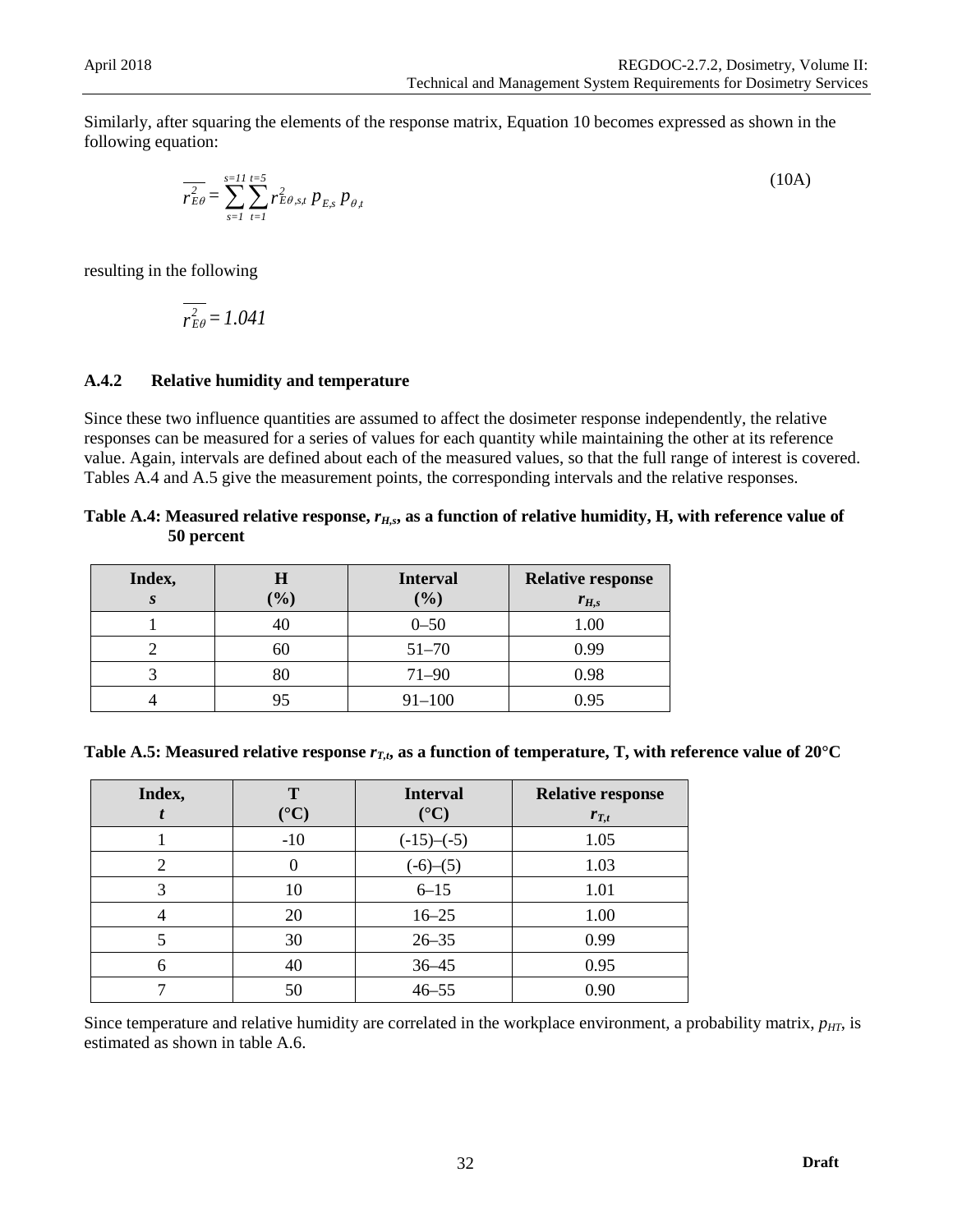| Table A.6: Assumed relative probability of occurrence, $p_{HT,s,t}$ , in the workplace of each combination of |
|---------------------------------------------------------------------------------------------------------------|
| temperature and relative humidity interval                                                                    |

|        |                 | <b>Temperature</b>     |                |          |                         |           |           |           |      |
|--------|-----------------|------------------------|----------------|----------|-------------------------|-----------|-----------|-----------|------|
|        |                 |                        |                |          | Index, t                |           |           |           |      |
|        |                 | $\mathbf{1}$           | $\overline{2}$ | 3        | $\overline{\mathbf{4}}$ | 5         | 6         | 7         |      |
|        | <b>Humidity</b> | Interval $(^{\circ}C)$ |                |          |                         |           |           |           |      |
| Index. | Interval        | $(-15)$ – $(-5)$       | $(-6)-(5)$     | $6 - 15$ | $16 - 25$               | $26 - 35$ | $36 - 45$ | $46 - 55$ | Sum  |
| S      | (% )            |                        |                |          |                         |           |           |           |      |
| 1      | $0 - 50$        | 0.01                   | 0.01           | 0.02     | 0.00                    | 0.00      | 0.00      | 0.00      | 0.04 |
| 2      | $51 - 70$       | 0.00                   | 0.00           | 0.11     | 0.30                    | 0.05      | 0.00      | 0.00      | 0.46 |
| 3      | $71 - 90$       | 0.00                   | 0.00           | 0.00     | 0.25                    | 0.15      | 0.03      | 0.00      | 0.43 |
| 4      | $91 - 100$      | 0.00                   | 0.00           | 0.00     | 0.00                    | 0.05      | 0.01      | 0.01      | 0.07 |
|        |                 |                        |                |          |                         |           |           | Sum       | 1.00 |

Substituting *H* for *k*, *T* for *l*, 4 for  $M_k$ , and 7 for  $M_l$ , equation 5 becomes expressed as shown in the following equation:

$$
\overline{r_{H}r_{T}} = \sum_{s=1}^{s=4} \sum_{t=1}^{t=7} r_{H,s}r_{T,t} p_{HT,s,t}
$$
\n(5A)

yielding the following

$$
\overline{r_{H}r_{T}}=0.980.
$$

Similarly, equation 11 becomes expressed as shown in the following equation:

$$
\overline{r_H^2 r_T^2} = \sum_{s=1}^{s=4} \sum_{t=1}^{t=7} r_{H,s}^2 r_{T,t}^2 p_{HT,s,t}
$$
\n(11A)

resulting in the following

$$
\overline{\overline{r}_H^2 \overline{r}_T^2} = 0.961.
$$

### **A.4.3 Dose linearity**

In this simpler case of a single independent influence quantity, the relative responses,  $r_q$ , and corresponding probabilities of occurrence, *pq*, can be represented in the form of the independent vectors shown in table A.7.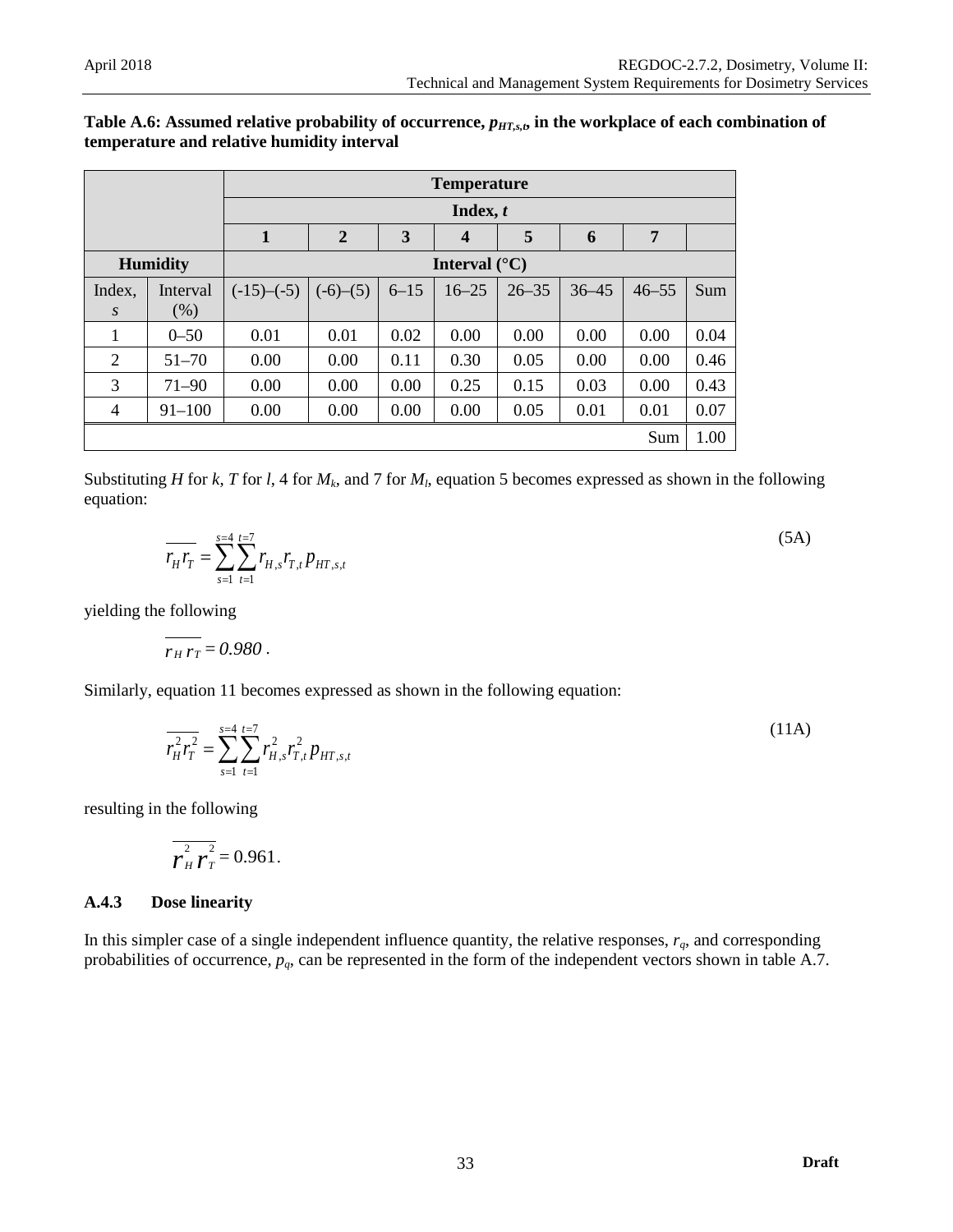| of receiving dose in each interval |                    |                                      |                                        |                           |  |
|------------------------------------|--------------------|--------------------------------------|----------------------------------------|---------------------------|--|
| Index,<br>S                        | Dose, $D$<br>(mSv) | Range, q<br>(mSv)                    | <b>Relative</b><br>response, $r_{D,s}$ | Probability,<br>$p_{D,s}$ |  |
| 1                                  | 0.1                | $0 - 0.2$                            | 1.05                                   | 0.900                     |  |
| $\overline{2}$                     | 0.5                | $0.2 - 0.7$                          | 1.02                                   | 0.050                     |  |
| 3                                  | 1.0                | $0.7 - 2.0$                          | 1.00                                   | 0.030                     |  |
| 4                                  | 5.0                | $2.0 - 7.0$                          | 1.00                                   | 0.010                     |  |
| 5                                  | 10                 | $7 - 20$                             | 1.00                                   | 0.009                     |  |
| 6                                  | 50                 | $20 - 70$                            | 1.00                                   | 0.001                     |  |
| 7                                  | 100                | $70 - 200$                           | 1.00                                   | 0.000                     |  |
| 8                                  | 500                | 200-700                              | 1.00                                   | 0.000                     |  |
| 9                                  | 1,000              | $700 - 1,500$                        | 1.02                                   | 0.000                     |  |
| 10                                 | 2,000              | 1,500-3,000                          | 1.05                                   | 0.000                     |  |
| 11                                 | 4,000              | $3,000 - 5,000$                      | 1.08                                   | 0.000                     |  |
| 12                                 | 6,000              | $5,000 - 7,000$                      | 1.11                                   | 0.000                     |  |
| 13                                 | 8,000              | 7,000-9,000                          | 1.15                                   | 0.000                     |  |
| 14                                 | 10,000             | 9,000-11,000                         | 1.20                                   | 0.000                     |  |
|                                    |                    |                                      | Sum                                    | 1.000                     |  |
|                                    |                    | Note: The reference value is 10 mSv. |                                        |                           |  |

### Table A.7: Measured relative response,  $r_{D,s}$ , to increasing dose (linearity) and the assumed probability  $p_{D,s}$ , **of receiving dose in each interval**

In this case, by substituting  $D$  for  $q$  and 14 for  $M_q$ , equation 3 becomes expressed as shown in the following equation:

$$
\bar{r}_D = \sum_{s=1}^{s=14} r_{D,s} p_{D,s} \tag{3A}
$$

yielding the following

$$
\overline{r_D}=1.046.
$$

Similarly, equation 9 becomes expressed as shown in the following equation:

$$
\overline{r_D^2} = \sum_{s=1}^{s=14} r_{D,s}^2 p_{D,s}
$$
 (9A)

resulting in the following

$$
\overline{r_D^2} = 1.094
$$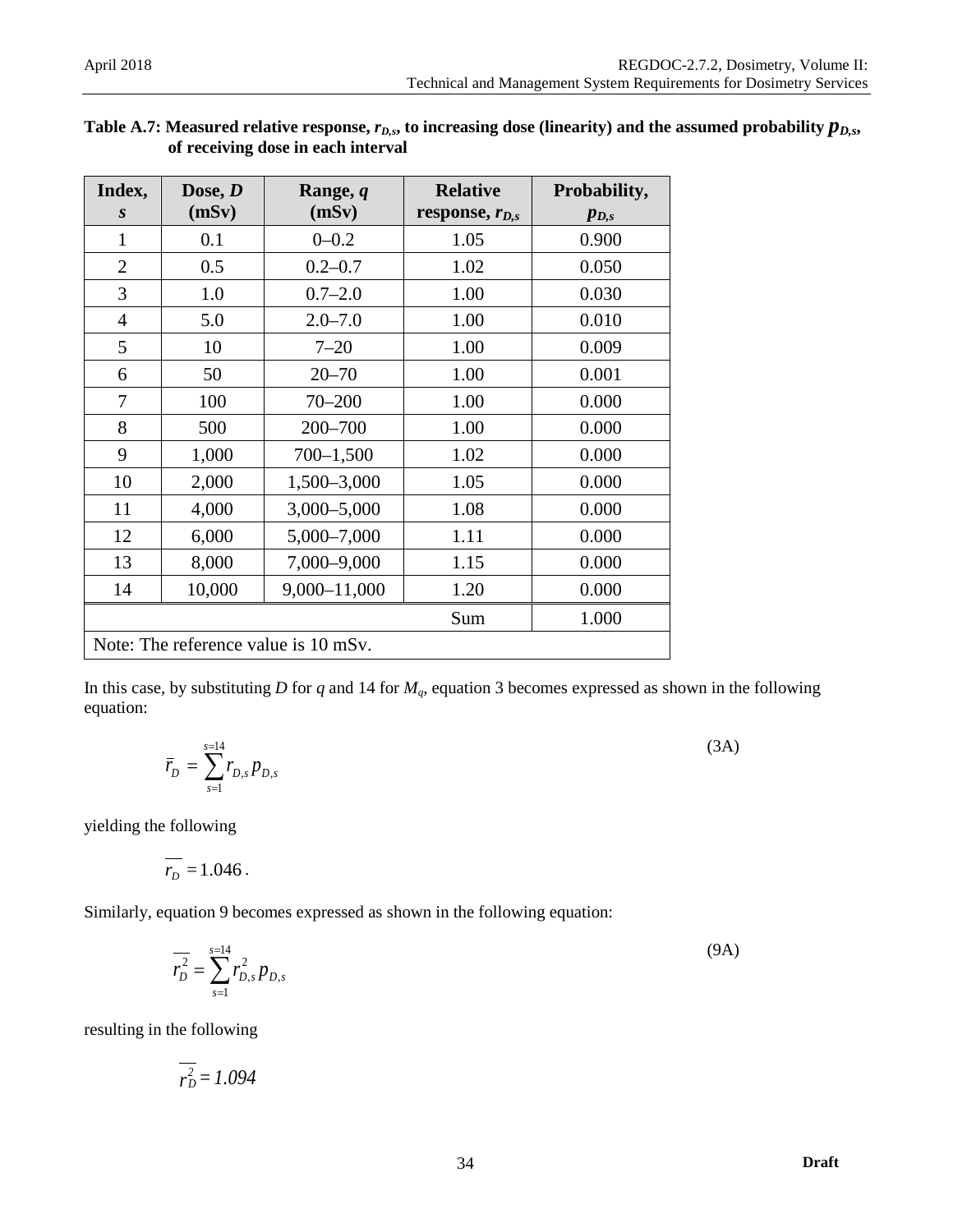#### **A.4.4 Mean response and combined uncertainty**

If the dosimeter has been calibrated to give the conventionally true value of the dose at the reference conditions, then  $R_0 = 1$ . Equation 2 can now be expressed as shown in the following equation:

$$
\overline{R} = I^* \overline{r_D}^* \overline{r_{E\theta}}^* \overline{r_{H} r_T}
$$
 (2A)

Using this value and the results of preceding sections in equation 2A gives a mean response of the following:

$$
\overline{R}=1.044.
$$

The variance in the response is given by equation 8, which can be rewritten as shown in the following equation:

$$
u^{2} = I^{2} * \overline{r_{D}^{2}} * \overline{r_{E\theta}^{2}} * \overline{r_{H}^{2} r_{T}^{2}} - (\overline{R})^{2}
$$
 (8A)

resulting in the following

$$
u^2 = 0.0045.
$$

A series of replicated measurements at doses greater than 4 millisieverts (mSv), with all of the five influence quantities held constant at the reference conditions, shows a statistical relative uncertainty, *us*, of 10 percent. This can be taken as the Type A assessment of uncertainty due to random errors.

Combining the standard uncertainty in the response with the statistical relative uncertainty according to equation 13 leads to the combined standard uncertainty in a single measurement:

$$
u_c = 1.044 \sqrt{\frac{0.0045}{(1.044)^2} + (0.1)^2}
$$
  

$$
u_c = 0.1240
$$

The upper and lower limits defined by equation 14 are 0.80 and 1.29, which lie well within the required limits of 0.67 and 1.5, corresponding to  $\rho = 1.5$ .

At 0.4 mSv, where the requirement is given by  $\rho = 2$ , the mean relative response and the uncertainty in the response are likely to be the same as at higher doses. The uncertainty arising from random errors is the component of the overall uncertainty that is likely to increase and must be separately determined at this lower dose.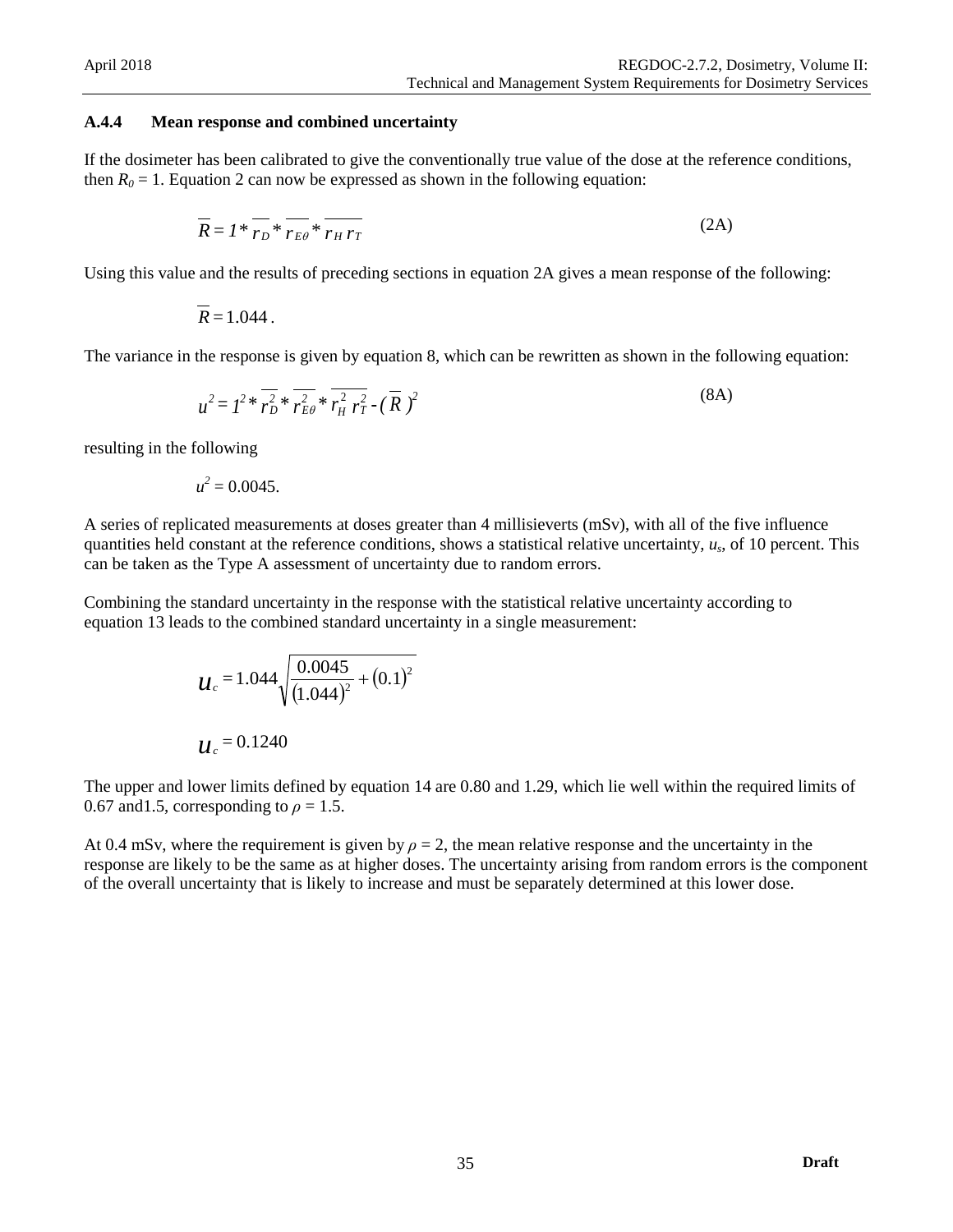# <span id="page-42-0"></span>**Appendix B: Type Test Specifications for External Dosimetry**

### <span id="page-42-1"></span>**B.1 Introduction**

Section 2.4, Type testing, describes a requirement for type testing in addition to the in-house quality assurance program described in section 7, Management System Requirements. Dosimeters in routine use may be exposed to conditions other than those mentioned here, which may influence the result of a dose measurement. Such conditions shall be identified and included in the type tests, in addition to those listed below.

Wherever possible, an error introduced by an influence quantity should be corrected by applying a correction factor to the calculation of  $H_m$  (the result of a measurement under defined conditions) with the objective of making the mean relative response for that influence quantity close to unity. The use of such an influence quantity must be clearly stated in the type test report. Circumstances may exist, however, in which it is impractical or undesirable to apply a correction for a particular influence quantity. In such cases, the error introduced by the influence quantity will be included in the determination of the mean response.

### <span id="page-42-2"></span>**B.2 Influence quantities and system characteristics**

The dosimetry service shall consider the following influence quantities and evaluate those that are likely to significantly affect accuracy or uncertainty. In deciding on the potential significance of the influence quantities, both the design of the dosimetry system and the intended conditions of use shall be taken into account.

Influence quantities include the following:

- 1. angle of incidence of radiation
- 2. distance of dosimeter from phantom
- 3. dose (i.e., linearity of dose response)
- 4. dose rate, including in pulsed radiation fields
- 5. electrical and magnetic fields, both static and alternating
- 6. energy of photons and beta rays
- 7. humidity and splashing
- 8. ionizing radiations other than those intended to be measured
- 9. mechanical shock, both dropping and vibration of the dosimeter
- 10. mixed radiation fields
- 11. temperature variations, both gradual and abrupt
- 12. time between zeroing and irradiation, and between irradiation and reading
- 13. visible and ultraviolet light flux (effect on both dosimeter and reader)
- 14. voltage supply to reader, both voltage spikes and gradual variations

In addition, the dosimetry service shall estimate the effects of the following system characteristics, as applicable:

- 1. batch homogeneity
- 2. calibration uncertainty
- 3. repeatability (a measure of the stability of response of both the dosimeter and the reader)
- 4. residual signal
- 5. self-irradiation
- 6. zero-dose variations

Where an influence quantity or system characteristic causes a large and sudden change in the measured dose, but has a low probability of occurring, it is inappropriate to include that change as a component of the combined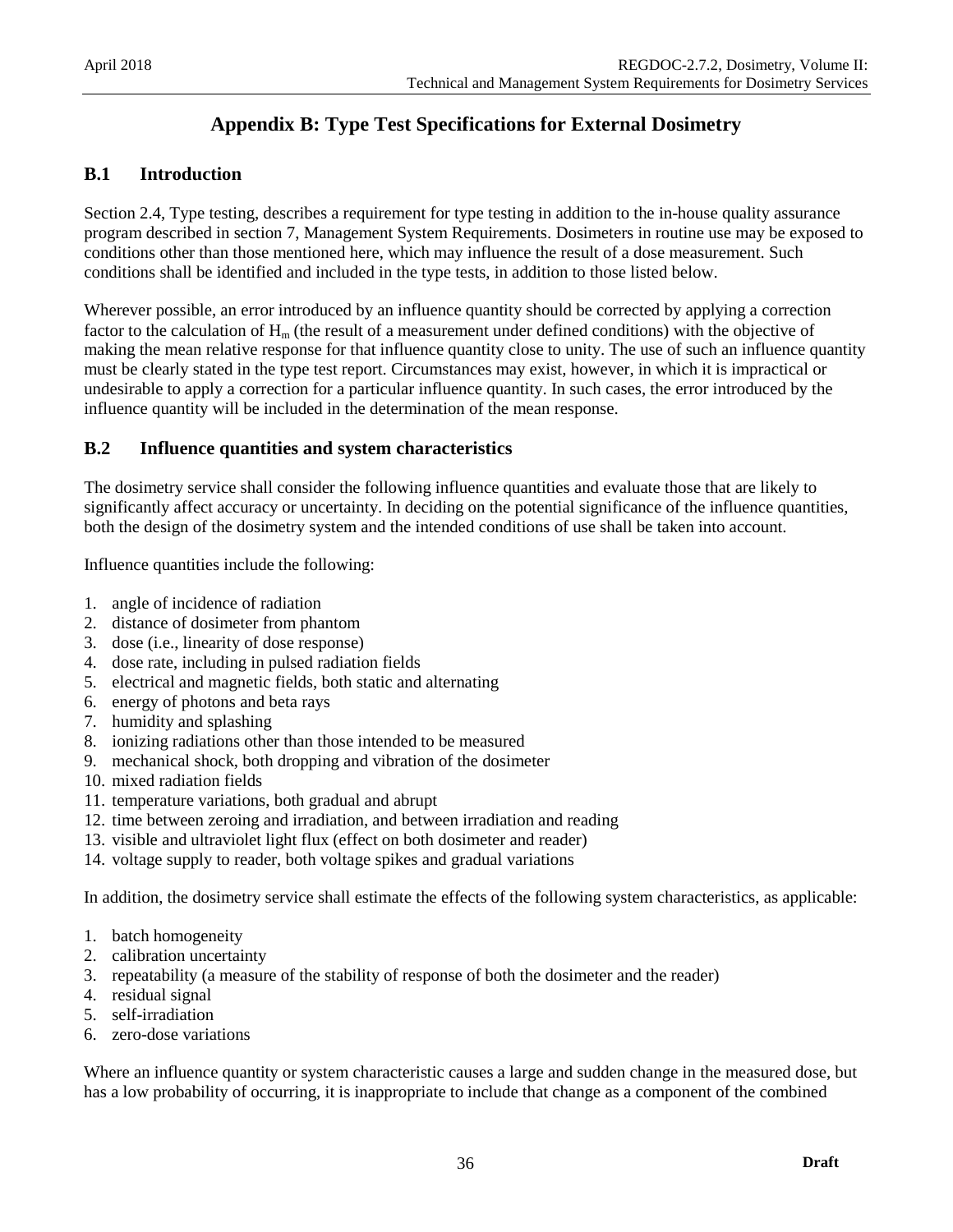standard uncertainty. Instead, steps shall be taken to minimize the probability that the influence quantity will cause the effect, either by changing the dosimeter design or by instituting procedural controls, and estimating the reduced probability of occurrence.

### <span id="page-43-0"></span>**B.3 Phantoms**

During irradiation, dosimeters shall be mounted on an appropriate phantom for type tests of the following influence quantities: angle of incidence of radiation, distance of dosimeter from phantom, and energy of photons and beta rays. For tests of other influence quantities requiring irradiation, any convenient irradiation geometry may be used, provided that the relative doses delivered to the dosimeters are known to the degree of accuracy appropriate to the test. The signal produced by the dosimeters in these tests can be related to the corresponding conventionally true dose using the results of the on-phantom irradiations.

For dosimeters to be worn during torso (whole-body) irradiations, the phantom to be used for photon irradiations is a parallelepiped ("slab"), constructed of polymethylmethacrylate (PMMA) walls and filled with water [7]. The external dimensions are 30 cm x 30 cm x 15 cm, and the wall thicknesses are 2.5 mm for the front wall (one of the 30 cm x 30 cm faces) and 10 mm for the other five walls. The phantom shall be constructed in a way that ensures that the front face remains flat when the phantom is filled with water. For beta irradiations, the phantom to be used may be the same water-filled slab phantom as described above. A solid PMMA slab phantom of the same face dimensions and a thickness greater than one half of the range of the most energetic beta particles may also be used.

For extremity dosimeters, the phantoms to be used shall be radiologically suitable representations of the appropriate parts of the extremities where the dosimeters will be worn. These will usually be the fingers, wrists and ankles. The phantoms to be used shall be appropriate to both the dosimeter design and the radiological environment in which they will be used. Two possible phantoms for use are indicated below. Only the one that is most representative of the limb on which the dosimeter would be most frequently placed, shall be used in the type testing. The dosimetry service shall consult the CNSC prior to using other phantoms.

- 1. Finger: solid PMMA cylinder with a 19-mm diameter and a length of 300 mm [8], [9], [10], [11], [12]
- 2. Wrist/ankle: water-filled PMMA cylinder with an outer diameter of 73 mm, a wall thickness of 2.5 mm and a length of 300 mm [12]

The references include the associated air-kerma-to-dose conversion coefficients. More recent references containing more up-to-date information may also be used as they become available. However, the dosimetry service shall consult the CNSC prior to using other references.

### <span id="page-43-1"></span>**B.4 Angle of incidence of radiation**

For dosimeters that are irradiated on the slab phantom described above, the test radiations shall be incident on the front face of the dosimeter at angles of 0˚, 20˚, 40˚ and 60˚, relative to normal incidence. If the design of the dosimeter results in an angular response that is cylindrically symmetric about the axis perpendicular to its front face, it will be sufficient to make the measurements along only one direction in one plane (i.e., 4 measurements will be required). If cylindrical symmetry does not apply, the measurements may be required in both directions in two perpendicular planes (i.e., up to 13 measurements may be required) to adequately characterize the angular response of the dosimeter. In the latter case, the average response for each angle is calculated and indicated as the response for that angle.

For extremity dosimeters, the test radiations shall be incident on the front face of the dosimeter at angles of  $0^\circ$ ,  $30^\circ$ and 60˚ relative to normal incidence in two perpendicular planes (i.e., a minimum of 5 measurements will be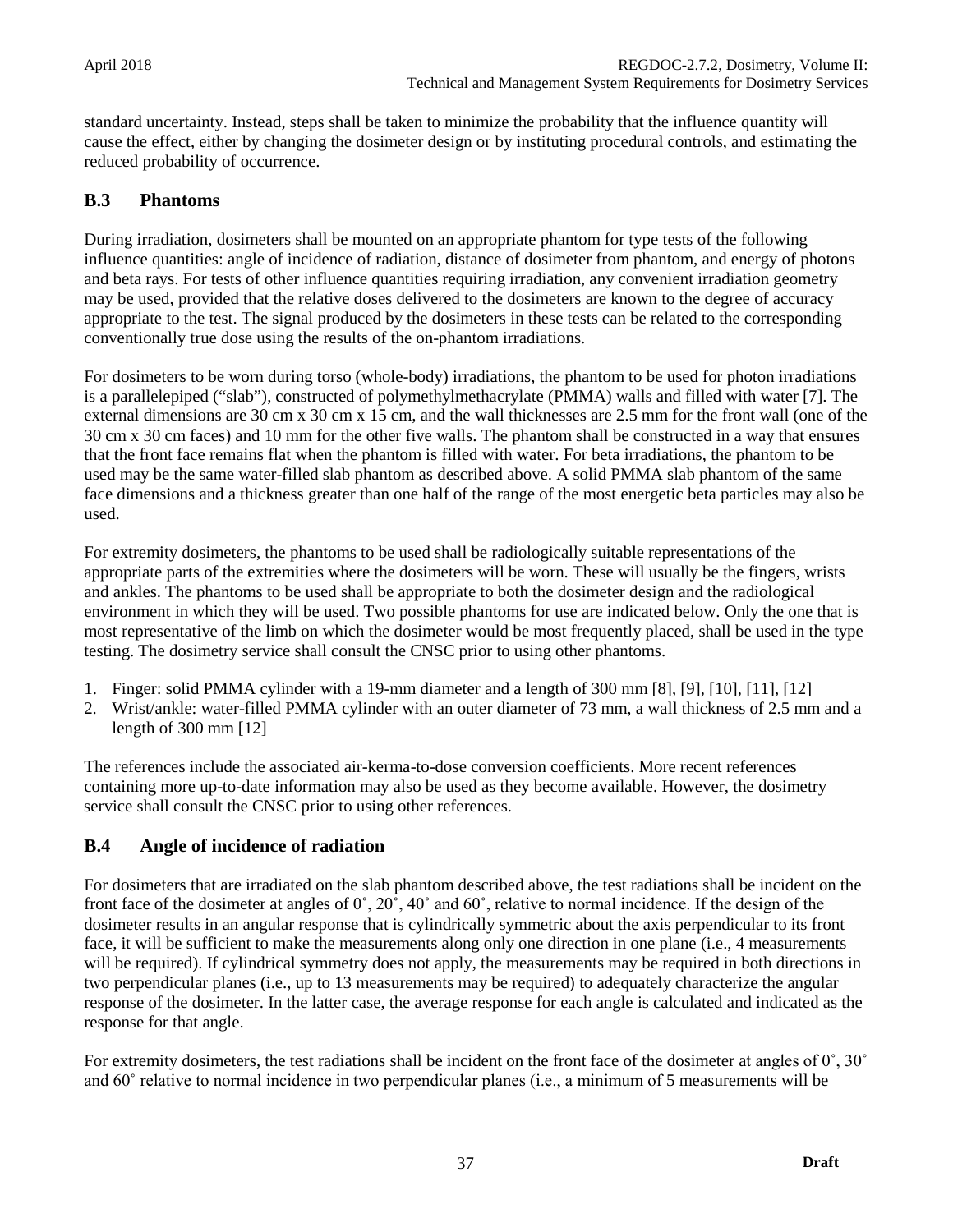required). If the dosimeter is not cylindrically symmetrical, 9 measurements may be required. The average response for each angle is calculated and indicated as the response for that angle.

### <span id="page-44-0"></span>**B.5 Photon energies**

For all types of dosimeters, the photon energies used for the test irradiations shall conform to ISO 4037-1 [13]. Coefficients to convert from exposure or collision air kerma to Hp,c(d) have been calculated and published for these energy spectra (see ISO 4037-3 [7]). The calculations are based on a slab phantom made from the ICRU standard tissue that is of the same dimensions as the water-filled phantom described above. The difference in backscatter between the ICRU tissue phantom and the water-filled phantom is small enough that it can be neglected. Coefficients to convert from collision air kerma to He,c on cylindrical phantoms have been calculated and published. There may be a need to add build-up material in front of the dosimeter for higher photon energies for  $Hp,c(0.07)$  and  $He,c$  to ensure charged particle equilibrium.

### <span id="page-44-1"></span>**B.6 Beta energies**

The standard beta sources listed in table B.1 shall be used for type testing dosimeters intended to measure  $Hp(0.07)$  and He.

| <b>Isotope</b>    | Maximum beta energy (keV) |
|-------------------|---------------------------|
| $Sr-90/Y-90$      | 2274                      |
| $Kr-85$ or Tl-204 | 763 or 687                |
| $Pm-147$          | 225                       |

### **Table B.1: Standard beta sources**

Note that for intermediate beta energies, either krypton (Kr)-85 or thallium (Tl)-204 shall be used. ISO 6980[14] (or more recent revisions of this reference) provides further information about these sources, except for Kr-85. The source manufacturer will provide information for Kr-85. These sources are commercially available with traceable calibrations for irradiation at normal incidence. For extremity dosimeters irradiated at off-normal angles of incidence, the angular dependence factors for a tissue equivalent slab phantom may be used. The conversion coefficients normalized to 0˚ for Hp(0.07) at other angles of incidence have been published (see the European Commission report, *Technical Recommendations for Monitoring Individuals Occupationally Exposed to External Radiation* [15]).

The accurate measurement of  $Hp(0.07)$  and He for beta radiation becomes increasingly difficult as the beta energy decreases and the angle of incidence increases. The overall specification in section 4.1.2, Minimum measurable dose equivalent, and table 1 in section 2.3, Accuracy specifications and uncertainty limits, will therefore be applied as follows:

For Sr-90/ Y-90 beta radiation:

The responses at all angles of incidence specified in section B.4, Angle of incidence of radiation, shall be used in the calculation of the mean response.

For Kr-85 or Tl-204 beta radiation:

The response at  $0^\circ$ , shall be used in the calculation of the mean response. However, the response shall be measured at the other angles specified in section B.4, Angle of incidence of radiation.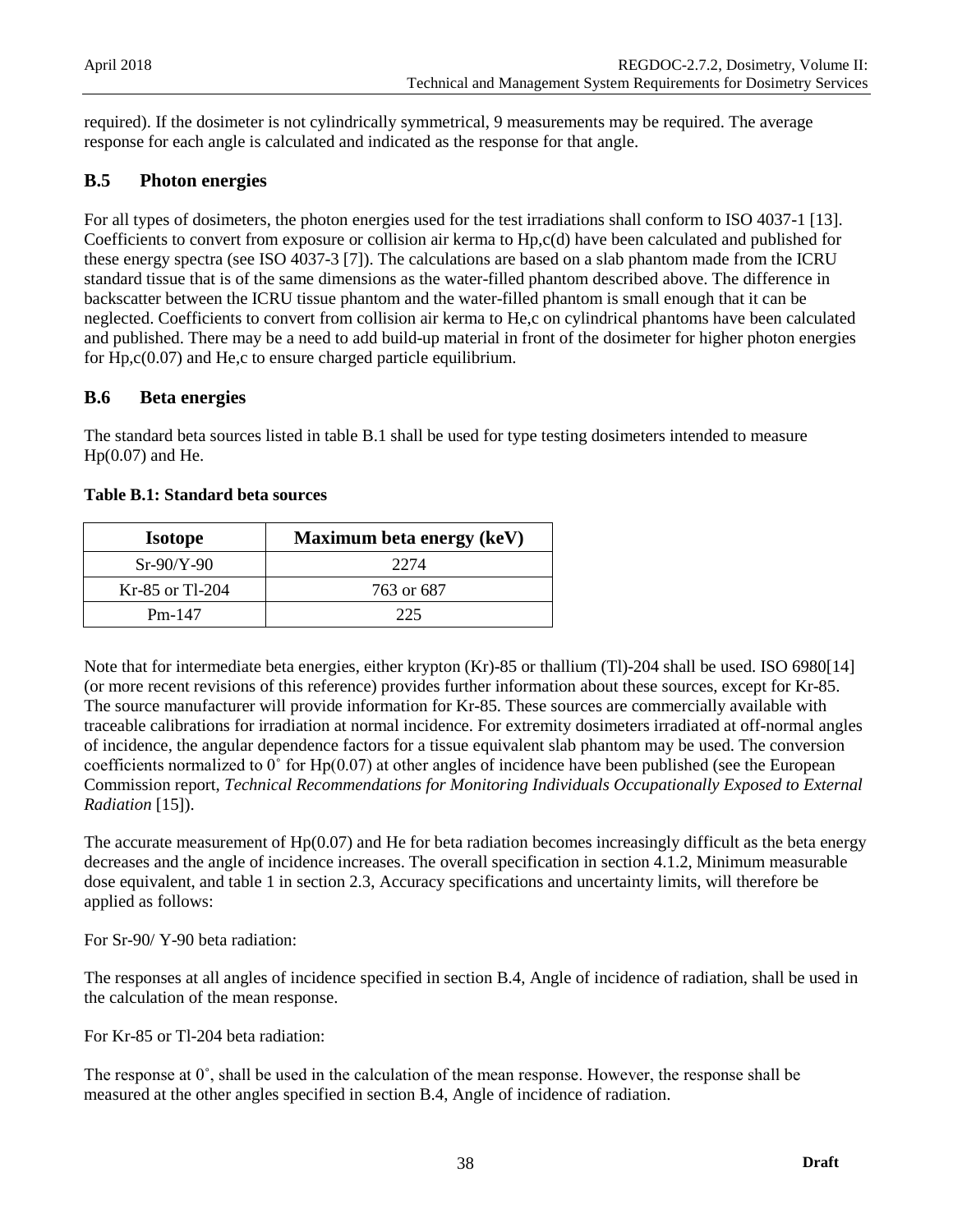For Pm-147 beta radiation:

The response shall be measured at the angles specified in section B.4, Angle of incidence of radiation, However, the data need not be used in the calculation of the mean response.

The mean relative responses and standard uncertainties for photons and betas are determined separately for comparison with the specifications defined by equation 14 in section A.3, Accuracy and precision, of appendix A, Accuracy and Uncertainty in External Dose Measurement.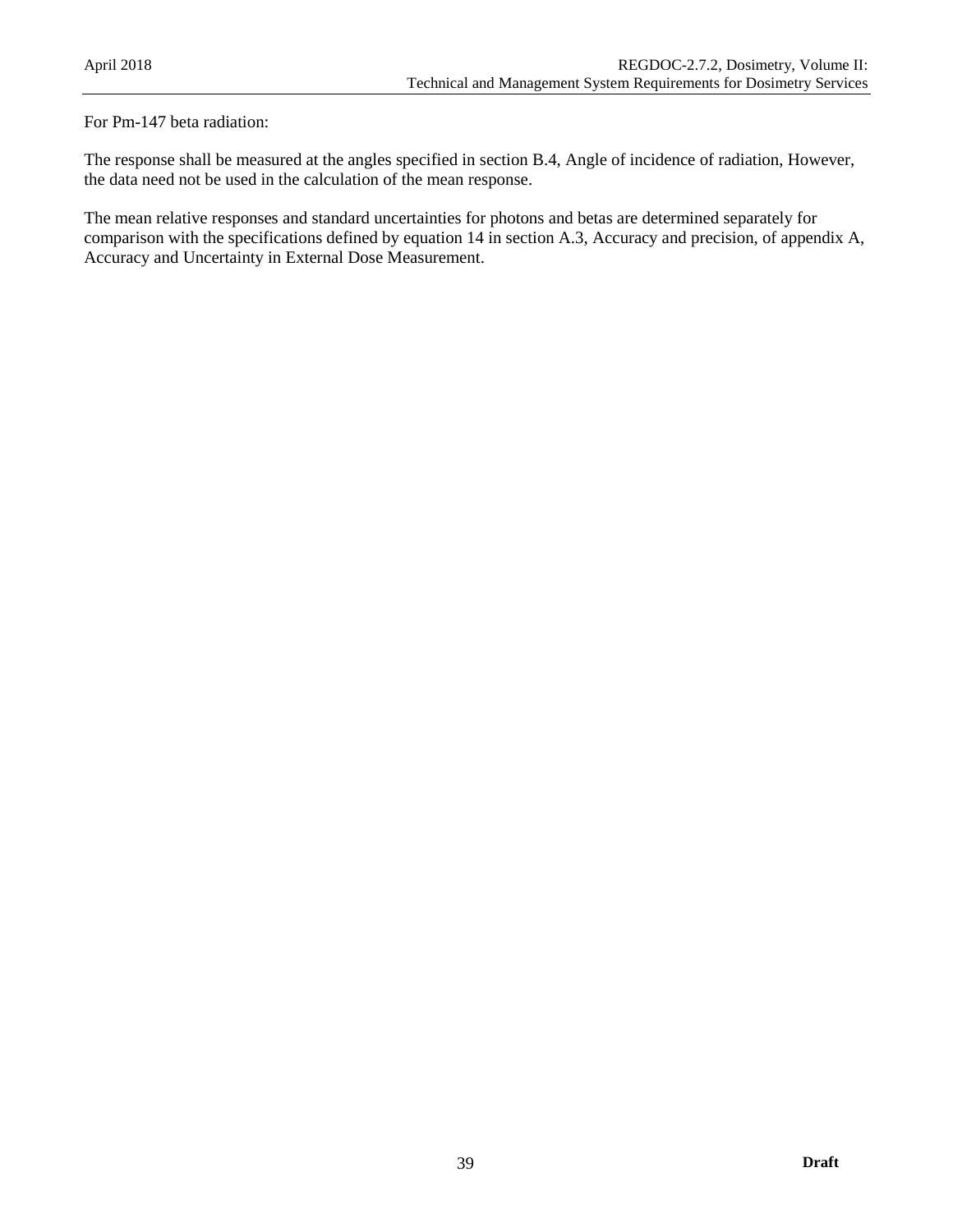# <span id="page-46-0"></span>**Appendix C: Independent Test Specifications for External Photon Dosimetry**

### <span id="page-46-1"></span>**C.1 Introduction**

Section 2.6, Independent testing, describes a requirement for independent testing in addition to the in-house quality assurance program described in section 7, Management System Requirements.

Dosimetry services that are ready to undergo independent testing shall make arrangements directly with the relevant reference calibration centre (see appendix J). Dosimetry services using dosimeters that require processing (e.g., thermoluminescent dosimeters) shall follow the protocol outlined in section C.2. Dosimetry services using dosimeters that do not require processing (e.g., electronic dosimeters) shall follow the protocol outlined in section C.3. Although section C.3 describes the use of air kerma units specifically, corresponding exposure units may also be used, if preferred by the dosimetry service, in consultation with the reference calibration centre.

### <span id="page-46-2"></span>**C.2 Protocol for dosimeters that require processing**

Where necessary, a dosimetry service shall determine a factor to convert from Hp(10), as measured by the dosimeters on a phantom, to collision air kerma free-in-air (or exposure free-in-air) due to Co-60 gamma radiation. This is necessary since the irradiations performed at the reference calibration centre are free-in-air.

Prior to licensing and subsequently at regular intervals with a frequency of at least once every 12 months, each dosimetry service shall send to the relevant calibration centre at least 50 identified dosimeters per processing unit being tested plus sufficient control dosimeters to satisfy the readout process. For each unit being tested, the calibration centre will divide the submitted dosimeters into at least 10 groups of at least five dosimeters per group and irradiate each group of dosimeters, free-in-air, in a Co-60 photon beam to a different but known collision air kerma between 1.0 milligray (mGy) and 50 mGy. The collision air kerma delivered to the dosimeters will not be revealed at this time to the dosimetry service.

The irradiated dosimeters and controls will be returned to the dosimetry service for processing by the established routine procedures of the service. The results in collision air kerma units, adjusted as necessary using the factor determined in the first protocol above, will be reported to the reference calibration centre by the dosimetry service.

The reference calibration centre will compare the reported results with its values of collision air kerma and report the results, including the values of both the service and the centre, to the CNSC, with a copy sent to the dosimetry service. In order to pass this test, the reported results shall lie within the criteria described in section 4.1.6, Independent Testing.

### <span id="page-46-3"></span>**C.3 Protocol for dosimeters that do not require processing**

Where necessary, a dosimetry service using dosimeters that do not require processing shall determine a factor to convert from  $H_p(10)$ , as measured by the dosimeters on a phantom, to collision air kerma free-in-air (or exposure free-in-air) due to Co-60 gamma radiation. This is necessary since the irradiations performed at the reference calibration centre are free-in-air.

Prior to licensing and subsequently at regular intervals with a frequency of at least once every 12 months, each dosimetry service shall send at least 10 identified dosimeters to the reference calibration centre. The reference calibration centre will irradiate at least 10 groups of at least five dosimeters each, free-in-air, in a Co-60 photon beam to different but known collision air kermas of between 1.0 mGy and 50 mGy. The dosimeters in each group of five will either be exposed to the same collision air kerma or to different collision air kermas but within a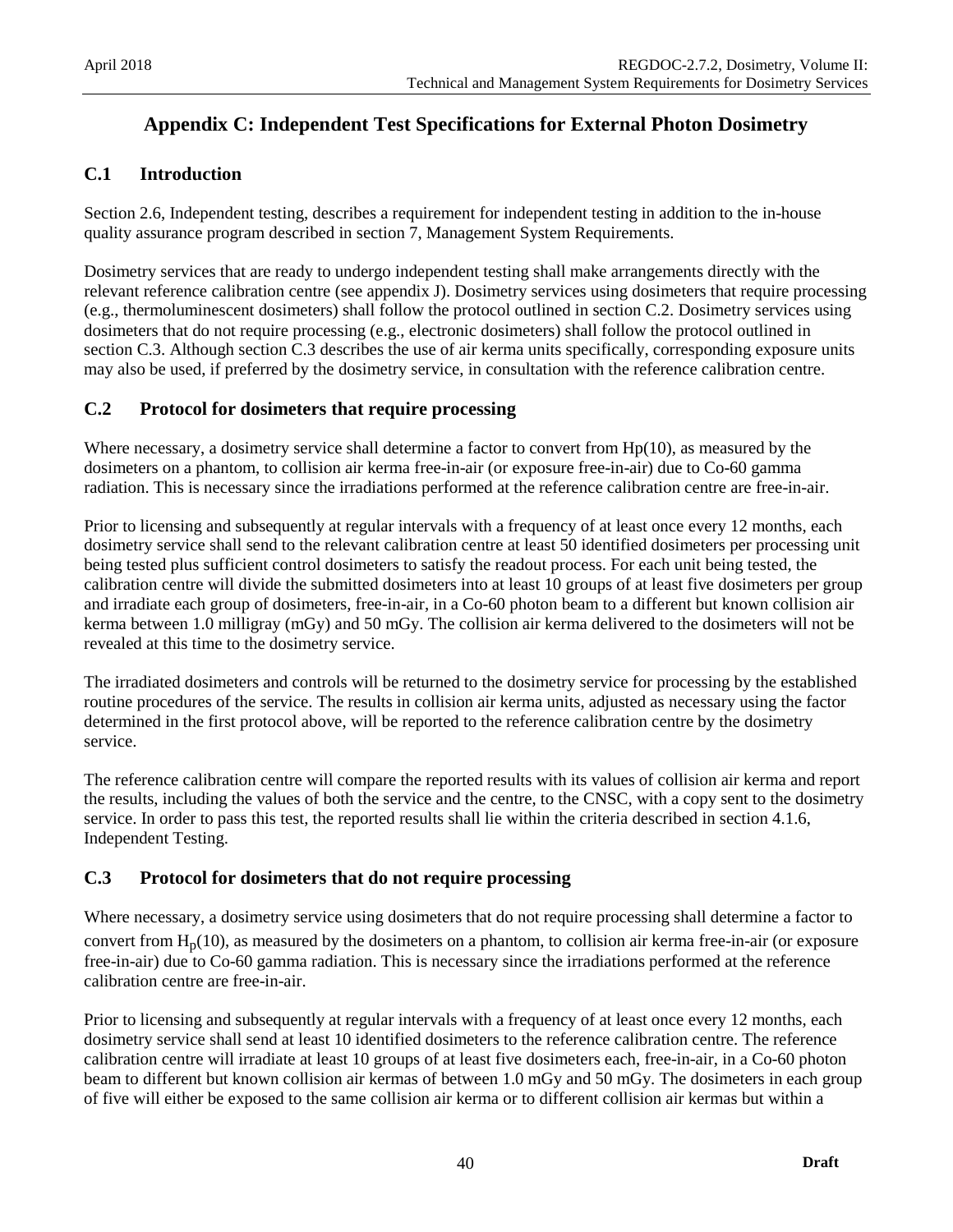similar range. This will result in a total of at least 50 readings that will be recorded by the reference calibration centre. In view of the number of dosimeters involved in this case, any given dosimeter may be irradiated several times.

The reference calibration centre will correct the dosimeter readings using the conversion factors determined in the first protocol above and compare the results with the reference calibration centre values of collision air kerma. The reference calibration centre will report the results, including the values of both the participant and the reference calibration centre, to the CNSC at the address below, and send a copy to the dosimetry service. The dosimeters will be returned to the dosimetry service upon completion of all irradiations. In order to pass this test, reported results shall lie within the criteria described in section 2.6, Independent testing.

### <span id="page-47-0"></span>**C.4 Reporting**

The reference calibration centre reports the results to the CNSC at the following address:

Dosimetry Services Licensing Specialist Canadian Nuclear Safety Commission P.O. Box 1046, Station B Ottawa, ON K1P 5S9 Canada

Further details on these tests may be obtained from the reference calibration centre.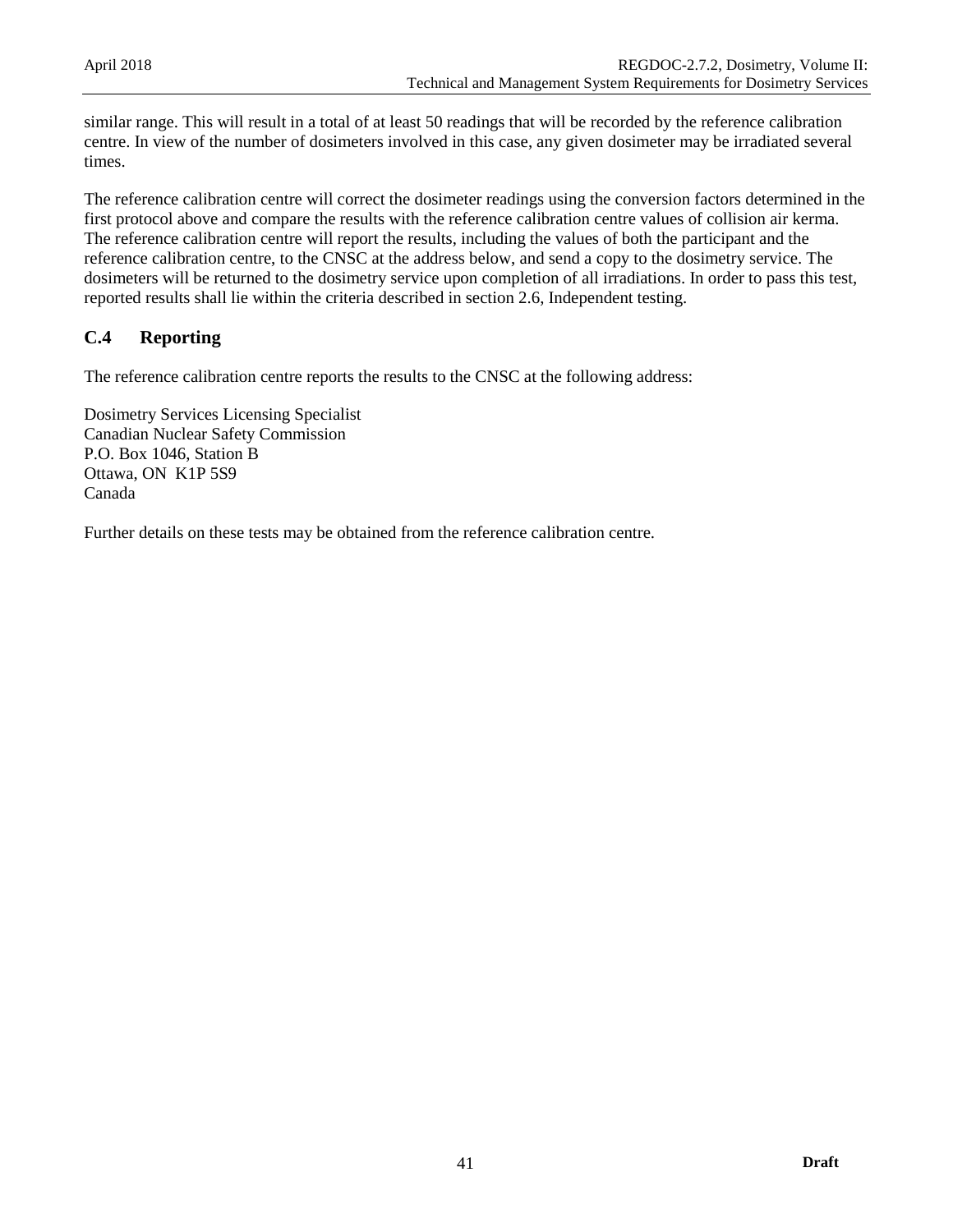# <span id="page-48-0"></span>**Appendix D: Independent Test Specifications for Extremity Dosimetry**

### <span id="page-48-1"></span>**D.1 Introduction**

Section 2.6, Independent testing, describes a requirement for independent testing In addition to the in-house quality assurance program described in section 7, Management System Requirements.

Dosimetry services that are ready to undergo independent testing shall make arrangements directly with the relevant reference calibration centre (see appendix J). Dosimetry services using dosimeters that require processing (e.g., thermoluminescent dosimeters) shall follow the protocol outlined in section D.2. Dosimetry services using dosimeters that do not require processing (e.g., electronic dosimeters) shall follow the protocol outlined in section D.3.

### <span id="page-48-2"></span>**D.2 Protocol for dosimeters that require processing**

Prior to licensing and subsequently at regular intervals with a frequency of at least once every 12 months, each dosimetry service shall send to the reference calibration centre at least 25 identified extremity dosimeters per processing unit being tested plus sufficient control dosimeters to satisfy the readout process. For each unit being tested, the reference calibration centre will divide the submitted dosimeters into at least five groups of at least five dosimeters per group and irradiate each group of dosimeters to a known absorbed dose to soft tissue of between 10 mGy and 90 mGy at a depth of 7 mg/cm<sup>2</sup> using its Sr-90/Y-90 source. The doses delivered to the dosimeters will not be revealed at this time to the dosimetry service.

The irradiated dosimeters and controls are returned to the dosimetry service for processing by the established routine procedures of the service. The dosimetry service reports the results in absorbed dose units to the reference calibration centre.

The reference calibration centre will compare the reported doses with those that were given to the dosimeters and report the results, including the values of both the service and the centre, to the CNSC (see the address in section D.4), with a copy sent to the dosimetry service. In order to pass this test, the reported results shall lie within the criteria described in section 2.6, Independent testing.

### <span id="page-48-3"></span>**D.3 Protocol for dosimeters that do not require processing**

Prior to licensing and subsequently at regular intervals with a frequency of at least once every 12 months, each dosimetry service shall send at least 10 identified dosimeters to the reference calibration centre. The reference calibration centre will irradiate them to different but known absorbed doses to soft tissue of between 10 mGy and 90.0 mGy at a depth of  $7 \text{ mg/cm}^2$  using its Sr-90/Y-90 source.

The reference calibration centre will compare the results with the doses to which the dosimeters were irradiated and report the results, including the values of both the participant and the centre, to the CNSC at the address below, with a copy sent to the dosimetry service. The dosimeters will be returned to the dosimetry service upon completion of all irradiations. In order to pass this test, reported results within the accuracy described in section 2.6, Independent testing, are required.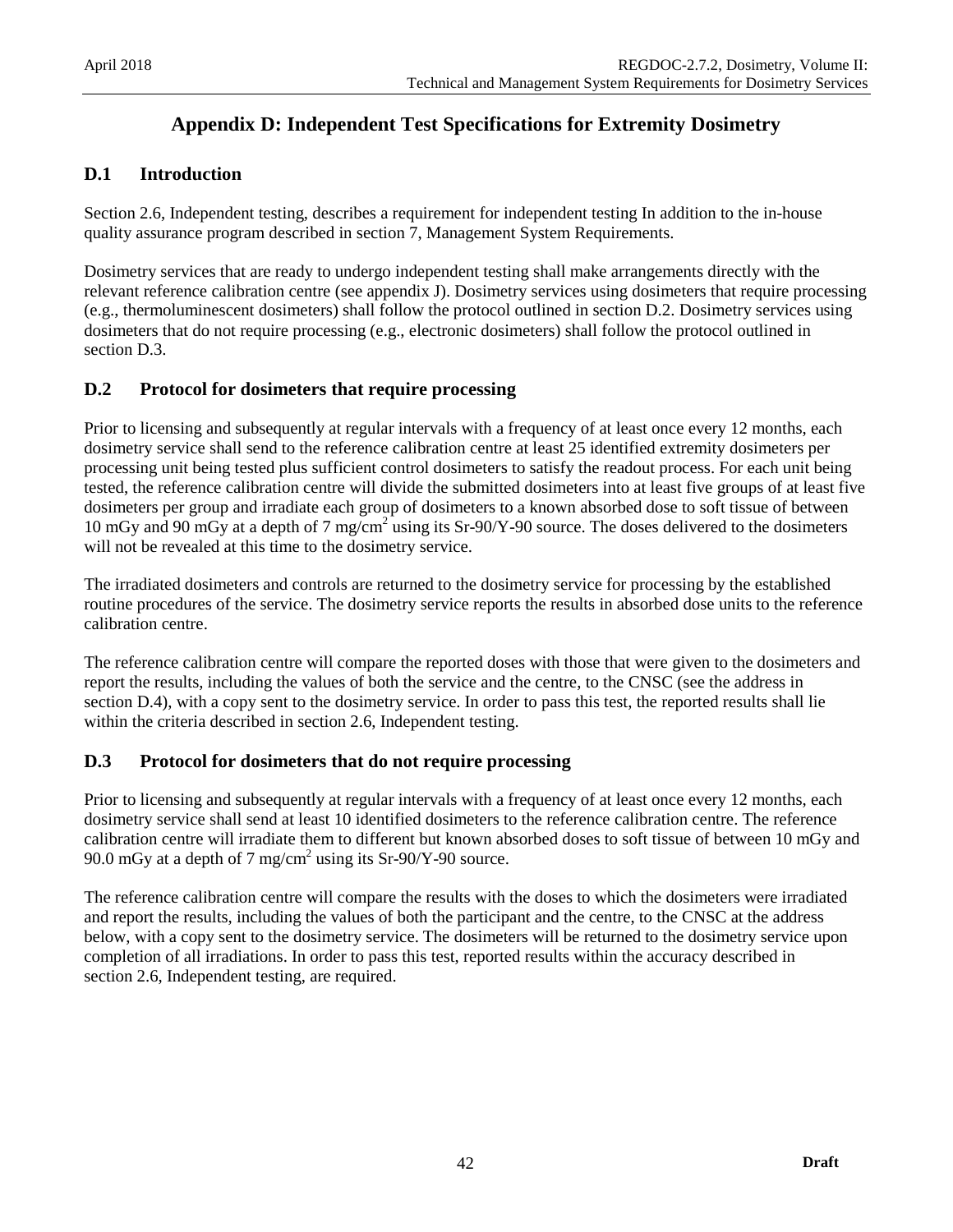# <span id="page-49-0"></span>**D.4 Reporting**

The reference calibration centre reports the test results to the CNSC at the following address:

Dosimetry Services Licensing Specialist Canadian Nuclear Safety Commission P.O. Box 1046, Station B Ottawa, ON K1P 5S9 Canada

Further details on these tests may be obtained from the reference calibration centre.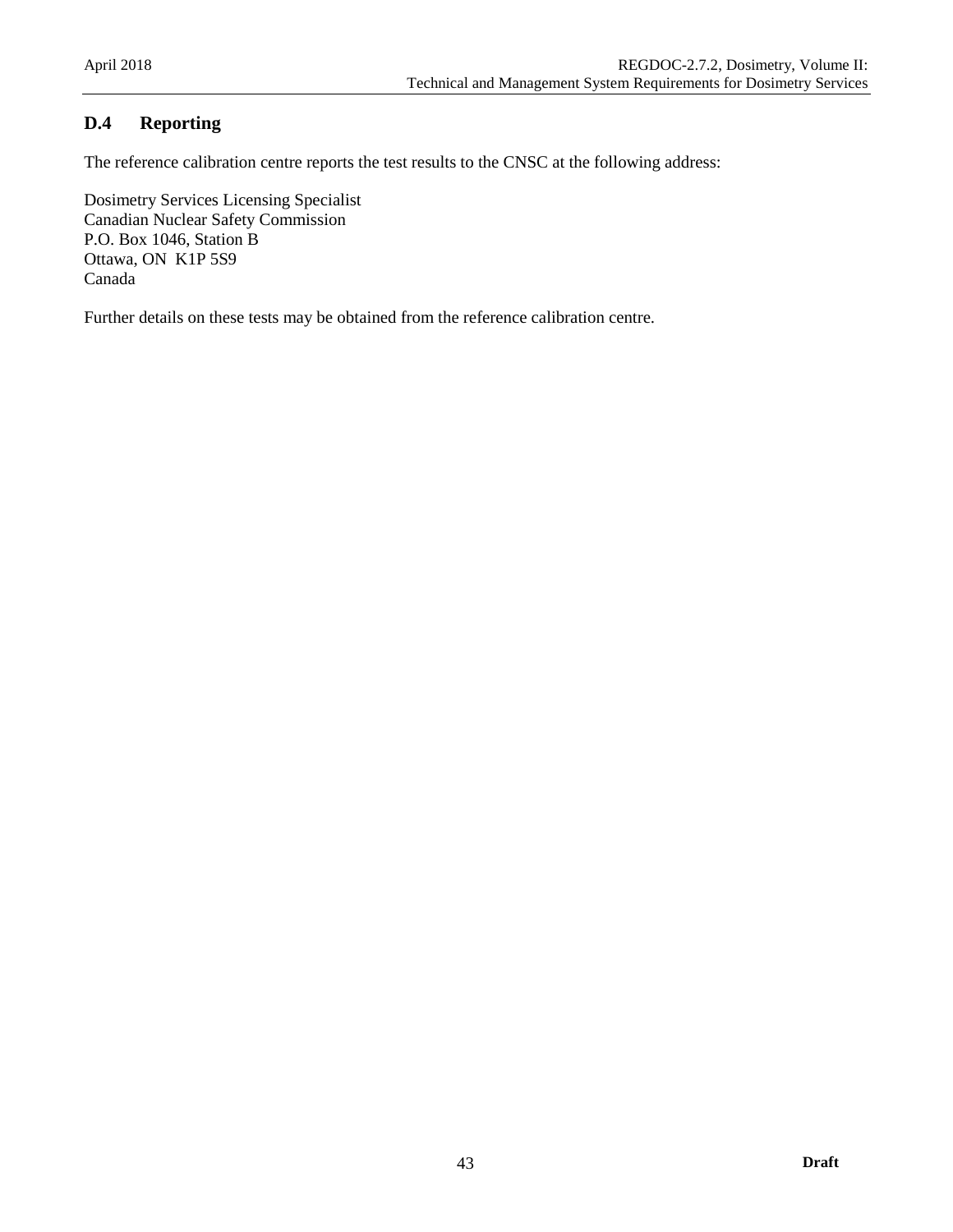# <span id="page-50-0"></span>**Appendix E: Independent Test Specifications for Neutron Dosimetry**

### <span id="page-50-1"></span>**E.1 Introduction**

Section 2.6, Independent testing, describes a requirement for independent testing in addition to the in-house quality assurance program described in section 7, Management System Requirements.

Dosimetry services that are ready to undergo independent testing shall make arrangements directly with the reference calibration centre. Dosimetry services using dosimeters that require processing (e.g., solid-state nuclear track detectors) shall follow the protocol outlined in section E.2. Dosimetry services using dosimeters that do not require processing (e.g., electronic dosimeters) shall follow the protocol outlined in section E.3.

### <span id="page-50-2"></span>**E.2 Protocol for personal dosimeters that require processing**

Prior to licensing and subsequently at regular intervals with a frequency of at least once every 12 months, each dosimetry service shall send to the reference calibration centre at least 10 identified dosimeters plus sufficient control dosimeters to satisfy the readout process. The reference calibration centre will divide the submitted dosimeters into two groups of at least five dosimeters per group and irradiate each group of dosimeters in an Americium-241-Beryllium neutron field to a different but known value of  $H_p(10)$  due to neutrons of between 1 mSv and 10 mSv. The delivered values will not be revealed at this time to the dosimetry service.

The irradiated dosimeters and controls will be returned to the dosimetry service for processing by the established routine procedures of the service. The dosimetry service reports the results to the reference calibration centre.

The reference calibration centre will compare the reported results with its values and report the results, including the values of both the service and the centre, to the CNSC at the address below, with a copy sent to the dosimetry service. In order to pass this test, the reported results shall lie within the criteria described in section 2.7, Requirements for routine neutron dosimetry services.

### <span id="page-50-3"></span>**E.3 Protocol for personal dosimeters that do not require processing**

Prior to licensing and subsequently at regular intervals with a frequency of at least once every 12 months, each dosimetry service shall send a representative sample of identified dosimeters to the reference calibration centre. The reference calibration centre will irradiate them in an Americium-241-Beryllium neutron field to two different but known values of  $H_p(10)$  due to neutrons of between 1 mSv and 10 mSv.

The reference calibration centre will compare the readings with its values and report the results, including the values of both the participant and the centre, to the CNSC at the address below, with a copy sent to the dosimetry service. The dosimeters will be returned to the dosimetry service upon completion of all irradiations. In order to pass this test, reported results shall lie within the criteria described in section 2.7, Requirements for routine neutron dosimetry services.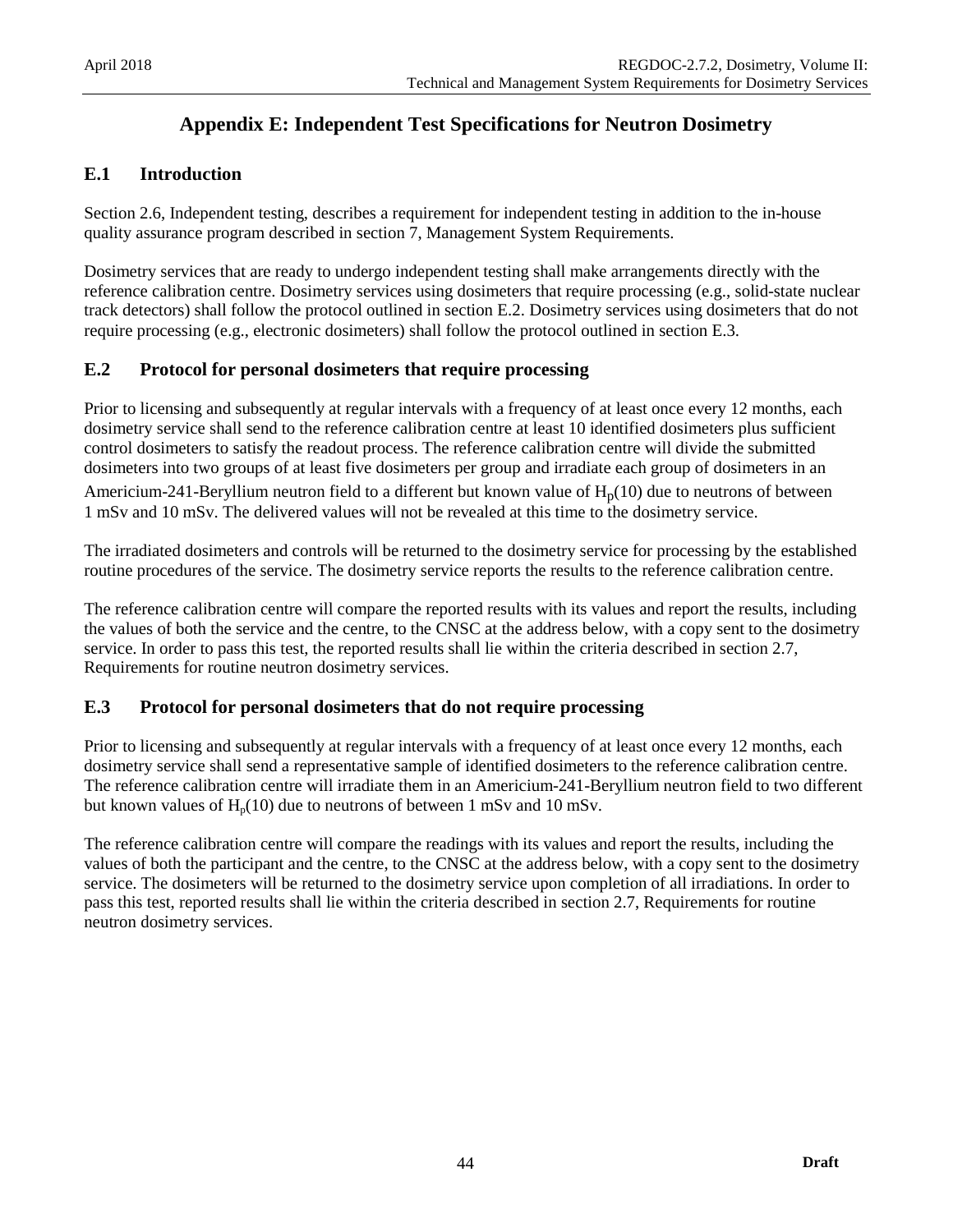# <span id="page-51-0"></span>**E.4 Reporting**

The reference calibration centre reports the test results to the CNSC at the following address:

Dosimetry Services Licensing Specialist Canadian Nuclear Safety Commission P.O. Box 1046, Station B Ottawa, ON K1P 5S9 Canada

Further details on these tests may be obtained from the reference calibration centre.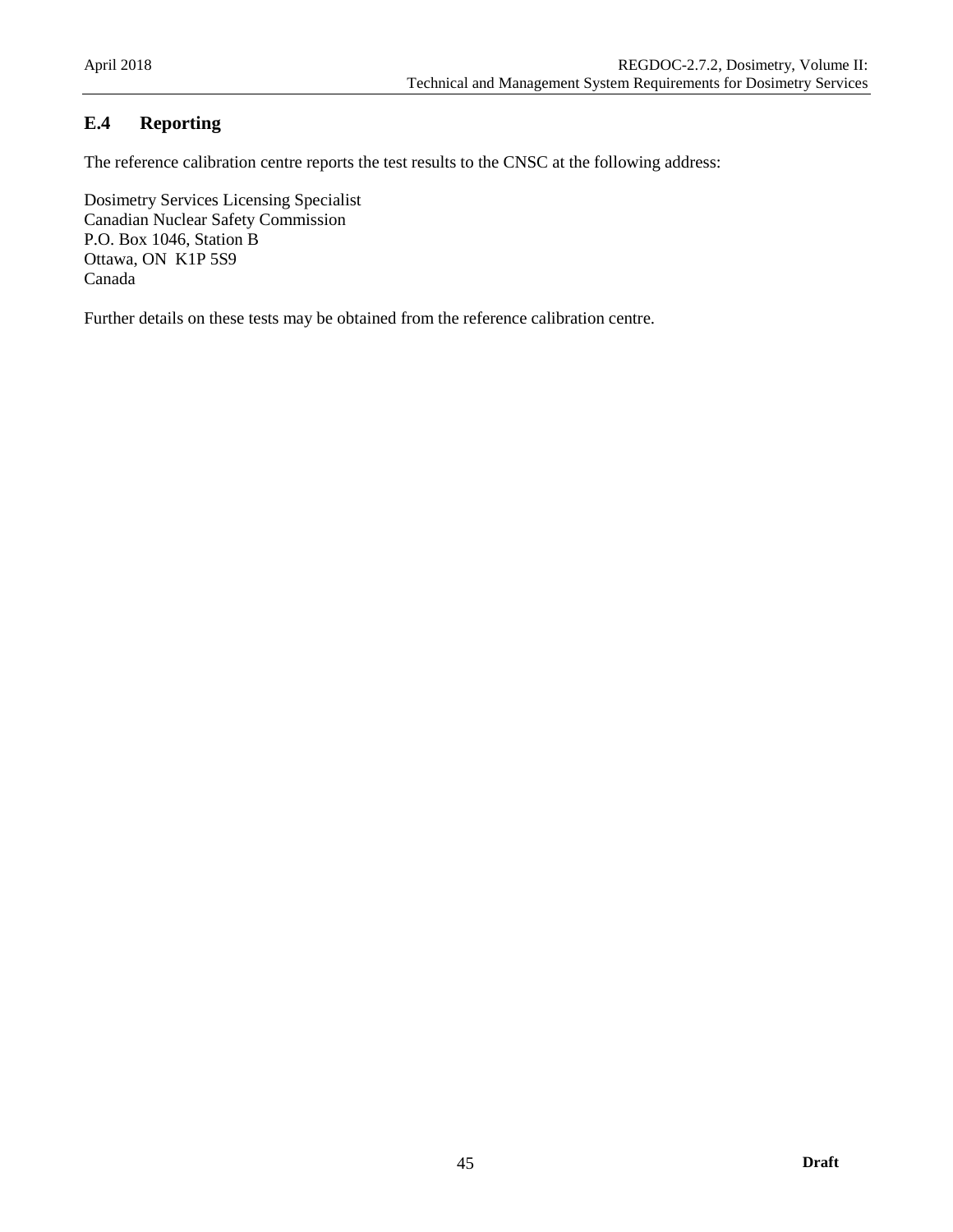# <span id="page-52-0"></span>**Appendix F: Independent Test Specifications for Internal Dosimetry**

### <span id="page-52-1"></span>**F.1 Introduction**

Section 3.4, Independent testing for *in vitro* measurements, and section 3.6, Independent testing for *in vivo* measurements, describe requirements for independent testing in addition to the in-house quality assurance program described in section 7, Management System Requirements.

Dosimetry services shall make arrangements for participating in these independent tests directly with the relevant reference calibration centre.

Upon completion of the testing and analysis of the results, the reference calibration centre staff submits a report containing the identity of each participating dosimetry service and its corresponding test results to the CNSC. When the reference calibration centre staff becomes aware that a licensed internal dosimetry service has failed an independent test, it informs the CNSC and the dosimetry service. The reference calibration centre also submits to each participating laboratory a report of the test results in which the identities of the laboratories are represented by a code.

### <span id="page-52-2"></span>**F.2** *In Vitro* **measurement independent tests**

Prior to licensing and subsequently at regular intervals at least once every 12 months, or at other intervals determined in consultation with the CNSC, the reference calibration centre supplies each participating laboratory with appropriate samples and blanks. (Dosimetry services participate for the applicable radionuclides.) The dosimetry service analyzes the samples according to a schedule supplied by the reference calibration centre. Results are entered on a standard reporting form and returned to the reference calibration centre. When all laboratories have responded, the reference calibration centre analyzes the results and issues a report, with each laboratory identified only by a code. The reference calibration centre informs each laboratory of its own code and informs the CNSC of the codes for all the dosimetry services (licensees and applicants).

Further details of the independent tests and the method of analysis may be obtained from the reference calibration centre. Dosimetry services shall participate in these independent tests and obtain passing results prior to being granted a dosimetry service licence by the CNSC, and at least once per year thereafter, or at intervals determined in consultation with the CNSC, to demonstrate continuing capability. The procedure shall be repeated if the measurement method or equipment undergo any significant changes that may have an adverse impact on the precision, accuracy, and reliability of the measurements.

The independent tests for *in vitro* bioassay will be designed so that the following precautions can or will occur:

- 1. Each laboratory is provided with up to five aliquots of each spiked sample as well as a urine blank from which the spiked samples were prepared
- 2. Colour quenching may be increased for some samples
- 3. The *in vitro* independent test for fission/activation products may include up to three radionuclides, which may be varied from one year to another
- 4. For a given test, all participating laboratories are sent aliquots of the same samples
- 5. Instructions for sample analysis and the date of spiking are enclosed with the samples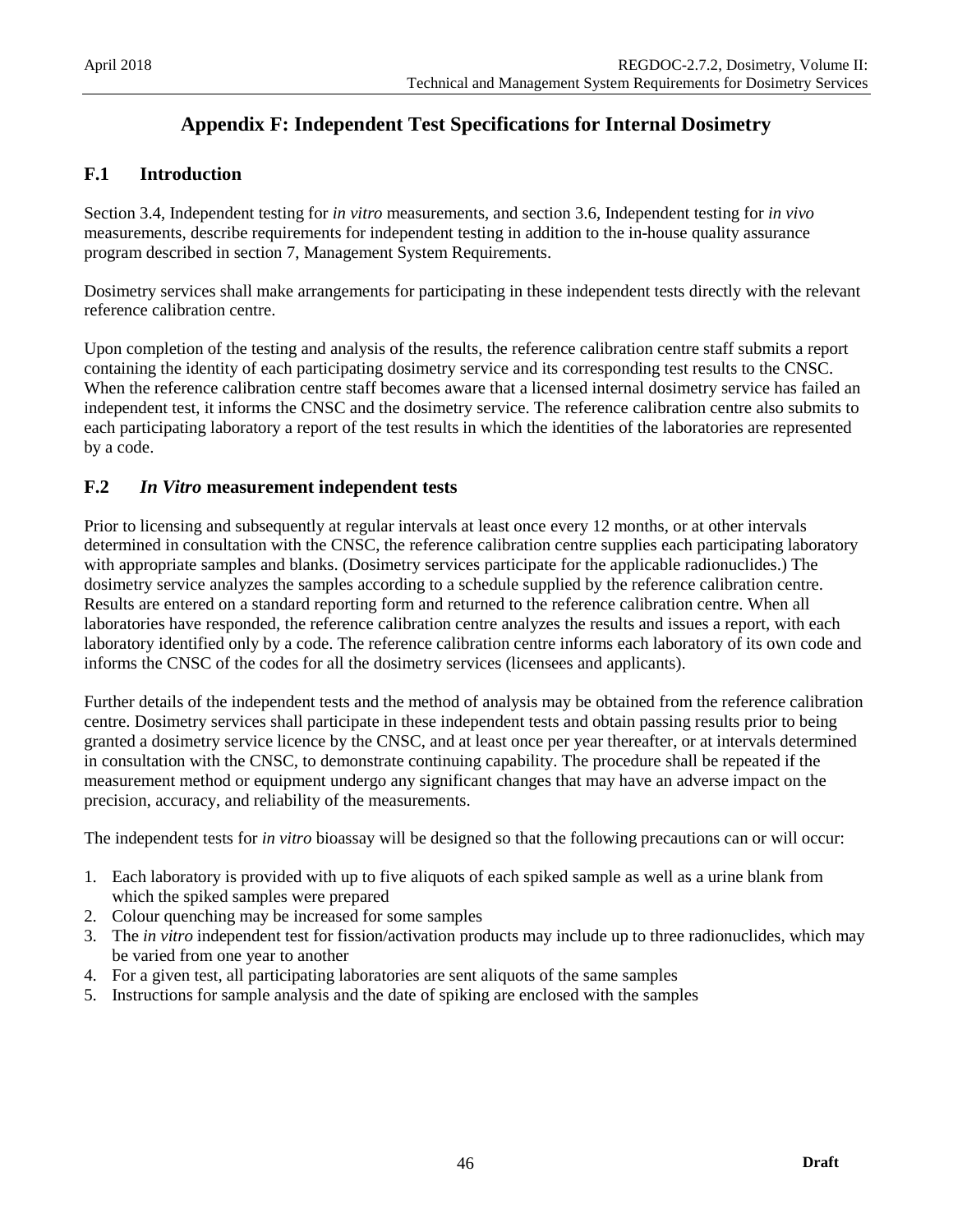### <span id="page-53-0"></span>**F.3** *In Vivo* **measurement independent tests**

The reference calibration centre has tissue equivalent phantoms available for a variety of radionuclides in the lung, Iodine-125 and Iodine-131 thyroid neck phantoms and water-filled bottle manakin absorption (BOMAB) calibration phantoms of varying size for higher photon energies.

Prior to licensing and subsequently at regular intervals at least once every 12 months, or at other intervals determined in consultation with the CNSC, the dosimetry service shall undergo independent testing to demonstrate continuing capability. If the measurement method or equipment undergo any significant changes that may have an adverse impact on the precision, accuracy and reliability of the measurements after a dosimetry service licence has been granted and prior to implementing the new measurement method or putting the equipment back into service, the affected bioassay method and equipment shall pass an independent test.

The independent tests for *in vivo* bioassay will be designed so that the following precautions can or will occur:

- 1. The radionuclide mixtures for measurement in phantoms are limited to three radionuclides chosen from table 4 in section 4.1, Measurement quantities not including potassium (K)-40.
- 2. The location of the activity in the phantoms is realistic (e.g., in the lungs or gastrointestinal region).
- 3. The radionuclides used in *in vivo* testing may vary from one test to another.
- 4. The water-filled BOMAB phantoms that are used for *in vivo* testing all contain K-40 and include
	- a) reference female,
	- b) 5th-percentile male,
	- c) reference male, and
	- d)  $95<sup>th</sup>$ -percentile male

Also, in order to be representative of the chest wall thickness of individuals in the workplace, overlay plates may be used in *in vivo* tests.

### <span id="page-53-1"></span>**F.4 Reporting**

The reference calibration centre reports the test results to the CNSC at the following address:

Dosimetry Services Licensing Specialist Canadian Nuclear Safety Commission P.O. Box 1046, Station B Ottawa, ON K1P 5S9 Canada

Further details on these tests may be obtained from the reference calibration centre.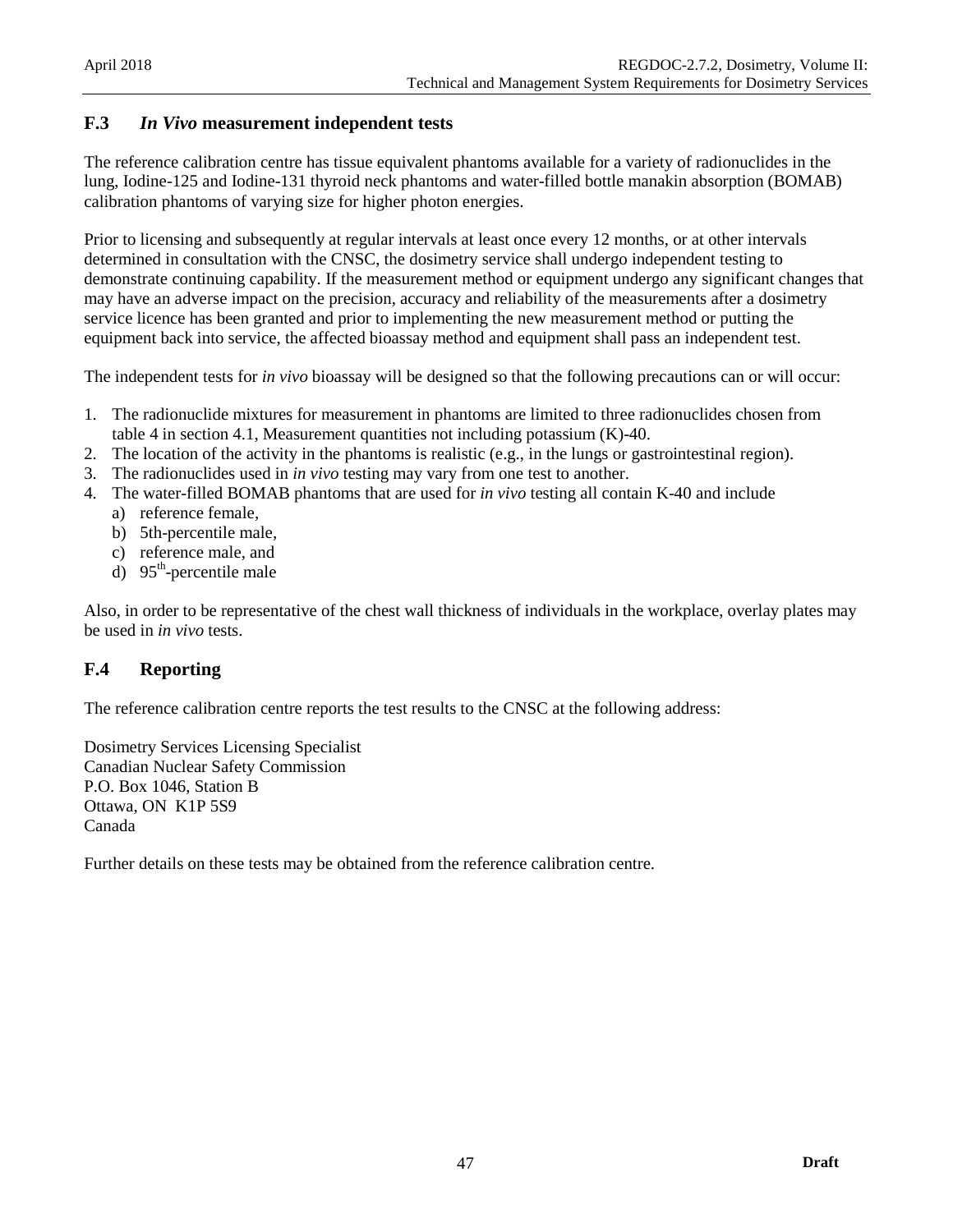# <span id="page-54-0"></span>**Appendix G: Independent Test Specifications for Radon Progeny and Radon Gas**

### <span id="page-54-1"></span>**G.1 Introduction**

Section 5.5, Independent testing for the monitoring of radon progeny, and section 5.8, Independent testing for radon gas measurements, describe requirements for independent testing in addition to the in-house quality assurance program described in section 7, Management System Requirements.

Dosimetry services for radon and radon progeny that are ready to undergo independent testing shall make arrangements for participating in these tests directly with the relevant reference calibration centre (see appendix J).

### <span id="page-54-2"></span>**G.2 Protocol for personal monitors**

The instruments sent shall be clean and uncontaminated, and in working order. The overall performance of a given system shall meet the accuracy specifications for measuring exposure to radon progeny and radon gas described in table 7, section 5.6.1, Personal monitors, and in table 9, section 5.6, Accuracy specifications of radon gas. The dosimetry service shall contact the reference calibration centre to arrange suitable scheduling before instruments are sent.

### <span id="page-54-3"></span>**G.3 Grab sampling**

Independent testing is also required for dosimetry services that use grab sampling to determine exposure of workers to radon progeny and radon gas. Grab sampling for radon gas may be used in situations where there are high concentrations of radon gas in the air but without the simultaneous presence of the corresponding levels of radon progeny (i.e., where the gas does not have time to decay significantly). In situations where there is time for the radon gas to decay, it is assumed that the air will be sampled for progeny.

The use of grab sampling for the determination of radon progeny exposures is a staged process that requires the collection of aerosols on a filter over a short time period, the measurement of the radioactivity of the aerosols and a calculation of the potential alpha radiation (working levels (WL), or  $\mu J/m^3$ ) due to the short-lived radon progeny. Calibration procedures are also required for the air-sampling train and for the counting system. The determination is complex and sources of error include instrumental sources and variances in the implementation of the collection procedure by the technicians conducting the determination.

A conventional independent testing program to validate the performance of the measurements may be impractical since it would require all measurement systems and the techniques of individual technicians to be verified at the CNSC reference calibration facility on a routine basis. As an alternative, a designated CNSC inspector's qualifications in measuring radon progeny and radon gas will be verified by the reference calibration centre on an annual basis. Dosimetry services may have the performance of their technicians verified on an annual basis by one of the following two methods:

- 1. The designated CNSC inspector individually validates all technicians at each dosimetry service. or
- 2. The CNSC validates a designated technician representing the dosimetry service in the above-described method, and that technician in turn validates all other technicians on site who conduct radon progeny and radon gas grab sampling for dosimetry purposes. The results of the validations shall be recorded and retained by the dosimetry service.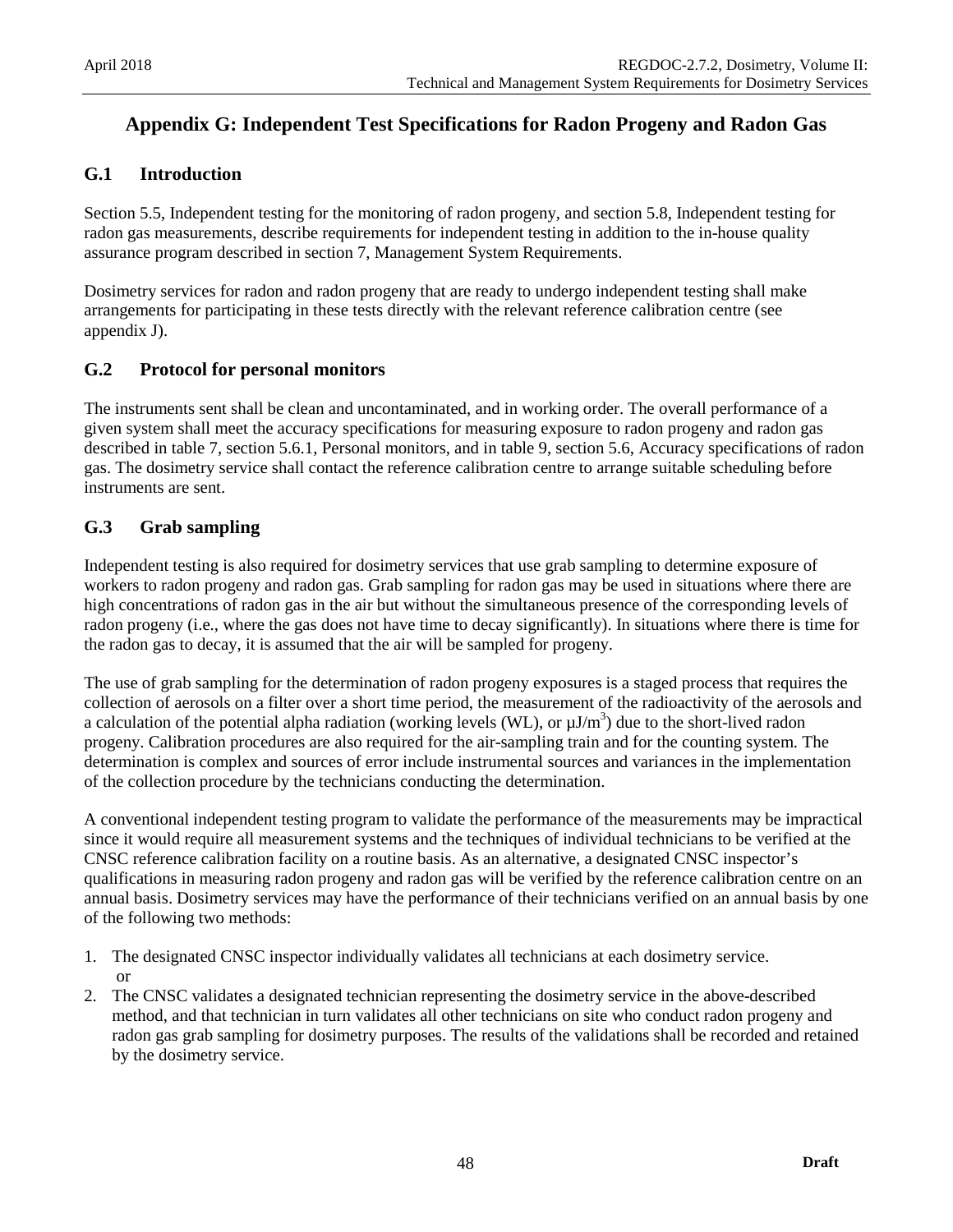The validations described above require a minimum of 10 samples. The differences in the results of the overall performance of the instruments and sampling technicians shall enable the dosimetry service to meet the accuracy specifications in table 6, section 5.3, Accuracy specifications for radon progeny measurements, and in table 8, section 5.6, Accuracy specifications for radon gas measurements.

Questions with respect to direct validation of technicians at the reference calibration centre should be directed to the reference calibration centre.

### <span id="page-55-0"></span>**G.4 Reporting**

For personal monitors, the reference calibration centre reports the test results to the CNSC at the following address:

Dosimetry Services Licensing Specialist Canadian Nuclear Safety Commission P.O. Box 1046, Station B Ottawa, ON K1P 5S9 Canada

If the second method is used for grab sampling, the licensee's designated technician shall report the test results to the CNSC at the address indicated above.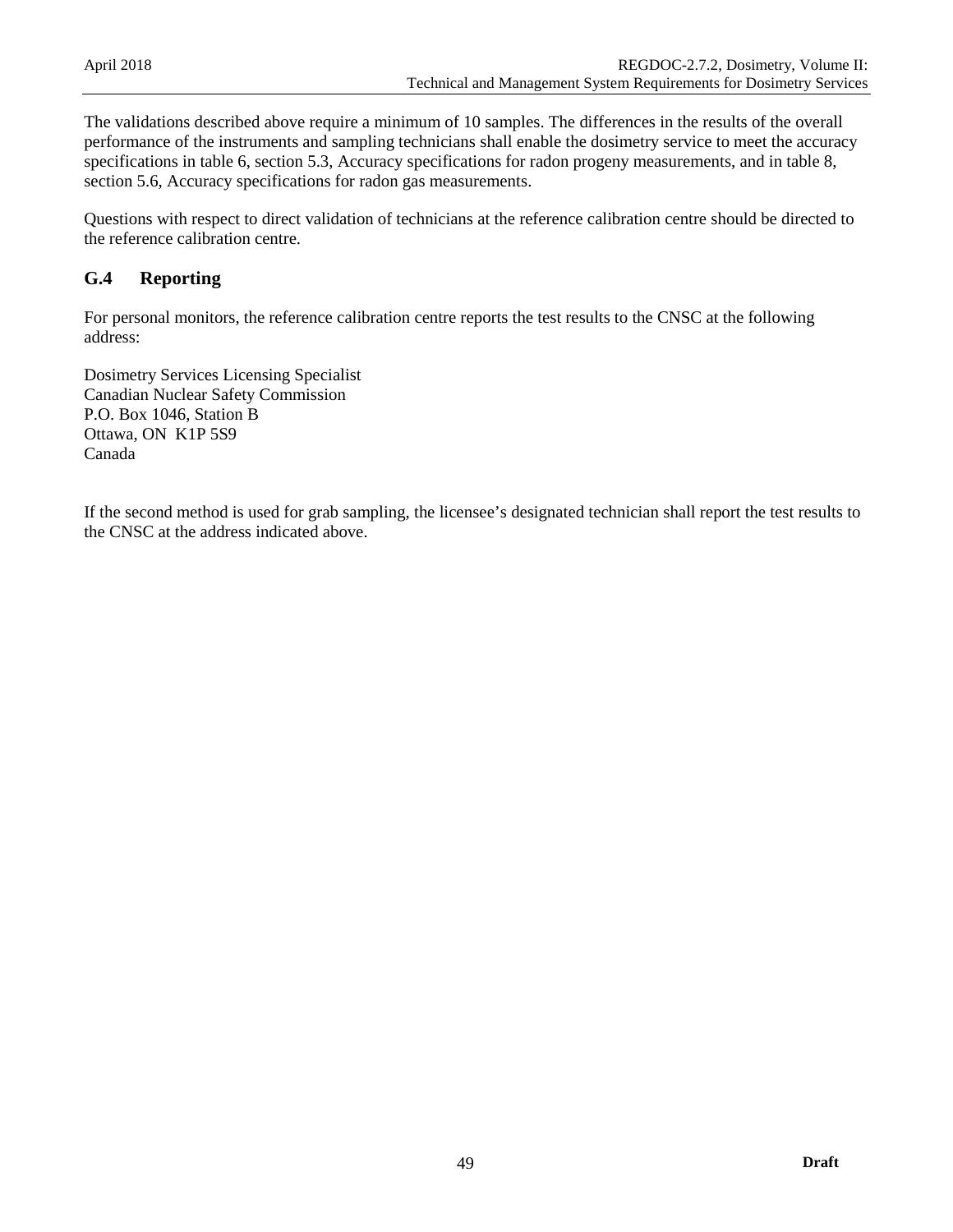# <span id="page-56-0"></span>**Appendix H: Example Calculations for Minimum Measurable Concentration and Counting Uncertainty**

### <span id="page-56-1"></span>**H.1 Example calculation for the determination of the minimum measurable concentration**

The minimum measurable activity concentration (MMC) in air varies with the parameters of the counting system and the volume of the sample. The following equation, derived from Strom and Stansbury [16], is such that the probability of failing to detect the activity concentration is not greater than five percent. Other equations may be acceptable depending upon the situation.

$$
MMC = \frac{2.71 + 4.65\sqrt{C_b}}{T_c} * \frac{1}{E*V}
$$

where

 $C_b$  = the background count of the detector

 $T_c$  = the count time in seconds

 $E$  = the efficiency of the detector in counts per second per Bq

*V* = the volume of the sample in  $m<sup>3</sup>$ 

An MMC of 0.05 Bq/m<sup>3</sup> can be achieved by varying the parameters in the equation. For example, if a background count of 250 is used with a total count time of 3600 seconds, a counter efficiency of 0.35, and a volume of  $1.2 \text{ m}^3$ , the MMC would be:

$$
MMC = 0.05 Bq/m^3
$$

which is acceptable.

Note: The volume of the sample is dependent upon both the flow rate of the air-sampling pump and the duration of the sample collecting period.

### <span id="page-56-2"></span>**H.2 Example calculation for uncertainty**

When the difference in count rate, expressed in counts per minute (cpm), is 2 or more, and the total number of counts (sample plus background) is more than 40, the following equations can be used to calculate the limits within which the true (unknown) count lies, 95 percent of the time [17] [18].

Lower limit = 
$$
(C_t - C_b) - 1.96\sqrt{C_t + C_b}
$$

Upper limit = 
$$
(C_t - C_b) + 1.96\sqrt{C_t + C_b}
$$

where

 $C_b$  = background count for the sample counting time

 $C_t$  = total count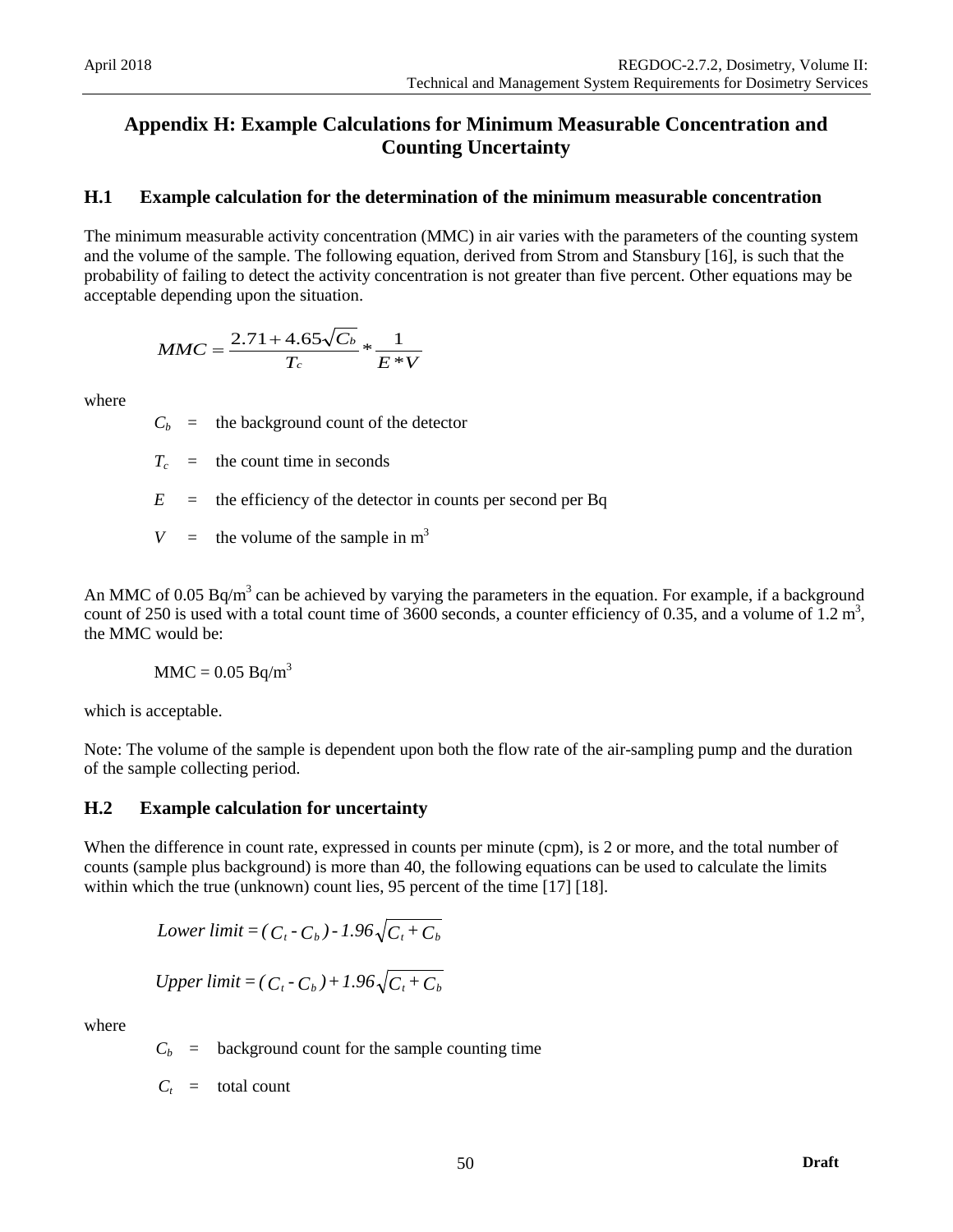$C_t$  -  $C_b$  = net count

### For example, with

- 1. an ALI value of 3190 Bq and consequently a DAC of 1.33 Bq m<sup>-3</sup>
- 2.  $2,000$  hr of work/year and a breathing rate of 1.2 m<sup>3</sup>/hr
- 3. a sampling rate of 2.5 L min<sup>-1</sup> (2.5 x  $10^{-3}$  m3 min<sup>-1</sup>)
- 4. duration of sampling of 6 hours
- 5. counting efficiency of 0.4
- 6. background count rate of 1 cpm
- 7. the airborne radioactive material concentration is  $1/10$  of the DAC (i.e., 0.133 Bq m<sup>-3</sup>)

the activity collected on the filter is

0.133 Bq m<sup>-3</sup> x 2.5 x 10<sup>-3</sup> m<sup>3</sup> min<sup>-1</sup> x 60 min h<sup>-1</sup> x 6 h = 0.120 Bq

and the total count rate (sample plus background ) is

 $1$  cpm + (60 s min<sup>-1</sup> x 0.120 Bq x 0.4) = 3.87 cpm.

If both the background and the sample are counted for 20 minutes, the background count is 20 and the sample count (total count) is expressed in the following equation:

 $20 \times 3.87 = 77$  (rounded to the nearest integer)

Solving the above equations with the above values (i.e., with  $C_b = 20$  and  $C_t = 77$ ), one obtains the following:

Lower limit of the 95% confidence interval is 38

Upper limit of the 95% confidence interval is 76

Therefore, there is a 95 percent probability that the true count is larger than 38, and smaller than 76.

Since 57 is the best estimate of the true count, there is a 95 percent probability that the airborne radioactive material concentration measurement lies within  $-(57-38)/57$  and  $+(76-57)/57$ , that is within  $\pm 33\%$ .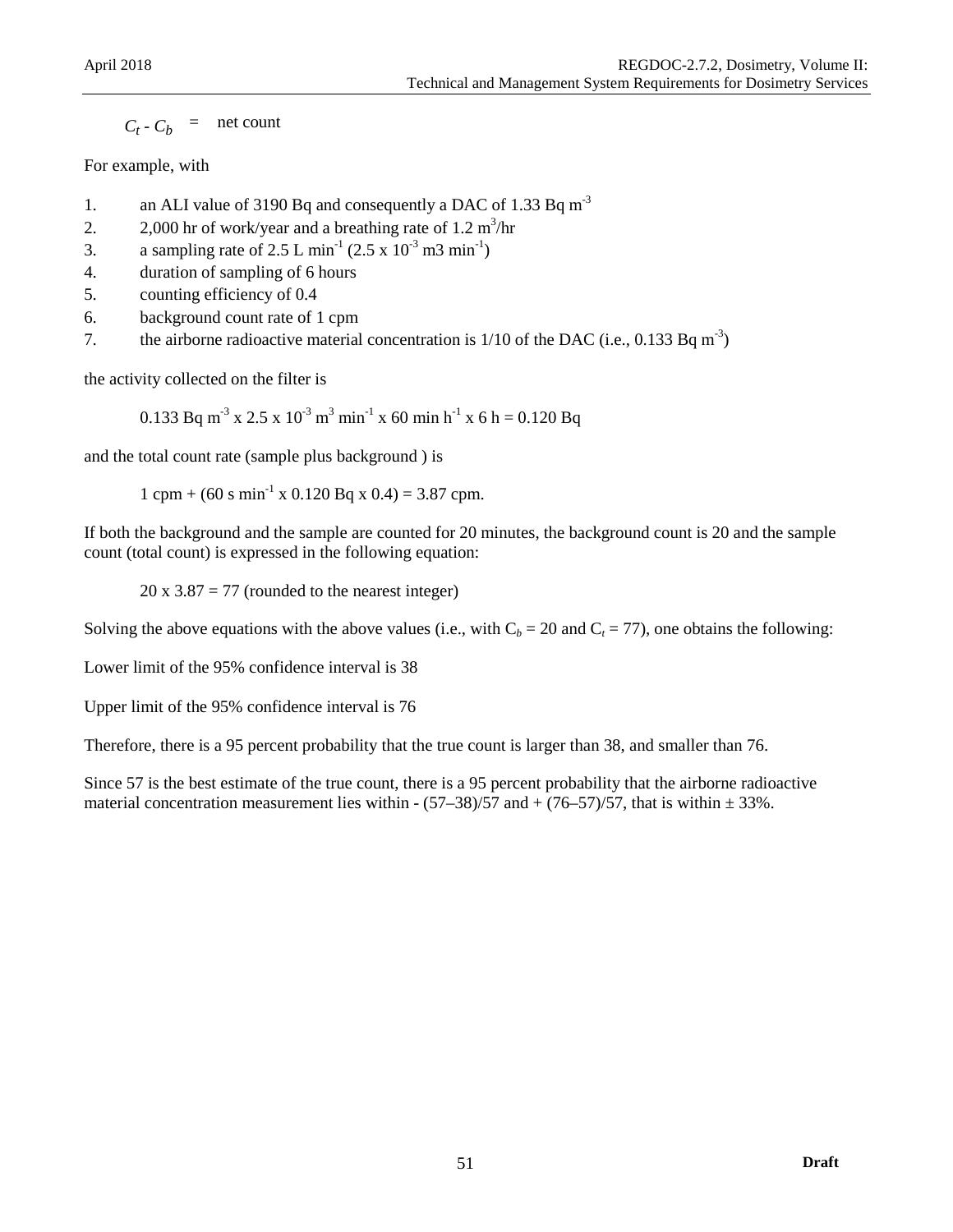# **Appendix I: Specifications for Dose Records**

### <span id="page-58-1"></span><span id="page-58-0"></span>**I.1 Introduction**

All dosimetry services shall submit dose data on a regular basis to the National Dose Registry (NDR) at the frequency specified in their licence. Operators of such services shall ensure that the data to be transmitted to the NDR is in a form compatible with the NDR.

### <span id="page-58-2"></span>**I.2 Individual identification**

To ensure unambiguous individual identification, the following minimum information is required:

- 1. social insurance number (SIN)
- 2. surname/previous surnames
- 3. first given name (formal form, not nickname)
- 4. second given name (formal form, not nickname)
- 5. sex
- 6. date of birth (year/month/day)
- 7. place of birth (province, if born in Canada, or country, if born outside Canada)
- <span id="page-58-3"></span>8. individual occupational codes or classifications

### **I.3 Dose data**

#### **I.3.1 Dose from external sources**

Measurements of  $H_p(10)$  shall be reported as effective dose. Measurements of  $H_p(0.07)$  shall be reported as equivalent dose to the skin. Measurements of doses to the extremities or the lens of the eye shall be reported as equivalent doses to those tissues.

#### **I.3.2 Dose from internal sources**

Dose estimates from internal sources other than those given in section 4.2, Dosimetry services for internal radiation, are to be reported to the NDR by indicating the radionuclide that was taken in and the associated committed effective dose.

#### **I.3.3 Exposures to radon, radon progeny, and intakes of airborne radioactive material**

Exposures to radon progeny shall be recorded in working level months (WLM). Doses from intakes of radon and airborne radioactive material shall be recorded in millisieverts (mSv).

### <span id="page-58-4"></span>**I.4 Supporting information**

In addition to the dose data, the dosimetry services shall retain all pertinent data used to generate the dose, exposure, or concentration totals, where applicable, such as the following:

- 1. readings of personal dosimeters and other data used for measuring external radiation
- 2. measurements of organ burdens
- 3. estimates of intakes of prescribed substances
- 4. method of measurement of concentrations in bioassay samples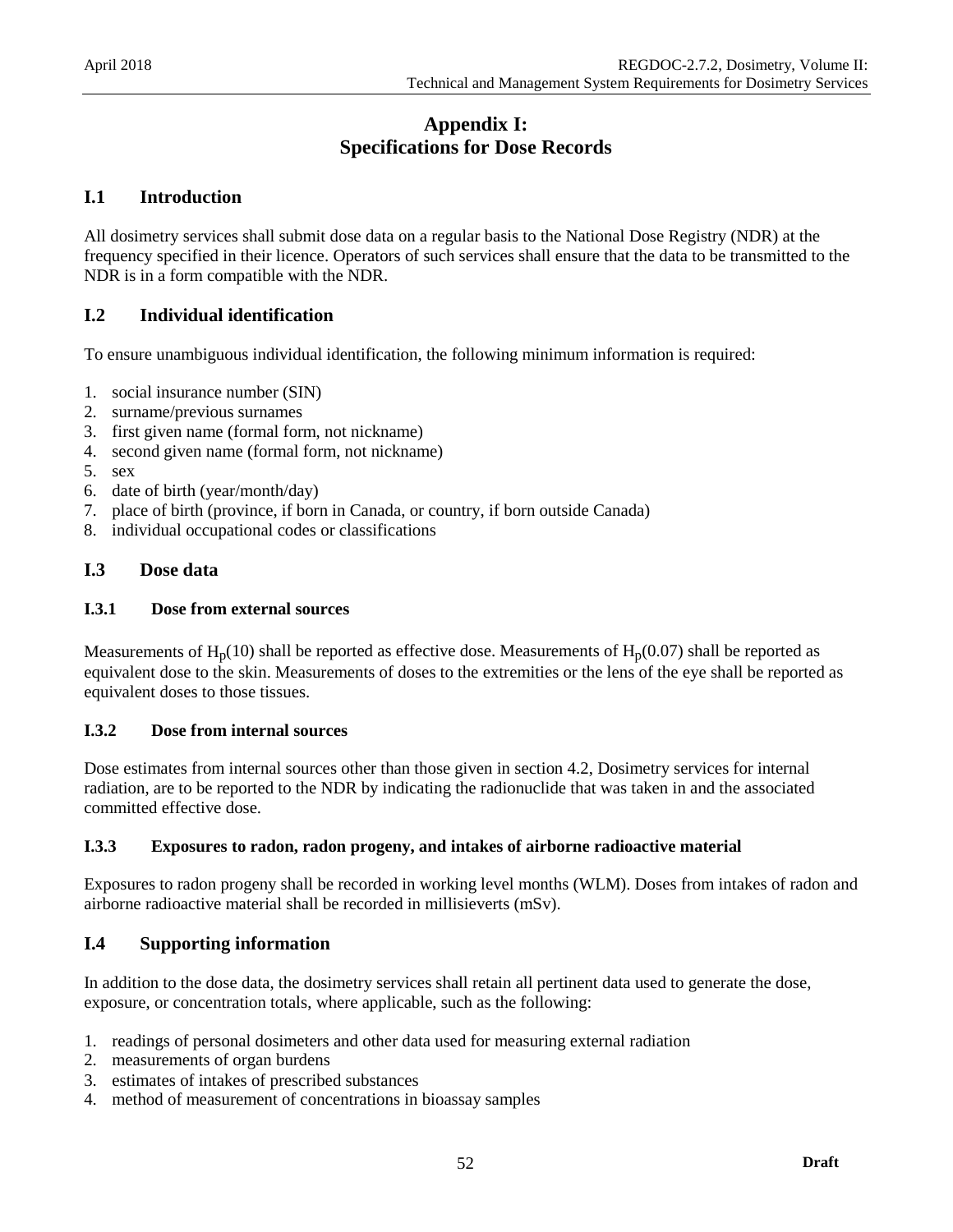- 5. chemical forms
- 6. dosimetry models used
- 7. measurements of radon gas and radon progeny exposures
- 8. measurements of radon gas and radon progeny concentrations in air
- 9. time spent by individuals in specific locations of a mine

Any reports made as a result of the investigation of overexposures or other unusual doses shall also be kept.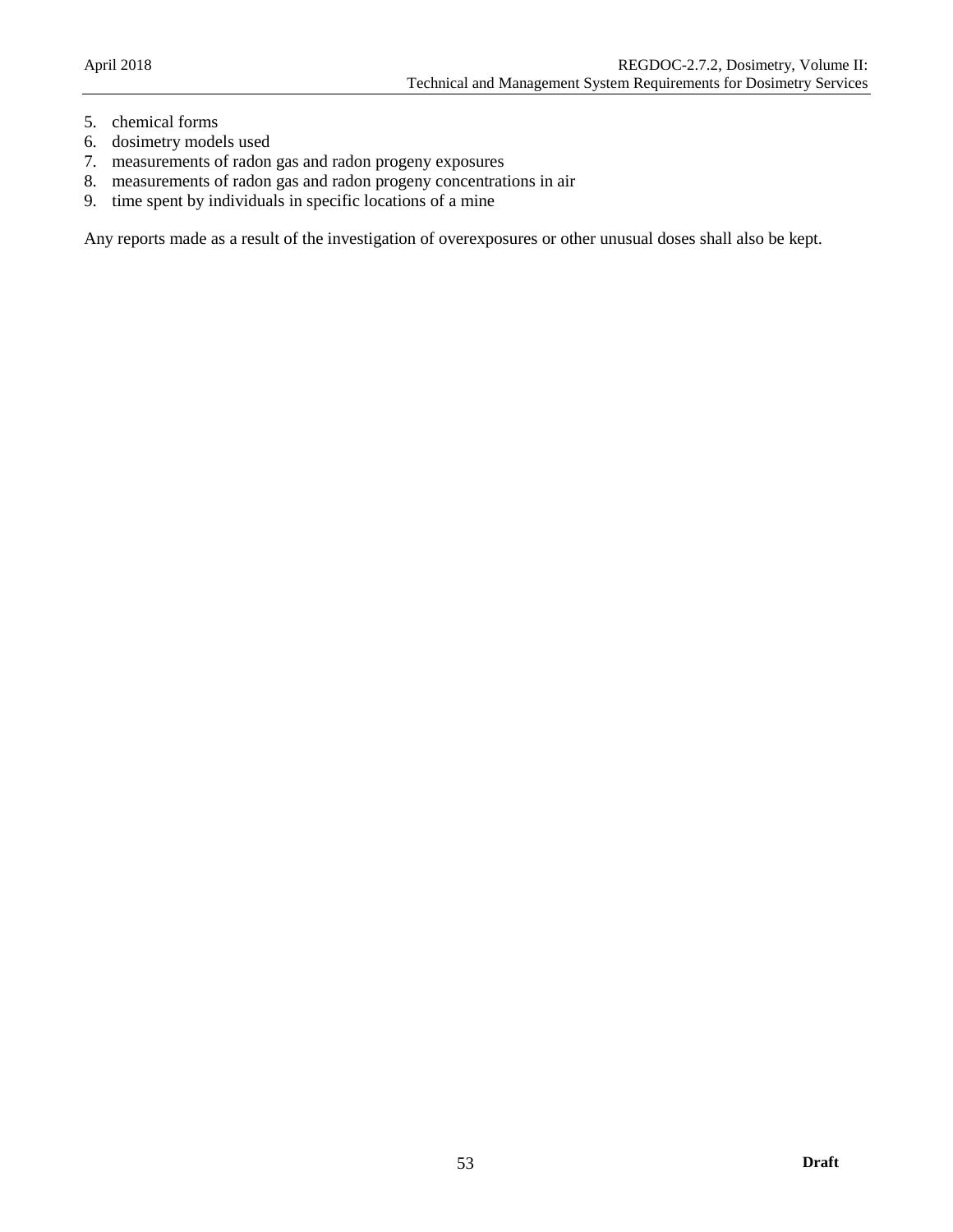# <span id="page-60-0"></span>**Appendix J: Reference Calibration Centres**

This section lists the reference calibration centers, and the corresponding dosimetry type for which each is responsible, that the CNSC recognizes.

### <span id="page-60-1"></span>**J.1 Independent test specifications for external photon dosimetry, extremity dosimetry, and neutron dosimetry**

National Research Council of Canada

Contact information:

Team Lead, Measurement Science and Standards National Research Council of Canada Ottawa, ON K1A 0R6 Canada Telephone: 613-993-2715 ext. 240 TTY: 613-949-3042

<span id="page-60-2"></span>[www.nrc-cnrc.gc.ca](http://www.nrc-cnrc.gc.ca/)

### **J.2 Independent test specifications for** *in vitro* **measurements,** *in vivo* **measurements, and interpretation of bioassay data**

National Calibration Reference Centre for Bioassay and In Vivo Monitoring, Health Canada

Contact information:

Head, National Internal Radiation Assessment Section Radiation Protection Bureau Health Canada 775 Brookfield Road Ottawa, ON K1A 1C1 Canada Telephone: 613-954-6668

[https://www.canada.ca/en/health-canada/services/environmental-workplace-health/occupational-health](https://www.canada.ca/en/health-canada/services/environmental-workplace-health/occupational-health-safety/occupational-radiation.html)[safety/occupational-radiation.html](https://www.canada.ca/en/health-canada/services/environmental-workplace-health/occupational-health-safety/occupational-radiation.html)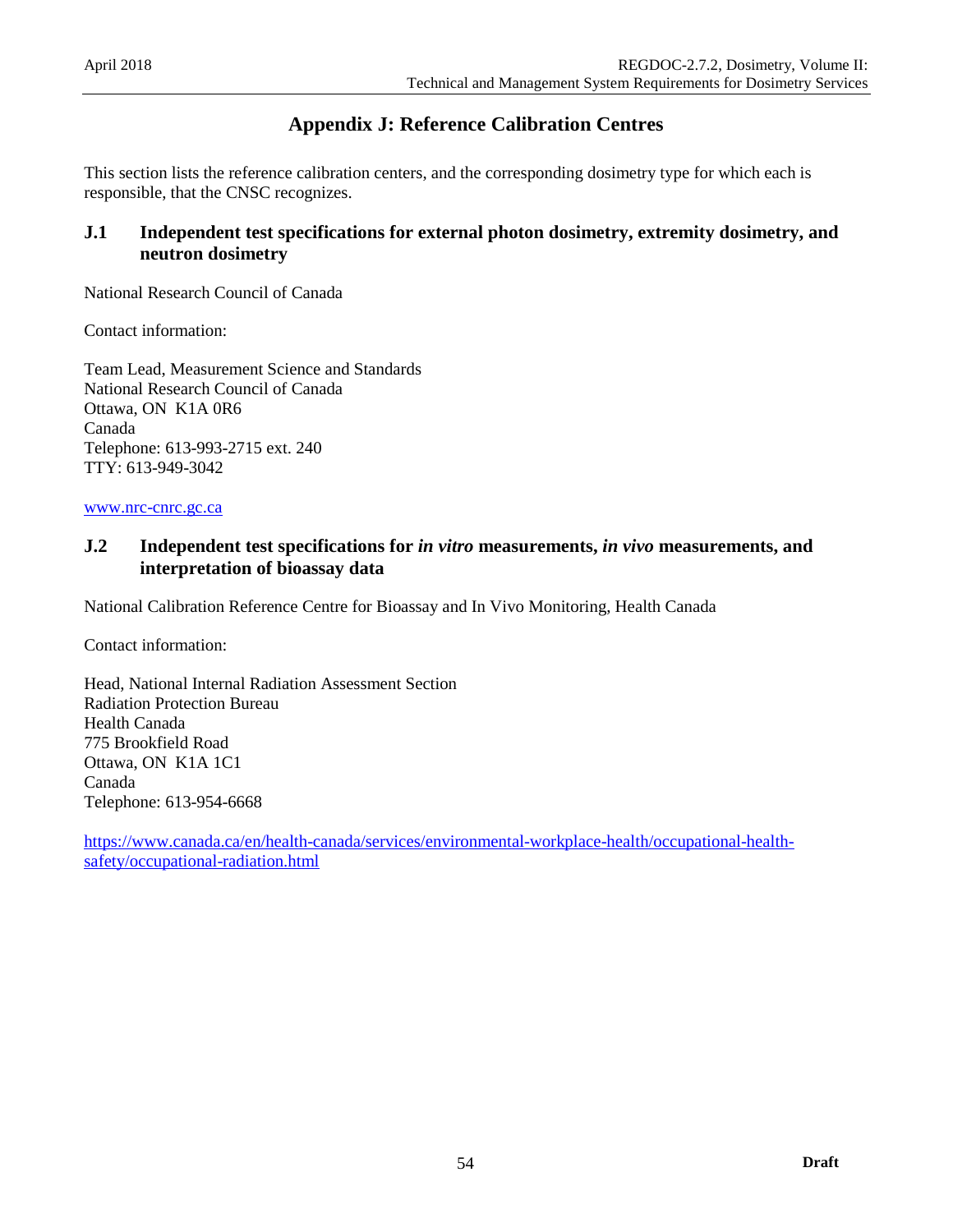# <span id="page-61-0"></span>**J.3 Independent test specifications for radon gas and radon progeny**

Bowser-Morner, Inc.

Contact information:

Manager, Radon Reference Laboratory Bowser-Morner, Inc. 4514 Taylorsville Road Dayton, OH 45424 U.S.A. Telephone: 937-236-8805 ext. 259

http://www.bowser-morner.com/radon-reference-lab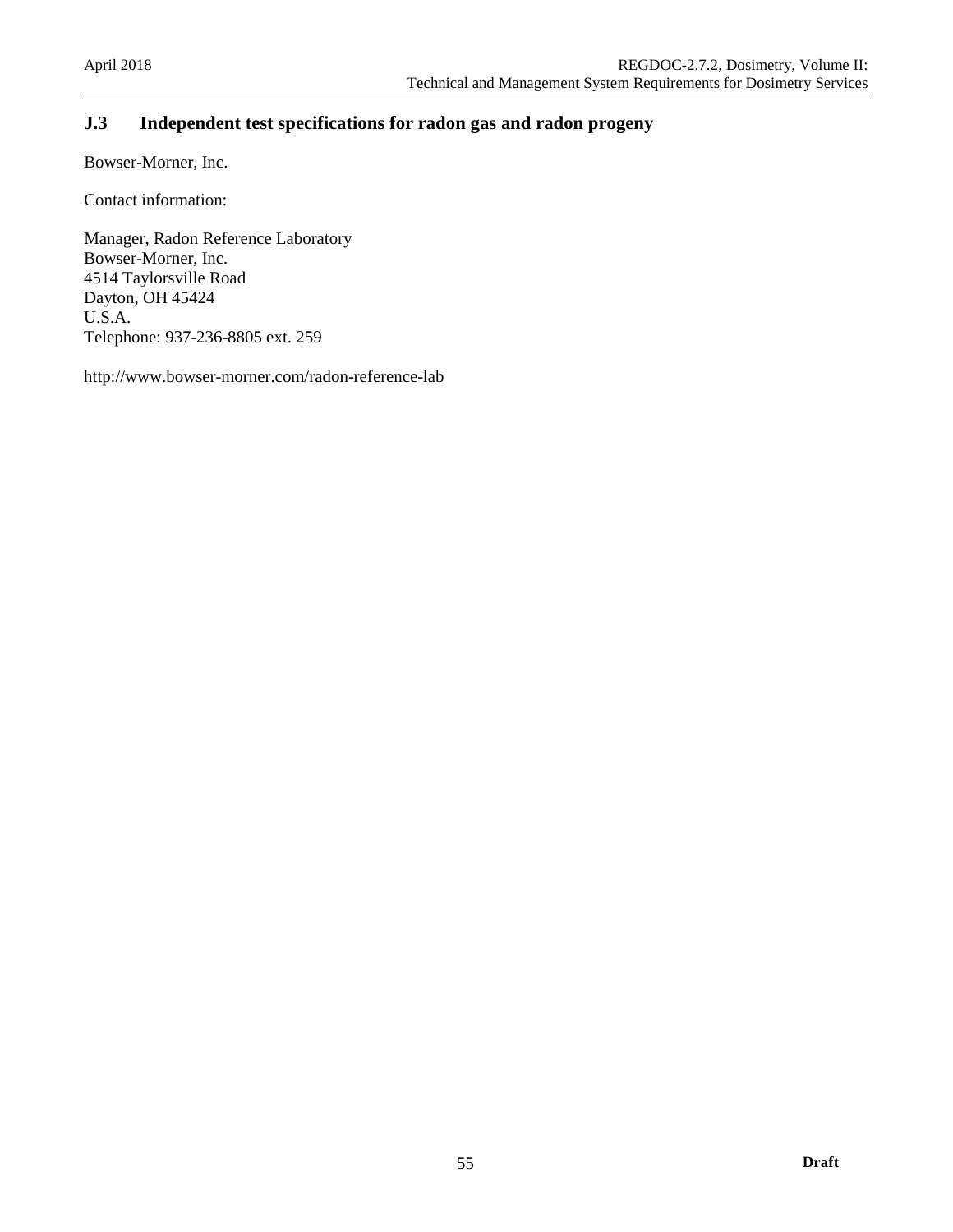### **Glossary**

<span id="page-62-0"></span>For definitions of terms used in this document, see REGDOC-3.6, *[Glossary of CNSC Terminology](http://www.nuclearsafety.gc.ca/pubs_catalogue/uploads/REGDOC-3-6-Glossary-of-CNSC-Terminology-eng.pdf)*, which includes terms and definitions used in the *[Nuclear Safety and Control Act](http://laws-lois.justice.gc.ca/eng/acts/N-28.3/)* (NSCA) and the regulations made under it, and in CNSC regulatory documents and other publications. REGDOC-3.6 is provided for reference and information.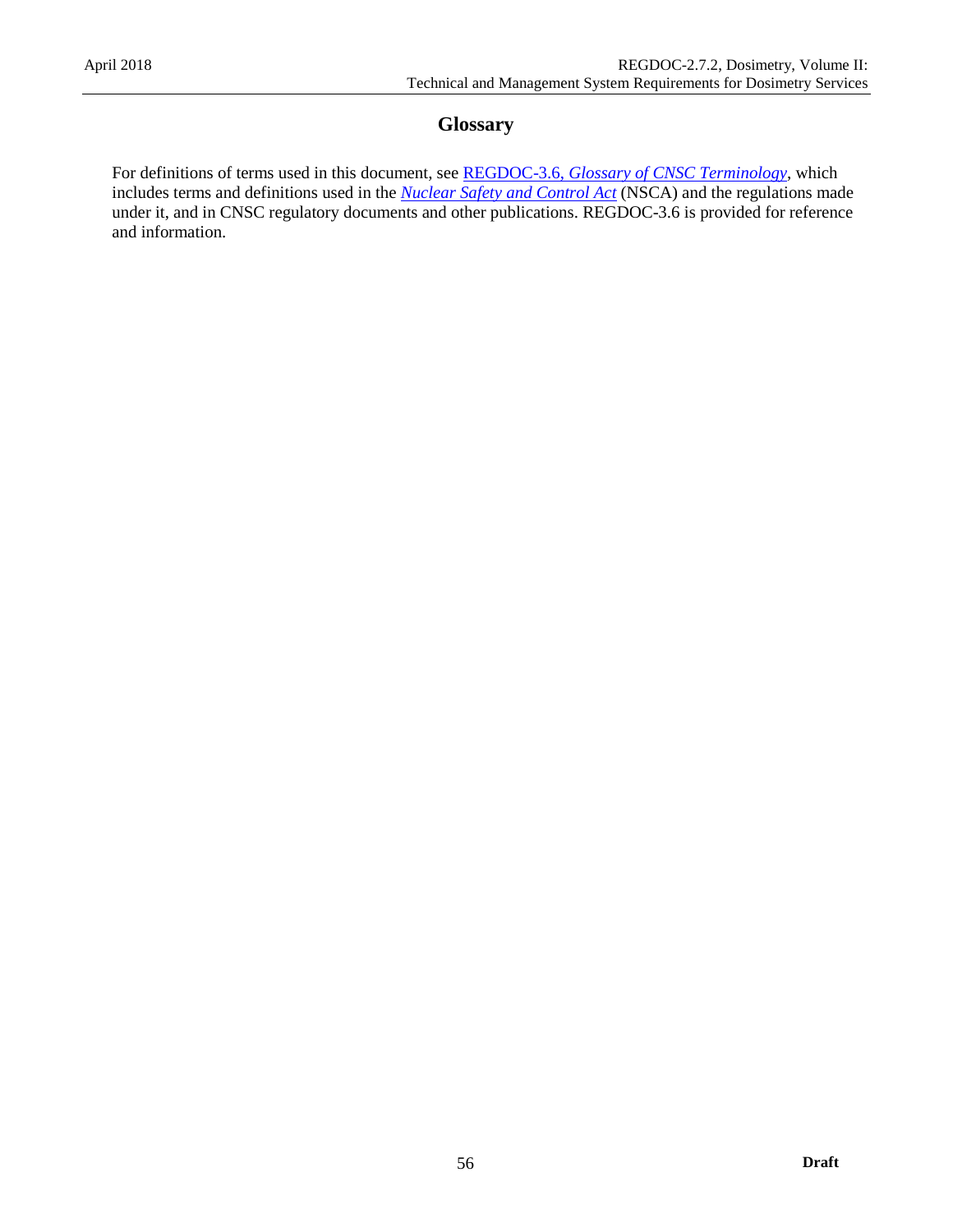### **References**

- <span id="page-63-0"></span>1. International Commission on Radiation Units and Measurements, *Measurement of Dose Equivalents from External Photon and Electron Radiations*, Report 47. Bethesda, Maryland. 1992.
- 2. International Commission on Radiological Protection (ICRP), Publication 103 (Annals of the ICRP Vol. 37/2-4), *2007 Recommendations of the International Commission on Radiological Protection,* 2007.
- 3. CSA Group, CAN/CSA-ISO 19011-03, *Guidelines for Quality and/or Environmental Management Systems Auditing*, (Adopted ISO 19011:2002), 2002.
- 4. International Organization for Standardization (ISO), *Guide to the Expression of Uncertainty in Measurement*. 1995.
- 5. Hirning, C. R., and P. S. Yuen, "Accuracy in External Dosimetry of Ionizing Radiation". *Health Physics* 75, 2 (1998).
- 6. ICRP, *General Principles for the Radiation Protection of Workers*, Publication 75 (Annals of the ICRP Vol. 27/1). Oxford, 1997.
- 7. ISO, *X and gamma reference radiation for calibrating dosemeters and doserate meters and for determining their response as a function of photon energy* – *Part 3: Calibration of area and personal dosemeters and the measurement of their response as a function of energy and angle of incidence*, ISO 4037-3:1999.
- 8. Wolters Kluwer, *Health Physics: The Radiation Safety Journal,* Issue 57, Roberson, P. L., F. N. Eichner, and W. D. Reece. "Determination of Photon Conversion Factors Relating Exposure and Dose for Several Extremity Phantom Designs: 1989.
- 9. Oxford Academic, *Radiation Protection Dosimetry*, Issue 3, Grosswendt, B. "Angular Dependence Factors and Air Kerma to Dose Equivalent Conversion Coefficients for Cylindrical Phantoms Irradiated by Plane-Parallel Extended Monoenergetic Photon Beams", 1995.
- 10. Oxford Academic, *Radiation Protection Dosimetry*, Issue 3, Grosswendt, B. "Angular Dependence Factors and Air Kerma to Dose Equivalent Conversion Coefficients for 1.9 cm Rod and 7.3 cm Pillar Phantoms Irradiated by Extended Monodirectional X Ray Beams", 1995.
- 11. Oxford Academic, *Radiation Protection Dosimetry*, Issue 59, Grosswendt, B. "Air Kerma to Dose Equivalent Conversion Coefficients for Cylindrical Phantoms Irradiated by Extended Plane-Parallel Photon Beams of Oblique Incidence Relative to the Cylinder Main Axis", 1995.
- 12. ISO, ISO 12794:2000, *Nuclear energy – Radiation protection – Individual thermoluminescence dosemeters for extremities and eyes*, 1999.
- 13. ISO, ISO 4037-1:1996, *X and gamma reference radiation for calibrating dosemeters and doserate meters and for determining their response as a function of photon energy – Part 1: Radiation characteristics and production methods*, 1996.
- 14. ISO, ISO 6980: 1996, *Reference beta radiations for calibrating dosemeters and dose-rate meters and for determining their response as a function of beta-radiation energy*, 1996.
- 15. European Commission, Christensen P., H.W. Julius, and T.O. Marshall, European Community Report EUR 14852 EN, *Technical Recommendations for Monitoring Individuals Occupationally Exposed to External Radiation*, Luxembourg, 1994.
- 16. Wolters Kluwer, *Health Physics*: *The Radiation Safety Journal,* Issue 63, Strom, Daniel J. and Paul S. Stansbury, "Minimum Detectable Activity When Background Is Counted Longer than the Sample", 1993.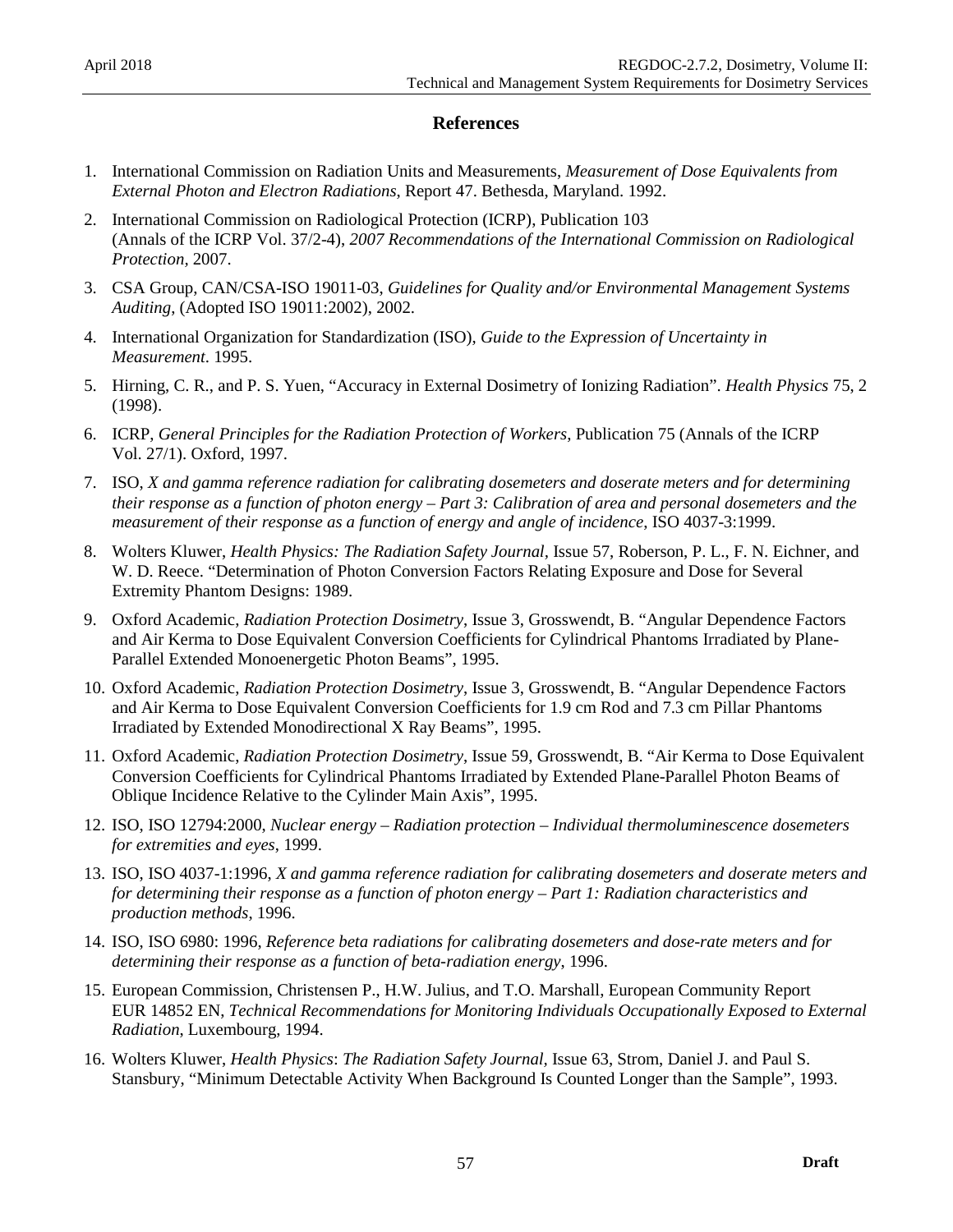- 17. Massy: S. C. F. du Bastet, Ballot, G., *Vade-mecum du technicien nucléaire,* "Application des méthodes statistiques aux problèmes de la mesure de la radioactivité d'un corps", 2nd ed., 1982.
- 18. National Radiological Protection Board, Sumerling, T. J. and S. C. Darby, NRPB-R113, *Statistical Aspects of the Interpretation of Counting Experiments Designed to Detect Low Levels of Radioactivity*, London, 1981.